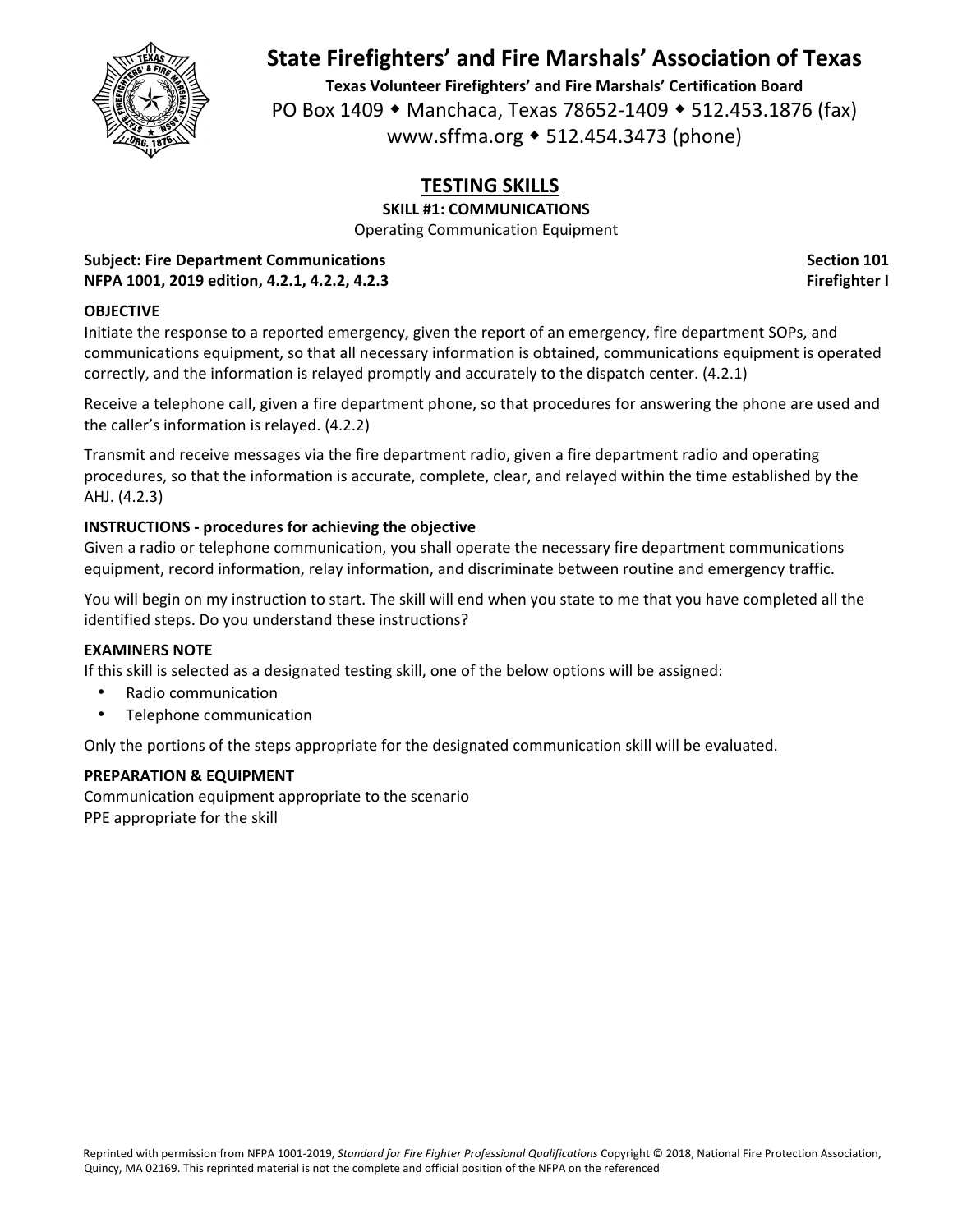

**Texas Volunteer Firefighters' and Fire Marshals' Certification Board** PO Box 1409 • Manchaca, Texas 78652-1409 • 512.453.1876 (fax) www.sffma.org 512.454.3473 (phone)

## **TESTING SKILLS**

**FF I SKILL #1: COMMUNICATIONS**

Operating Communication Equipment

| Candidate: | Notes: |
|------------|--------|
| Examiner:  |        |
| School:    |        |
| Test Site: |        |

Initiate the response to a reported emergency, given the report of an emergency, fire department SOPs, and communications equipment, so that all necessary information is obtained, communications equipment is operated correctly, and the information is relayed promptly and accurately to the dispatch center. (4.2.1)

Receive a telephone call, given a fire department phone, so that procedures for answering the phone are used and the caller's information is relayed. (4.2.2)

Transmit and receive messages via the fire department radio, given a fire department radio and operating procedures, so that the information is accurate, complete, clear, and relayed within the time established by the AHJ. (4.2.3)

|    |                                                                         | <b>POSSIBLE</b> |             |               |
|----|-------------------------------------------------------------------------|-----------------|-------------|---------------|
|    |                                                                         | <b>POINTS</b>   | <b>TEST</b> | <b>RETEST</b> |
|    | Radio communication                                                     |                 |             |               |
| a. | Operates fire department radio equipment appropriately                  |                 |             |               |
| b. | Receives information                                                    |                 |             |               |
| c. | Relays information accurately                                           |                 |             |               |
| d. | Discriminates between routine and emergency traffic                     |                 |             |               |
|    | <b>Telephone communication</b>                                          |                 |             |               |
| а. | Operates fire station telephone and/or intercom equipment appropriately |                 |             |               |
| b. | Receives and records information                                        |                 |             |               |
| c. | Relays information accurately                                           |                 |             |               |
| d. | Discriminates between routine and emergency traffic                     |                 |             |               |
|    | TOTAL POINTS:                                                           | 8               |             |               |

#### **Points needed to pass: 6**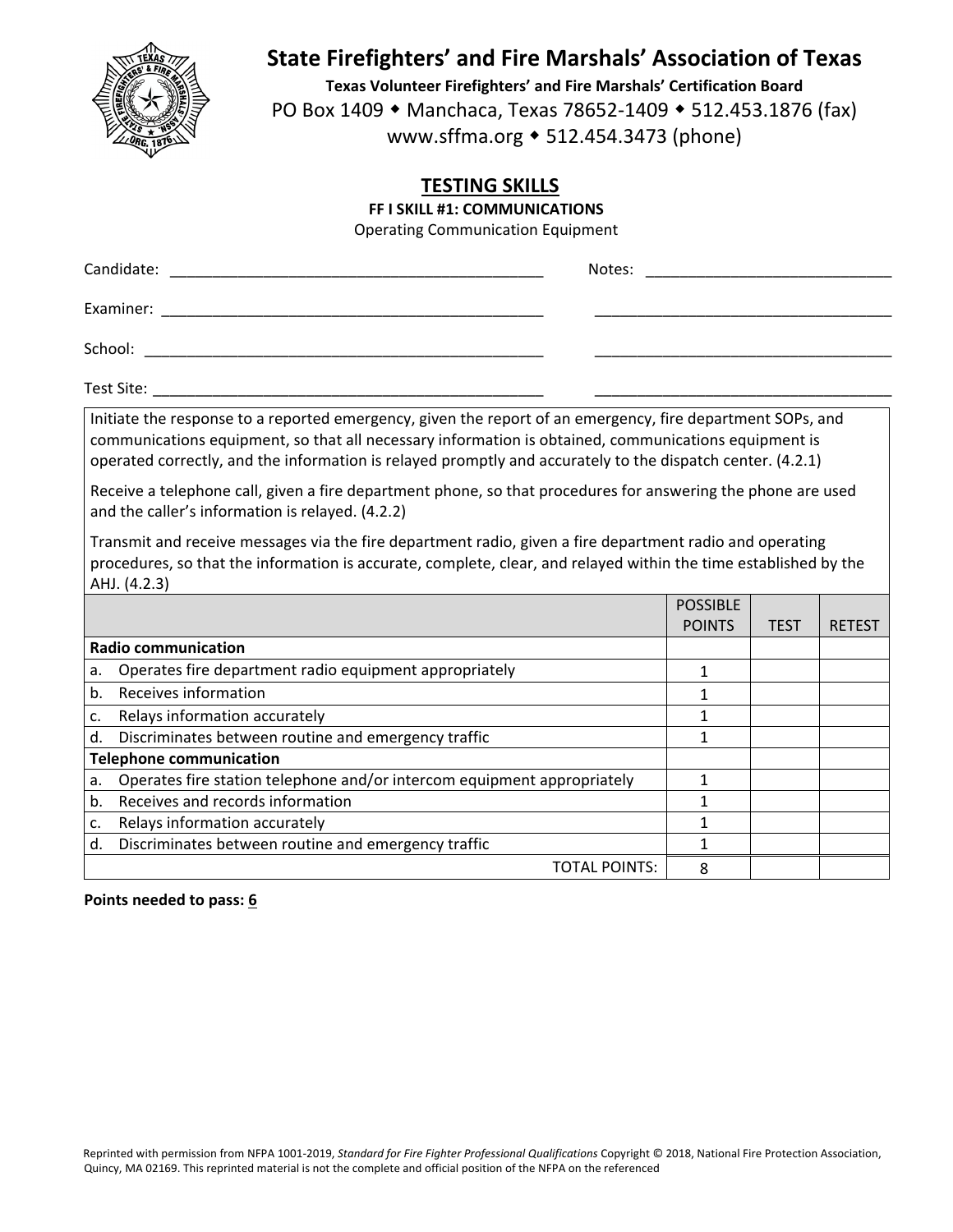

**Texas Volunteer Firefighters' and Fire Marshals' Certification Board** PO Box 1409 • Manchaca, Texas 78652-1409 • 512.453.1876 (fax) www.sffma.org 512.454.3473 (phone)

## **TESTING SKILLS**

**FF I SKILL #1: COMMUNICATIONS**

Operating Communication Equipment

\_\_\_\_\_\_\_\_\_\_\_\_\_\_\_\_\_\_\_\_\_\_\_\_\_\_\_\_\_\_\_\_\_\_\_\_\_\_\_\_\_\_\_\_\_\_\_\_\_\_\_\_\_\_\_\_\_\_\_\_\_\_\_\_\_\_\_\_\_\_\_\_\_\_\_\_\_\_\_\_\_\_\_\_\_\_\_\_\_\_\_\_\_\_\_

\_\_\_\_\_\_\_\_\_\_\_\_\_\_\_\_\_\_\_\_\_\_\_\_\_\_\_\_\_\_\_\_\_\_\_\_\_\_\_\_\_\_\_\_\_\_\_\_\_\_\_\_\_\_\_\_\_\_\_\_\_\_\_\_\_\_\_\_\_\_\_\_\_\_\_\_\_\_\_\_\_\_\_\_\_\_\_\_\_\_\_\_\_\_\_

\_\_\_\_\_\_\_\_\_\_\_\_\_\_\_\_\_\_\_\_\_\_\_\_\_\_\_\_\_\_\_\_\_\_\_\_\_\_\_\_\_\_\_\_\_\_\_\_\_\_\_\_\_\_\_\_\_\_\_\_\_\_\_\_\_\_\_\_\_\_\_\_\_\_\_\_\_\_\_\_\_\_\_\_\_\_\_\_\_\_\_\_\_\_\_

**Evaluator/Candidate Comments**:

**Certifying Examiner Date** 

Re‐Test Certifying Examiner Date Pass Fail

|               |      | <b>Overall Skill Sheet Score</b>      |
|---------------|------|---------------------------------------|
| Examiner      | Date | Pass $\mathsf{\mathsf{L}}$<br>-Fail L |
|               |      | Overall Skill Sheet Re-Test Score     |
| ying Examiner | Date | Fail L<br>Pass L                      |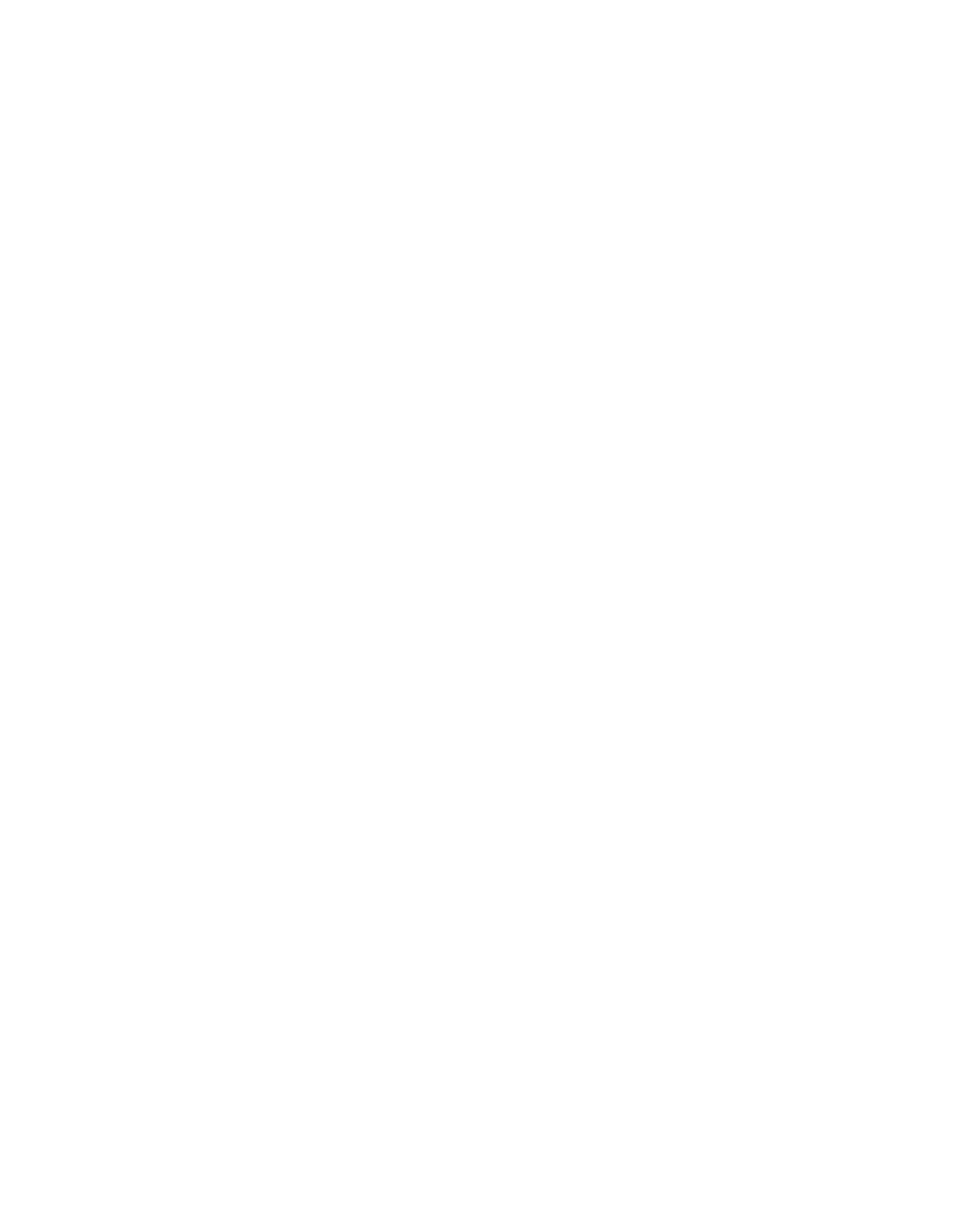

**Texas Volunteer Firefighters' and Fire Marshals' Certification Board** PO Box 1409 • Manchaca, Texas 78652-1409 • 512.453.1876 (fax) www.sffma.org 512.454.3473 (phone)

## **TESTING SKILLS**

**SKILL #2: PORTABLE FIRE EXTINGUISHERS**

Selecting the Appropriate Fire Extinguisher

### **Subject: Fireground Operations Section 101 NFPA 1001, 2019 edition, 4.3.16 Firefighter I**

## **OBJECTIVE**

Extinguish incipient Class A, Class B, and Class C fires, given a selection of portable fire extinguishers, so that the correct extinguisher is chosen, the fire is completely extinguished, and correct extinguisher‐handling techniques are followed. (4.3.16)

## **INSTRUCTIONS ‐ procedures for achieving the objective**

You shall demonstrate the operation of fire extinguishers on a Class A, B or C fire. You are required to properly select an appropriate extinguisher, properly approach, extinguish, and withdraw after the fire is completely extinguished. Only one extinguisher may be used on each class of fire. You will begin on my instruction to start. The skill will end when you state to me that you have completed all the identified steps. Do you understand these instructions?

## **EXAMINERS NOTE**

If this skill is selected as a designated testing skill, one of the below options will be assigned:

- Class A fire Class B fire
- Class C fire

The firefighter trainee will not be allowed to review the performance steps at the time of testing.

NFPA 1001, A.4.3.16 ‐ The Fire Fighter I should be able to extinguish incipient Class A fires such as wastebaskets, small piles of pallets, wood, or hay; Class B fires of approximately 9 ft<sup>2</sup> (0.84 m<sup>2</sup>); and Class C fires where the electrical equipment is energized (simulated). If the Fire Department has Class D or K type extinguishers, the fire fighter should be knowledgeable on the devices and their use.

## **PREPARATION & EQUIPMENT**

Stored‐pressure water extinguisher ‐ 2½ gallons Dry chemical extinguisher 9 square foot metal pan (minimum size) Class A fuel Class B fuel Class C fire (simulated) Electronic fire extinguisher simulation systems are acceptable for use

The firefighter trainee shall accomplish the skill wearing "**FULL PROTECTIVE CLOTHING FOR STRUCTURAL FIREFIGHTERS**" to include helmet, gloves, coat, trousers, boots, and SCBA.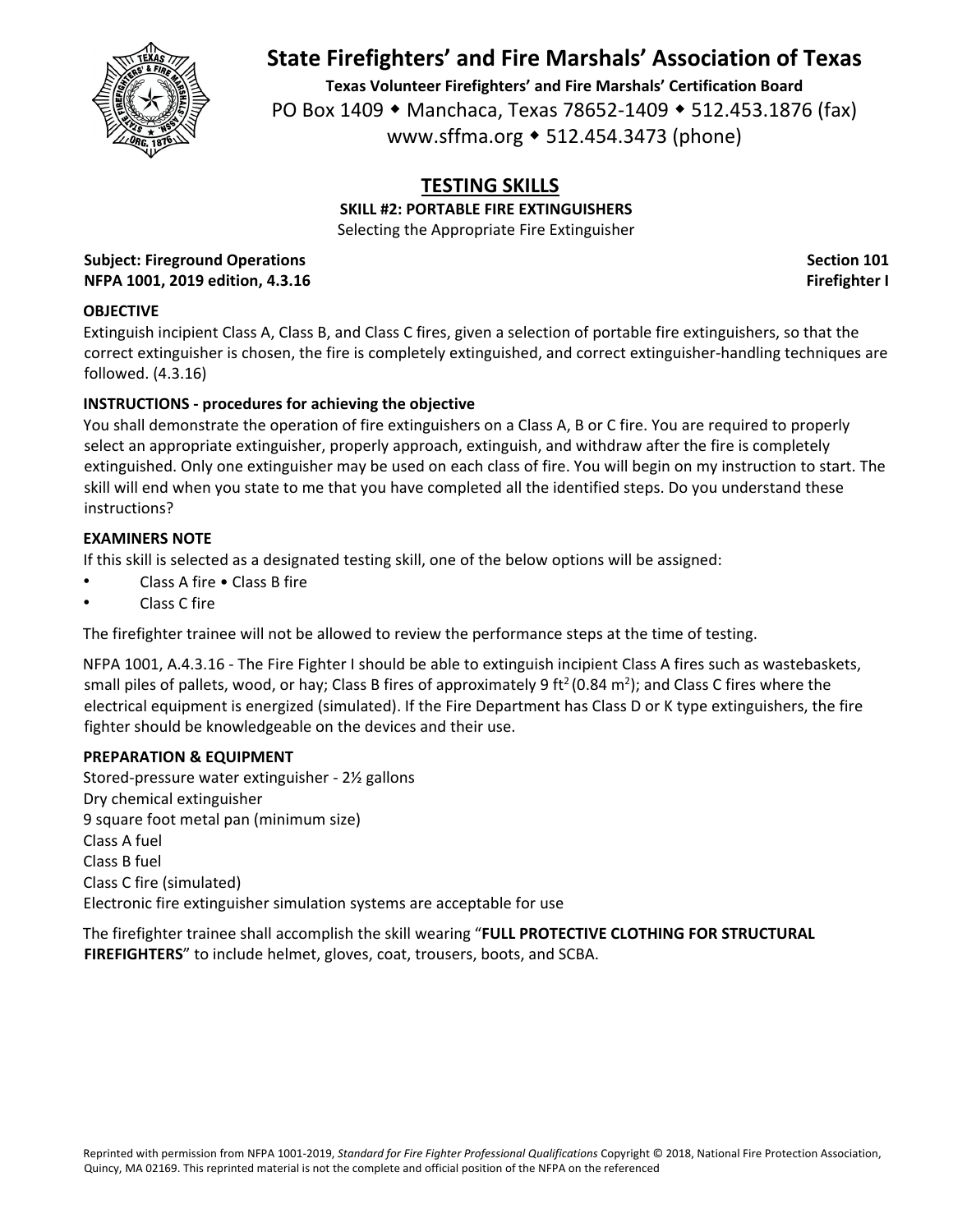

**Texas Volunteer Firefighters' and Fire Marshals' Certification Board** PO Box 1409 • Manchaca, Texas 78652-1409 • 512.453.1876 (fax) www.sffma.org 512.454.3473 (phone)

## **TESTING SKILLS**

**FF I SKILL #2: PORTABLE FIRE EXTINGUISHERS**

Selecting the Appropriate Fire Extinguisher

| Candidate: | Notes: |
|------------|--------|
| Examiner:  |        |
| School:    |        |
| Test Site: |        |

Extinguish incipient Class A, Class B, and Class C fires, given a selection of portable fire extinguishers, so that the correct extinguisher is chosen, the fire is completely extinguished, and correct extinguisher‐handling techniques are followed. (4.3.16)

|    |                                                                        | <b>POSSIBLE</b><br><b>POINTS</b> | <b>TEST</b> | <b>RETEST</b> |
|----|------------------------------------------------------------------------|----------------------------------|-------------|---------------|
| a. | Selects an appropriate extinguisher based on the size and type of fire |                                  |             |               |
| b. | Safely carries portable fire extinguisher                              |                                  |             |               |
|    | Approaches fire with portable fire extinguisher                        |                                  |             |               |
| d. | Operates portable fire extinguisher correctly                          |                                  |             |               |
| e. | Ensures extinguishment of fire                                         |                                  |             |               |
|    | Performs skill in a safe and proficient manner, per AHJ                |                                  |             |               |
|    | TOTAL POINTS:                                                          |                                  |             |               |

**Points needed to pass: 4**

**Evaluator/Candidate Comments**:

|                             |      | <b>Overall Skill Sheet Score</b>         |             |
|-----------------------------|------|------------------------------------------|-------------|
| <b>Certifying Examiner</b>  | Date | Pass $\Box$                              | Fail $\Box$ |
|                             |      | <b>Overall Skill Sheet Re-Test Score</b> |             |
| Re-Test Certifying Examiner | Date | Pass $\square$                           | Fail $\Box$ |
|                             |      |                                          |             |

\_\_\_\_\_\_\_\_\_\_\_\_\_\_\_\_\_\_\_\_\_\_\_\_\_\_\_\_\_\_\_\_\_\_\_\_\_\_\_\_\_\_\_\_\_\_\_\_\_\_\_\_\_\_\_\_\_\_\_\_\_\_\_\_\_\_\_\_\_\_\_\_\_\_\_\_\_\_\_\_\_\_\_\_\_\_\_\_\_\_\_\_\_\_\_

\_\_\_\_\_\_\_\_\_\_\_\_\_\_\_\_\_\_\_\_\_\_\_\_\_\_\_\_\_\_\_\_\_\_\_\_\_\_\_\_\_\_\_\_\_\_\_\_\_\_\_\_\_\_\_\_\_\_\_\_\_\_\_\_\_\_\_\_\_\_\_\_\_\_\_\_\_\_\_\_\_\_\_\_\_\_\_\_\_\_\_\_\_\_\_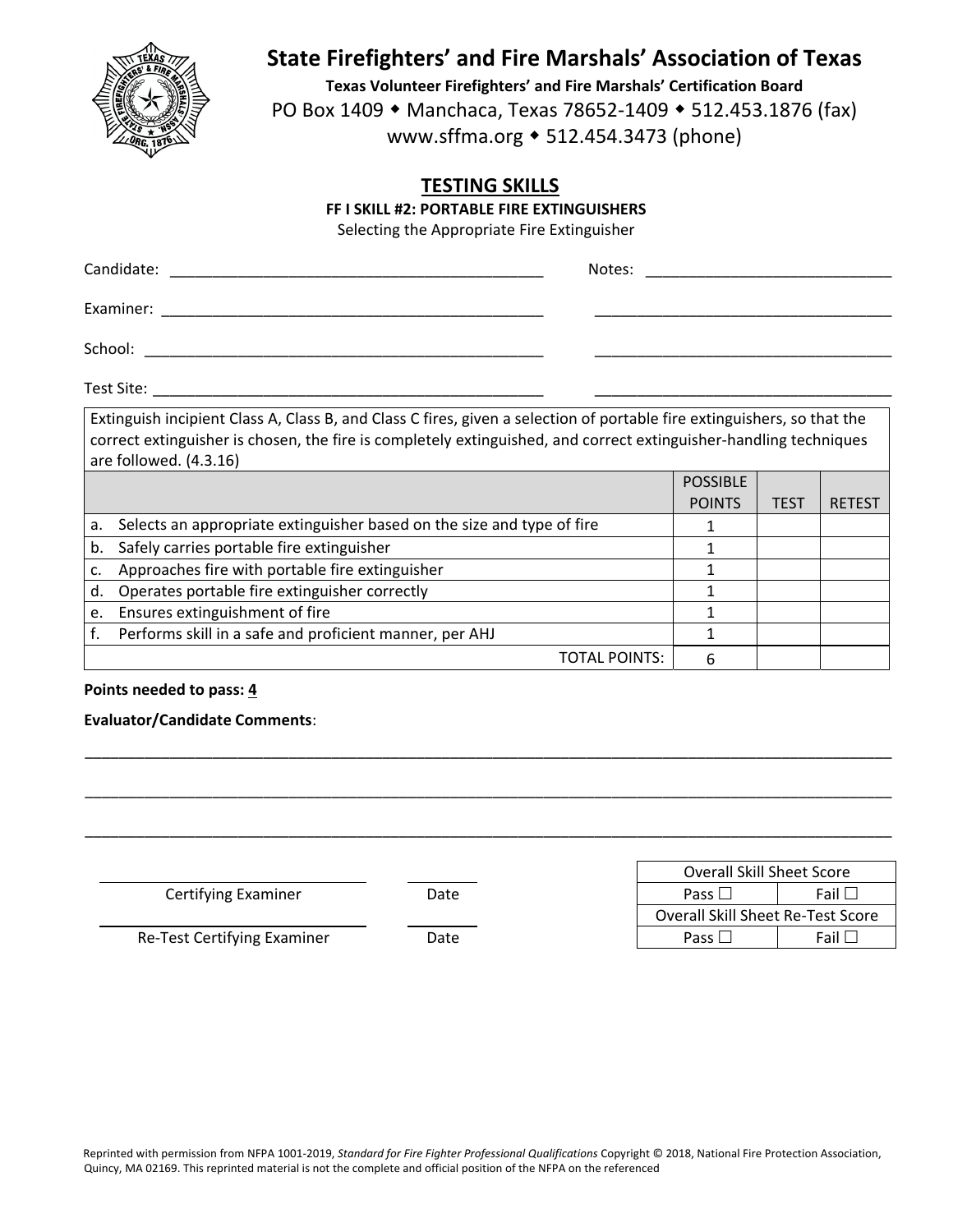

**Texas Volunteer Firefighters' and Fire Marshals' Certification Board** PO Box 1409 • Manchaca, Texas 78652-1409 • 512.453.1876 (fax) www.sffma.org 512.454.3473 (phone)

# **TESTING SKILLS**

**SKILL #3: FORCIBLE ENTRY**

Force Entry into a Structure

**Subject: Fireground Operations Section 101 NFPA 1001, 2019 edition, 4.3.4 Firefighter I**

### **OBJECTIVE**

Force entry into a structure, given personal protective equipment, tools, and an assignment, so that the tools are used as designed, the barrier is removed, and the opening is in a safe condition and ready for entry. (4.3.4)

### **INSTRUCTIONS ‐ procedures for achieving the objective**

Given a scenario to force entry into a structure, you shall demonstrate removing barriers and making the opening safe and ready for entry. You will begin on my instruction to start. The skill will end when you state to me that you have completed all the identified steps. Do you understand these instructions?

#### **EXAMINERS NOTE**

If this skill is selected as a designated testing skill, one of the below options will be assigned:

- windows
- doors
- walls

The firefighter trainee will not be allowed to review the performance steps at the time of testing.

#### **PREPARATION & EQUIPMENT**

**Scenarios SOPs** Protective equipment Hand and power tools

The firefighter trainee shall accomplish the skill wearing "**FULL PROTECTIVE CLOTHING FOR STRUCTURAL FIREFIGHTERS**" to include helmet, gloves, coat, trousers, boots, and SCBA.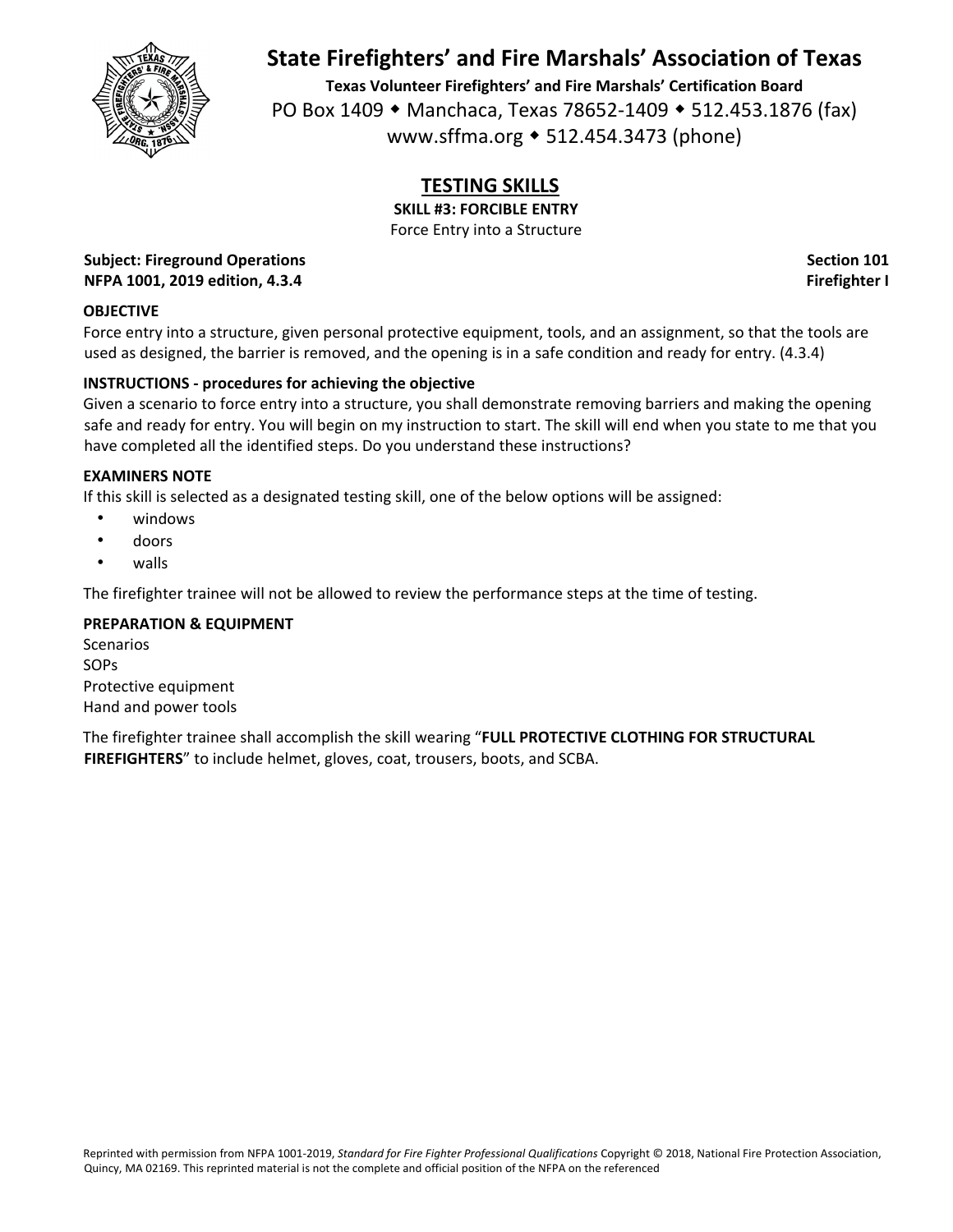

**Texas Volunteer Firefighters' and Fire Marshals' Certification Board** PO Box 1409 ◆ Manchaca, Texas 78652-1409 ◆ 512.453.1876 (fax) www.sffma.org 512.454.3473 (phone)

## **TESTING SKILLS**

**FF I SKILL #3: FORCIBLE ENTRY**

Force Entry into a Structure

| Candidate: The Candidate:                                                                                                                                                                                                           | Notes: and the set of the set of the set of the set of the set of the set of the set of the set of the set of the set of the set of the set of the set of the set of the set of the set of the set of the set of the set of th |             |               |
|-------------------------------------------------------------------------------------------------------------------------------------------------------------------------------------------------------------------------------------|--------------------------------------------------------------------------------------------------------------------------------------------------------------------------------------------------------------------------------|-------------|---------------|
|                                                                                                                                                                                                                                     |                                                                                                                                                                                                                                |             |               |
|                                                                                                                                                                                                                                     |                                                                                                                                                                                                                                |             |               |
|                                                                                                                                                                                                                                     |                                                                                                                                                                                                                                |             |               |
| Force entry into a structure, given personal protective equipment, tools, and an assignment, so that the tools<br>are used as designed, the barrier is removed, and the opening is in a safe condition and ready for entry. (4.3.4) |                                                                                                                                                                                                                                |             |               |
|                                                                                                                                                                                                                                     | <b>POSSIBLE</b>                                                                                                                                                                                                                |             |               |
|                                                                                                                                                                                                                                     | <b>POINTS</b>                                                                                                                                                                                                                  | <b>TEST</b> | <b>RETEST</b> |
| a.<br>Transports and operates hand and/or power tools safely                                                                                                                                                                        |                                                                                                                                                                                                                                |             |               |
| والمتنبعون وبينماء وبالتنب ومعامله والمتنوع والمسامرة ومقومات والما                                                                                                                                                                 | $\overline{ }$                                                                                                                                                                                                                 |             |               |

b. Forces entry through doors, windows, or walls  $\begin{array}{ccc} \hline \end{array}$   $\begin{array}{ccc} 1 & \end{array}$ c. Uses appropriate tools  $\begin{array}{ccc} 1 & 1 \end{array}$ d. Uses appropriate entry methods and the set of the set of the set of the set of the set of the set of the set of the set of the set of the set of the set of the set of the set of the set of the set of the set of the set e. Performs skill in a safe and proficient manner, per AHJ **1** 1 TOTAL POINTS: | 5

\_\_\_\_\_\_\_\_\_\_\_\_\_\_\_\_\_\_\_\_\_\_\_\_\_\_\_\_\_\_\_\_\_\_\_\_\_\_\_\_\_\_\_\_\_\_\_\_\_\_\_\_\_\_\_\_\_\_\_\_\_\_\_\_\_\_\_\_\_\_\_\_\_\_\_\_\_\_\_\_\_\_\_\_\_\_\_\_\_\_\_\_\_\_\_

\_\_\_\_\_\_\_\_\_\_\_\_\_\_\_\_\_\_\_\_\_\_\_\_\_\_\_\_\_\_\_\_\_\_\_\_\_\_\_\_\_\_\_\_\_\_\_\_\_\_\_\_\_\_\_\_\_\_\_\_\_\_\_\_\_\_\_\_\_\_\_\_\_\_\_\_\_\_\_\_\_\_\_\_\_\_\_\_\_\_\_\_\_\_\_

\_\_\_\_\_\_\_\_\_\_\_\_\_\_\_\_\_\_\_\_\_\_\_\_\_\_\_\_\_\_\_\_\_\_\_\_\_\_\_\_\_\_\_\_\_\_\_\_\_\_\_\_\_\_\_\_\_\_\_\_\_\_\_\_\_\_\_\_\_\_\_\_\_\_\_\_\_\_\_\_\_\_\_\_\_\_\_\_\_\_\_\_\_\_\_

#### **Points needed to pass: 4**

#### **Evaluator/Candidate Comments**:

**Certifying Examiner Date** 

|               |      | <b>Overall Skill Sheet Score</b>  |
|---------------|------|-----------------------------------|
| Examiner      | Date | Fail Ll<br>Pass $\Box$            |
|               |      | Overall Skill Sheet Re-Test Score |
| ying Examiner | Date | - Fail L<br>Pass $\square$        |

Re-Test Certifying Examiner **Date**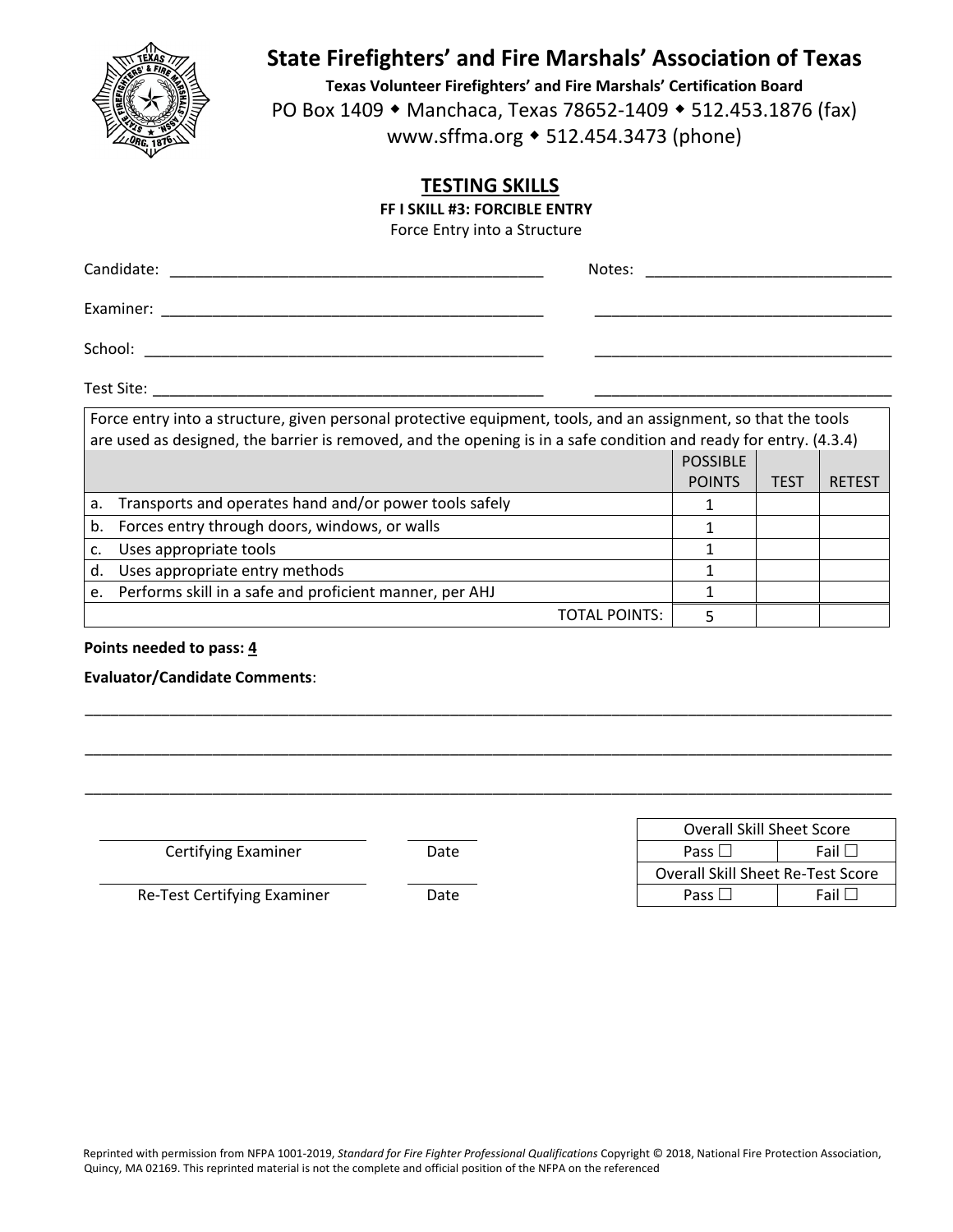

**Texas Volunteer Firefighters' and Fire Marshals' Certification Board** PO Box 1409 • Manchaca, Texas 78652-1409 • 512.453.1876 (fax) www.sffma.org 512.454.3473 (phone)

# **TESTING SKILLS**

**SKILL #4: LADDERS**

Set up Ground Ladders

**Subject: Fireground Operations Section 101 NFPA 1001, 2019 edition, 4.3.6 Firefighter I**

### **OBJECTIVE**

Set up ground ladders, given single and extension ladders, an assignment, and team members if needed, so that hazards are assessed, the ladder is stable, the angle is correct for climbing, extension ladders are extended to the necessary height with the fly locked, the top is placed against a reliable structural component, and the assignment is accomplished. (4.3.6)

## **INSTRUCTIONS ‐ procedures for achieving the objective**

You will be given an assignment to set up ground ladders, given single and extension ladders, and team members if needed. You will begin on my instruction to start. The skill will end when you state to me that you have completed all the identified steps. Do you understand these instructions?

#### **EXAMINERS NOTE**

If this skill is selected as a designated testing skill, one of the below options will be assigned:

- Single ladder carry and raise
- Extension ladder carry and raise

Only the portions of the steps appropriate for the designated ladder skill will be evaluated.

#### **PREPARATION & EQUIPMENT**

Appropriate protective equipment Single and extension ladders Training tower

The firefighter trainee shall accomplish the skill wearing appropriate PPE**.**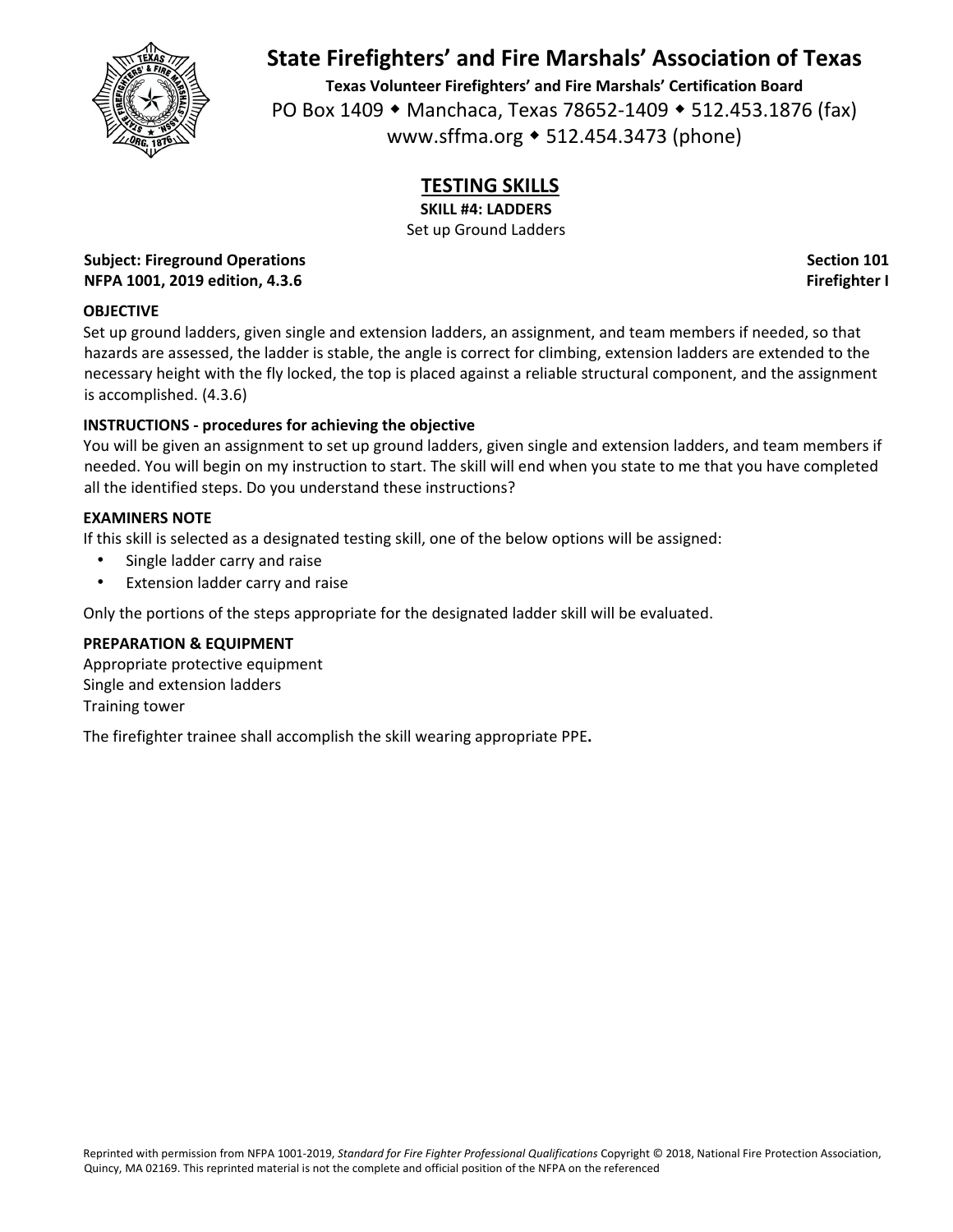

**Texas Volunteer Firefighters' and Fire Marshals' Certification Board** PO Box 1409 • Manchaca, Texas 78652-1409 • 512.453.1876 (fax) www.sffma.org 512.454.3473 (phone)

## **TESTING SKILLS**

**FF I SKILL #4: LADDERS**

Set up Ground Ladders

| School: Analysis and the second second second second second second second second second second second second second second second second second second second second second second second second second second second second s                                                                                                                                                           |  |
|------------------------------------------------------------------------------------------------------------------------------------------------------------------------------------------------------------------------------------------------------------------------------------------------------------------------------------------------------------------------------------------|--|
|                                                                                                                                                                                                                                                                                                                                                                                          |  |
| Set up ground ladders, given single and extension ladders, an assignment, and team members if needed, so that<br>hazards are assessed, the ladder is stable, the angle is correct for climbing, extension ladders are extended to<br>the necessary height with the fly locked, the top is placed against a reliable structural component, and the<br>assignment is accomplished. (4.3.6) |  |

|    |                                                                             | <b>POSSIBLE</b> |             |               |
|----|-----------------------------------------------------------------------------|-----------------|-------------|---------------|
|    |                                                                             | <b>POINTS</b>   | <b>TEST</b> | <b>RETEST</b> |
|    | Single ladder carry and raise                                               |                 |             |               |
| a. | Assesses for and verbalizes hazards prior to raises                         | 1               |             |               |
| b. | Carries and raises ground ladder properly                                   | 1               |             |               |
| c. | Places the top of the ladder against a reliable structural component (wall, |                 |             |               |
|    | roof, etc.)                                                                 | 1               |             |               |
| d. | Places the ladder to avoid obvious hazards                                  | 1               |             |               |
| e. | Performs skill in a safe and proficient manner, per AHJ                     | 1               |             |               |
|    | <b>Extension ladder carry and raise</b>                                     |                 |             |               |
| a. | Selects appropriate ladder                                                  | 1               |             |               |
| b. | Assesses for and verbalizes hazards prior to raises                         | 1               |             |               |
| c. | Carries and raises ground ladder properly                                   | 1               |             |               |
| d. | Judges extension of the ladder height correctly                             | 1               |             |               |
| e. | Extension ladders are extended to the necessary height (extension ladders   |                 |             |               |
|    | with the fly locked and halyard secured)                                    | 1               |             |               |
| f. | Places the top of the ladder against a reliable structural component (wall, |                 |             |               |
|    | roof, etc.)                                                                 | 1               |             |               |
| g. | Places the ladder to avoid obvious hazards                                  | 1               |             |               |
| h. | Performs skill in a safe and proficient manner, per AHJ                     | 1               |             |               |
|    | TOTAL POINTS:                                                               | 13              |             |               |

#### **Points needed to pass: 9**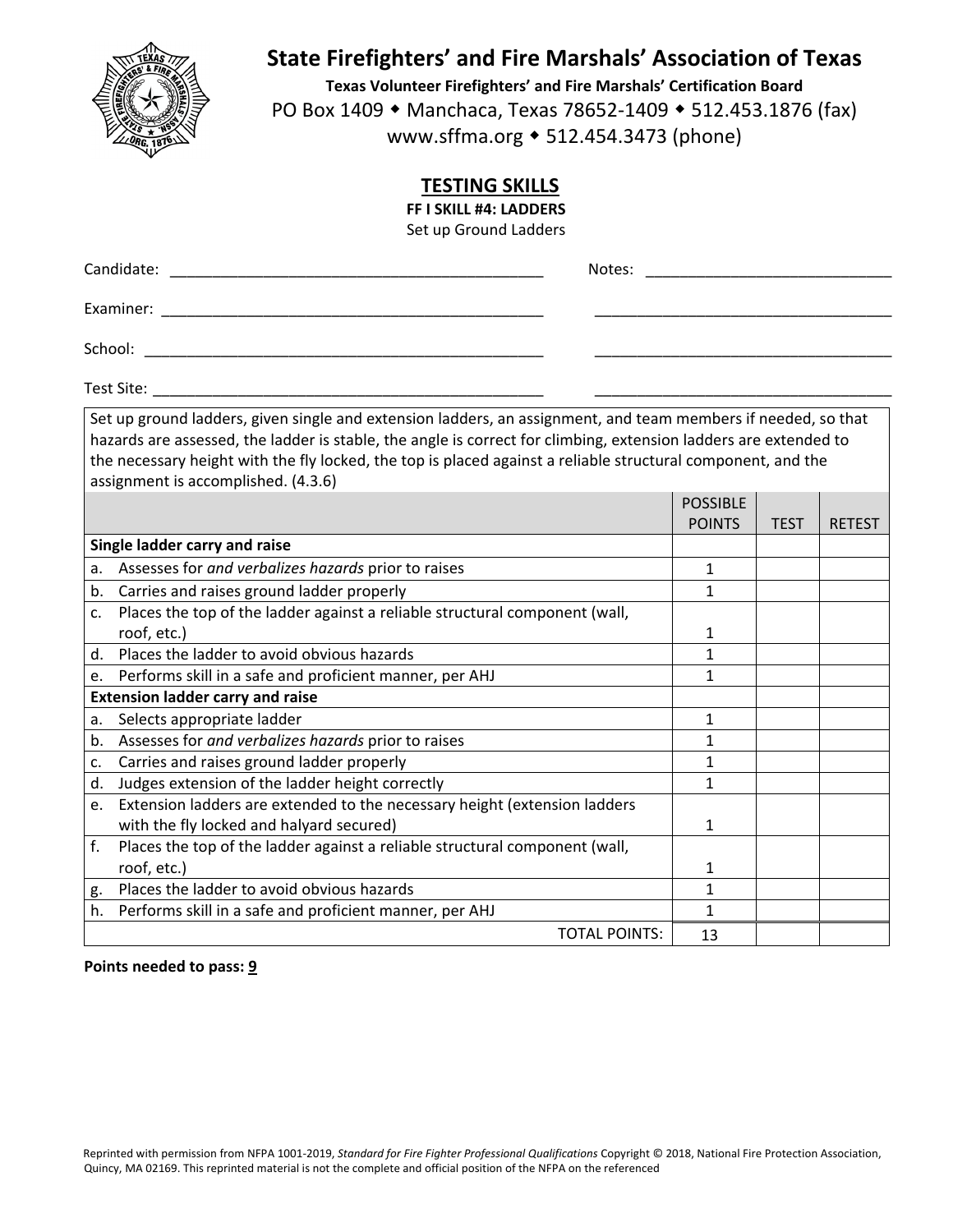

**Texas Volunteer Firefighters' and Fire Marshals' Certification Board** PO Box 1409 • Manchaca, Texas 78652-1409 • 512.453.1876 (fax) www.sffma.org 512.454.3473 (phone)

## **TESTING SKILLS**

**FF I SKILL #4: LADDERS**

Set up Ground Ladders

\_\_\_\_\_\_\_\_\_\_\_\_\_\_\_\_\_\_\_\_\_\_\_\_\_\_\_\_\_\_\_\_\_\_\_\_\_\_\_\_\_\_\_\_\_\_\_\_\_\_\_\_\_\_\_\_\_\_\_\_\_\_\_\_\_\_\_\_\_\_\_\_\_\_\_\_\_\_\_\_\_\_\_\_\_\_\_\_\_\_\_\_\_\_\_

\_\_\_\_\_\_\_\_\_\_\_\_\_\_\_\_\_\_\_\_\_\_\_\_\_\_\_\_\_\_\_\_\_\_\_\_\_\_\_\_\_\_\_\_\_\_\_\_\_\_\_\_\_\_\_\_\_\_\_\_\_\_\_\_\_\_\_\_\_\_\_\_\_\_\_\_\_\_\_\_\_\_\_\_\_\_\_\_\_\_\_\_\_\_\_

\_\_\_\_\_\_\_\_\_\_\_\_\_\_\_\_\_\_\_\_\_\_\_\_\_\_\_\_\_\_\_\_\_\_\_\_\_\_\_\_\_\_\_\_\_\_\_\_\_\_\_\_\_\_\_\_\_\_\_\_\_\_\_\_\_\_\_\_\_\_\_\_\_\_\_\_\_\_\_\_\_\_\_\_\_\_\_\_\_\_\_\_\_\_\_

**Evaluator/Candidate Comments**:

**Certifying Examiner Date** 

Re‐Test Certifying Examiner Date Pass Fail

|               |      | <b>Overall Skill Sheet Score</b>     |
|---------------|------|--------------------------------------|
| Examiner      | Date | Fail $\Box$<br>Pass L                |
|               |      | Overall Skill Sheet Re-Test Score    |
| ying Examiner | Date | Fail L<br>Pass $\mathsf{\mathsf{L}}$ |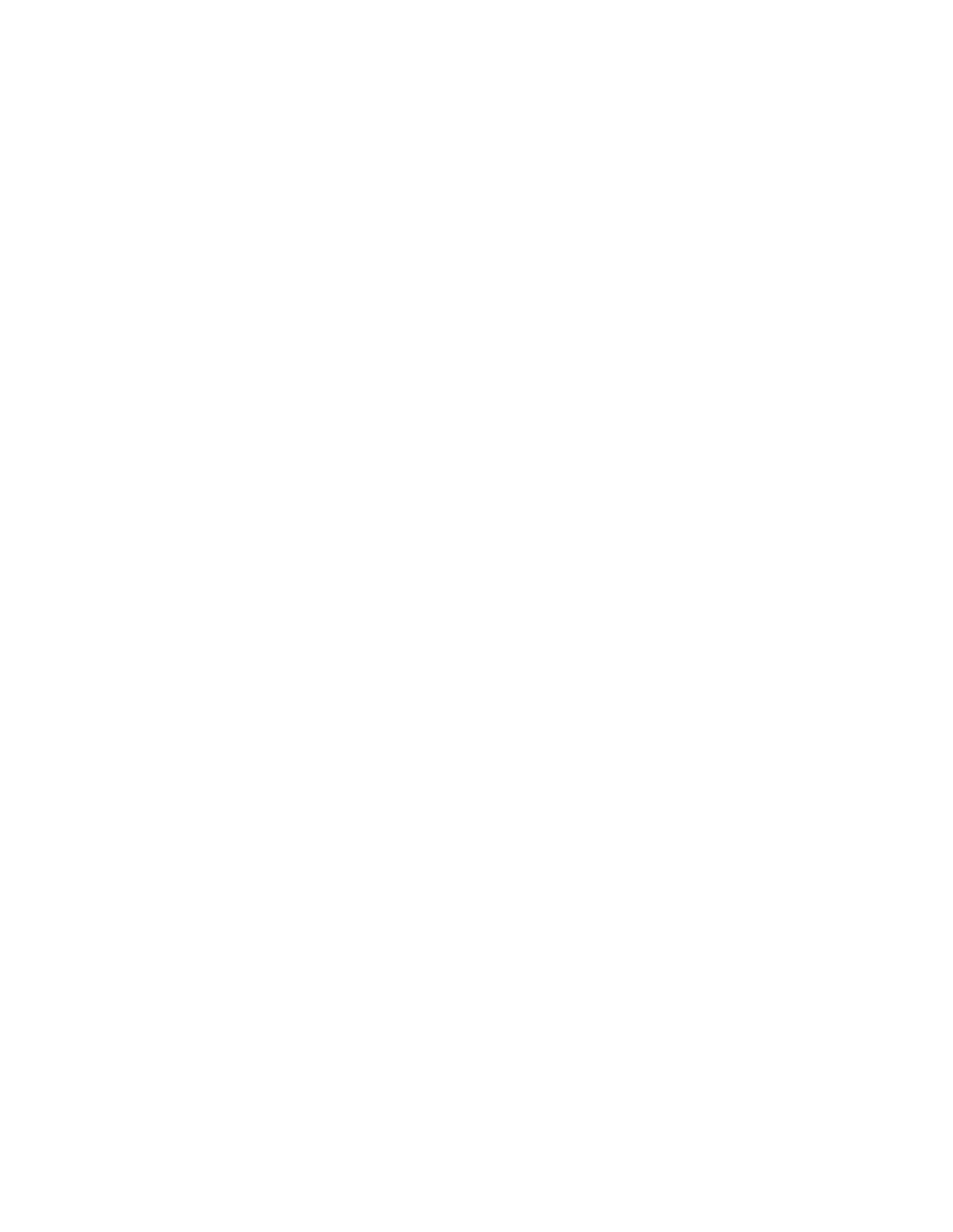

**Texas Volunteer Firefighters' and Fire Marshals' Certification Board** PO Box 1409 • Manchaca, Texas 78652-1409 • 512.453.1876 (fax) www.sffma.org 512.454.3473 (phone)

## **TESTING SKILLS**

**SKILL #5: LIVE FIRE TRAINING**

Attack an Interior Structure Fire

**Subject: Fireground Operations Section 101 NFPA 1001, 2019 edition, 4.3.10 Firefighter I**

### **OBJECTIVE**

Attack an interior structure fire operating as a member of a team, given an attack line, ladders when needed, personal protective equipment, tools, and an assignment, so that team integrity is maintained, the attack line is deployed for advancement, ladders are correctly placed when used, access is gained into the fire area, effective water application practices are used, the fire is approached correctly, attack techniques facilitate suppression given the level of the fire, hidden fires are located and controlled, the correct body posture is maintained, hazards are recognized and managed, and the fire is brought under control. (4.3.10)

## **INSTRUCTIONS ‐ procedures for achieving the objective**

Operating as a member of a team, you will attack an interior structure fire at grade level, above grade level or below grade level and demonstrate the proper technique for extinguishing the fire. You will use a 1½" or larger charged attack hose line for this skill. I will indicate if a hose needs to be replaced or extended. You will begin on my instruction to start. The skill will end when you state to me that you have completed all the identified steps. Do you understand these instructions?

#### **EXAMINERS NOTE**

If this skill is selected as a designated testing skill, one of the below options will be assigned:

- Grade level fire (must replace a burst hose line)
- Above grade level fire (must advance a hose line up a ladder)
- Below grade level fire (must extend a hose line and advance down interior stairwell)

This skill must be conducted with live fire and cannot be simulated. Only the portions of the steps appropriate to the designated type of fire will be evaluated.

101‐A.4.3.10 The Fire Fighter I should be proficient in the various attack approaches for room and contents fires at three different levels (at grade, above grade, and below grade). Maintenance of body posture in the standard refers to staying low during initial attack, protecting oneself from falling objects, and otherwise using common sense given the state of the fire's growth or suppression. Live fire evolutions should be conducted in accordance with the requirements of NFPA 1403, *Standard on Live Fire Training Evolutions*. It is further recommended that prior to involvement in live fire evolutions, the fire fighter demonstrates the use of SCBA in smoke and elevated temperature conditions. In areas where environmental or other concerns restrict the use of Class A fuels for training evolutions, properly installed and monitored gas‐fueled fire simulators might be substituted.

The firefighter trainee will not be allowed to review the performance steps at the time of testing.

#### **PREPARATION & EQUIPMENT**

Enough 1½" or larger charged attack lines for the scenario Material for burning (must comply with NFPA 1403) Multilevel burn facility All needed support equipment and personnel for the scenario

The firefighter trainee shall accomplish the skill wearing "**FULL PROTECTIVE CLOTHING FOR STRUCTURAL FIREFIGHTERS**" to include helmet, gloves, coat, trousers, boots, and SCBA.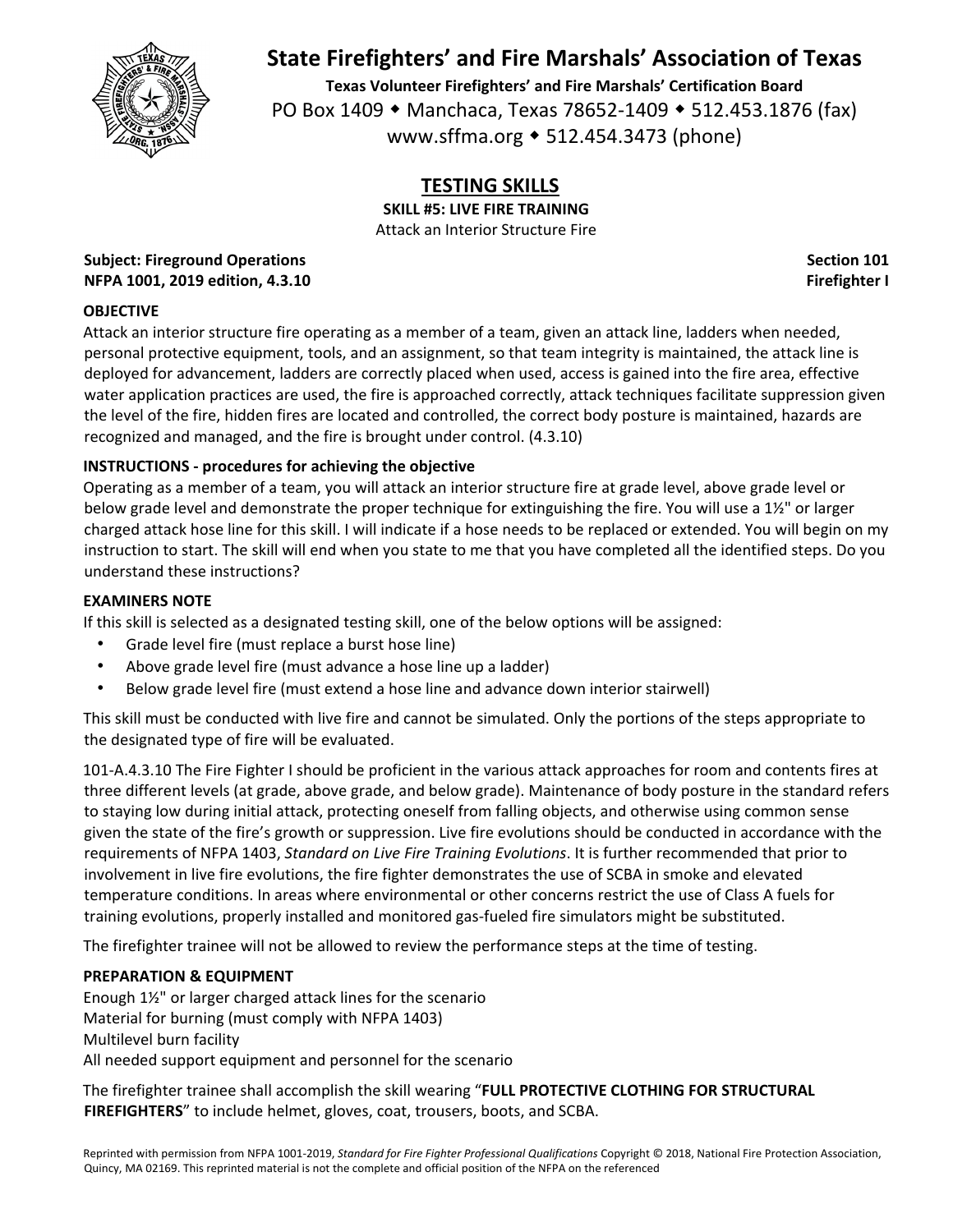

**Texas Volunteer Firefighters' and Fire Marshals' Certification Board** PO Box 1409 • Manchaca, Texas 78652-1409 • 512.453.1876 (fax) www.sffma.org 512.454.3473 (phone)

## **TESTING SKILLS**

**FF I SKILL #5: LIVE FIRE TRAINING** Attack an Interior Structure Fire

| Candidate: | Notes: |  |
|------------|--------|--|
| Examiner:  |        |  |
| School:    |        |  |

Test Site: \_\_\_\_\_\_\_\_\_\_\_\_\_\_\_\_\_\_\_\_\_\_\_\_\_\_\_\_\_\_\_\_\_\_\_\_\_\_\_\_\_\_\_\_\_\_ \_\_\_\_\_\_\_\_\_\_\_\_\_\_\_\_\_\_\_\_\_\_\_\_\_\_\_\_\_\_\_\_\_\_\_

Attack an interior structure fire operating as a member of a team, given an attack line, ladders when needed, personal protective equipment, tools, and an assignment, so that team integrity is maintained, the attack line is deployed for advancement, ladders are correctly placed when used, access is gained into the fire area, effective water application practices are used, the fire is approached correctly, attack techniques facilitate suppression given the level of the fire, hidden fires are located and controlled, the correct body posture is maintained, hazards are recognized and managed, and the fire is brought under control. (4.3.10)

|    |                                                                              | <b>POSSIBLE</b> |             |               |
|----|------------------------------------------------------------------------------|-----------------|-------------|---------------|
|    |                                                                              | <b>POINTS</b>   | <b>TEST</b> | <b>RETEST</b> |
| a. | Opens, closes, and adjusts nozzle flow and patterns                          |                 |             |               |
| b. | Applies water using appropriate direct, indirect, and/or combination attacks |                 |             |               |
| c. | Prevents water hammers when shutting down nozzles                            | 1               |             |               |
| d. | Advances charged and uncharged 38 mm (1½" or larger) diameter or larger      |                 |             |               |
|    | hose lines up ladders and up and down interior and exterior stairways as     |                 |             |               |
|    | necessary                                                                    |                 |             |               |
| e. | Extends hose lines and/or replaces burst hose sections as necessary          |                 |             |               |
| f. | Operates charged hose lines of 38 mm (1%" or larger) diameter or larger      |                 |             |               |
|    | while secured to a ground ladder as necessary                                |                 |             |               |
| g. | Couples and uncouples various handline connections and carries hose as       |                 |             |               |
|    | necessary                                                                    |                 |             |               |
| h. | Attacks fires at grade level, above grade, and/or below grade levels         |                 |             |               |
|    | Locates and suppresses interior wall and/or subfloor fires                   |                 |             |               |
|    | Performs skill in a safe and proficient manner                               |                 |             |               |
|    | TOTAL POINTS:                                                                | 10              |             |               |

## **Points needed to pass: 7**

## **Evaluator/Candidate Comments**:

|                             |      | <b>Overall Skill Sheet Score</b>         |
|-----------------------------|------|------------------------------------------|
| Certifying Examiner         | Date | Fail $\Box$<br>Pass $\Box$               |
|                             |      | <b>Overall Skill Sheet Re-Test Score</b> |
| Re-Test Certifying Examiner | Date | Fail $\Box$<br>Pass $\square$            |

\_\_\_\_\_\_\_\_\_\_\_\_\_\_\_\_\_\_\_\_\_\_\_\_\_\_\_\_\_\_\_\_\_\_\_\_\_\_\_\_\_\_\_\_\_\_\_\_\_\_\_\_\_\_\_\_\_\_\_\_\_\_\_\_\_\_\_\_\_\_\_\_\_\_\_\_\_\_\_\_\_\_\_\_\_\_\_\_\_\_\_\_\_\_\_

Reprinted with permission from NFPA 1001‐2019, *Standard for Fire Fighter Professional Qualifications* Copyright © 2018, National Fire Protection Association, Quincy, MA 02169. This reprinted material is not the complete and official position of the NFPA on the referenced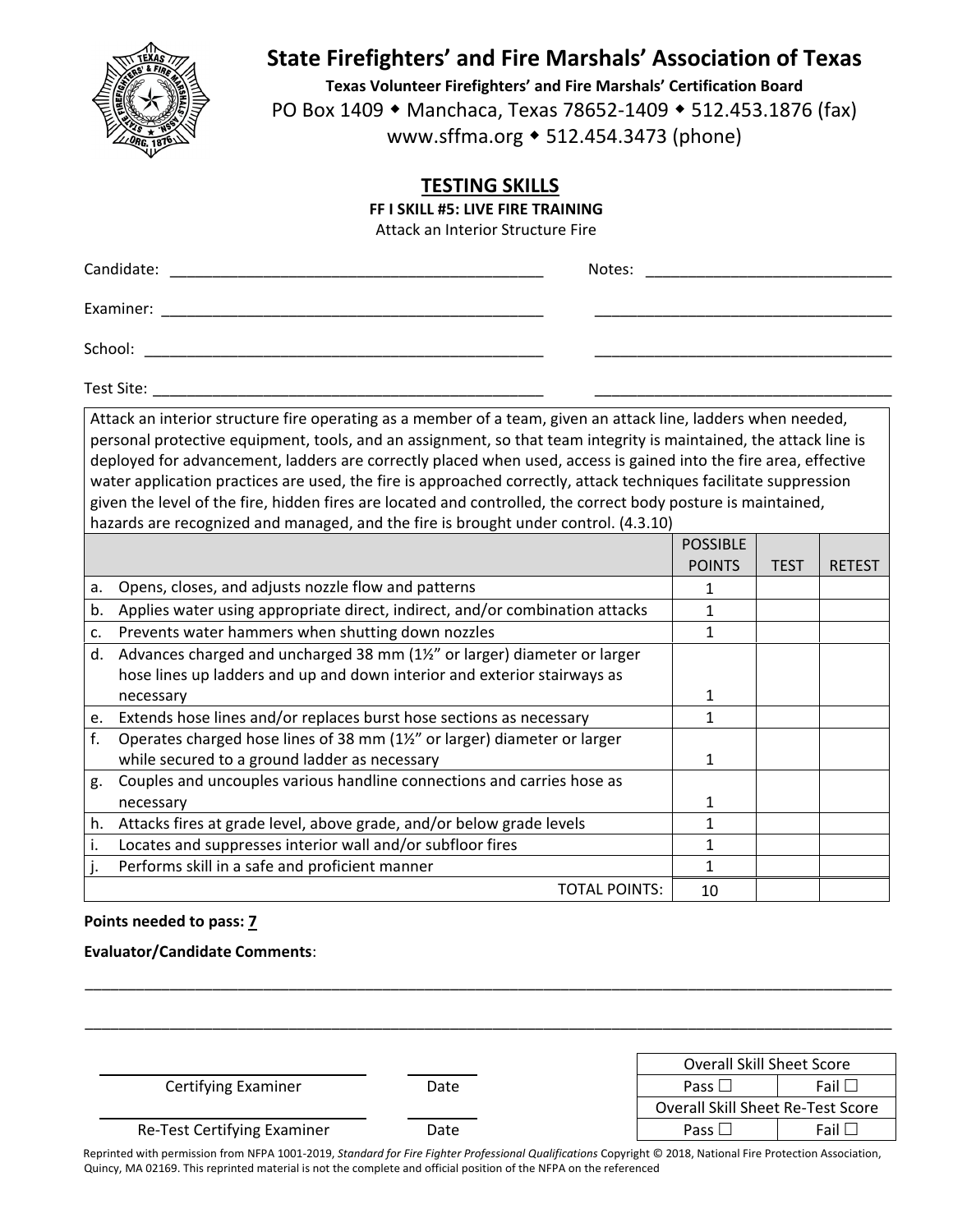

**Texas Volunteer Firefighters' and Fire Marshals' Certification Board** PO Box 1409 • Manchaca, Texas 78652-1409 • 512.453.1876 (fax) www.sffma.org 512.454.3473 (phone)

# **TESTING SKILLS**

**SKILL #6: LIVE FIRE TRAINING**

Storage Container Fires

**Subject: Fireground Operations Section 101 NFPA 1001, 2019 edition, 4.3.8 Firefighter I**

### **OBJECTIVE**

Extinguish fires in exterior Class A materials, given fires in stacked or piled and small unattached structures or storage containers that can be fought from the exterior, attack lines, hand tools and master stream devices, and an assignment, so that exposures are protected, the spread of fire is stopped, collapse hazards are avoided, water application is effective, the fire is extinguished, and signs of the origin area(s) and arson are preserved. (4.3.8)

## **INSTRUCTIONS ‐ procedures for achieving the objective**

Given the appropriate equipment and assistance, you shall demonstrate the proper technique for extinguishing a fire in a storage container. You will begin on my instruction to start. The skill will end when you state to me that you have completed all the identified steps. Do you understand these instructions?

#### **EXAMINERS NOTE**

This skill must be conducted with live fire and cannot be simulated.

101‐A.4.3.8 The Fire Fighter I should be able to extinguish fires in stacked or piled materials such as hay bales, pallets, lumber, piles of mulch, sawdust, other bulk Class A materials, or small unattached structures that are attacked from the exterior. The tactics for extinguishing each of these types of fires are similar enough to be included in one JPR. Live fire evolutions should be conducted in accordance with the requirements of NFPA 1403, Standard on Live Fire Training Evolutions. It is further recommended that prior to involvement in live fire evolutions, the fire fighter demonstrate the use of SCBA in smoke and elevated temperature conditions. In areas where environmental or other concerns restrict the use of Class A fuels for training evolutions, properly installed and monitored gas-fueled fire simulators might be substituted.

The firefighter trainee will not be allowed to review the performance steps at the time of testing.

## **PREPARATION & EQUIPMENT**

Pumper apparatus Attack hoses and nozzles Storage container (exterior dumpster or trash bin) Material for burning (must comply with NFPA 1403)

The firefighter trainee shall accomplish the skill wearing "**FULL PROTECTIVE CLOTHING FOR STRUCTURAL FIREFIGHTERS**" to include helmet, gloves, coat, trousers, boots, and SCBA.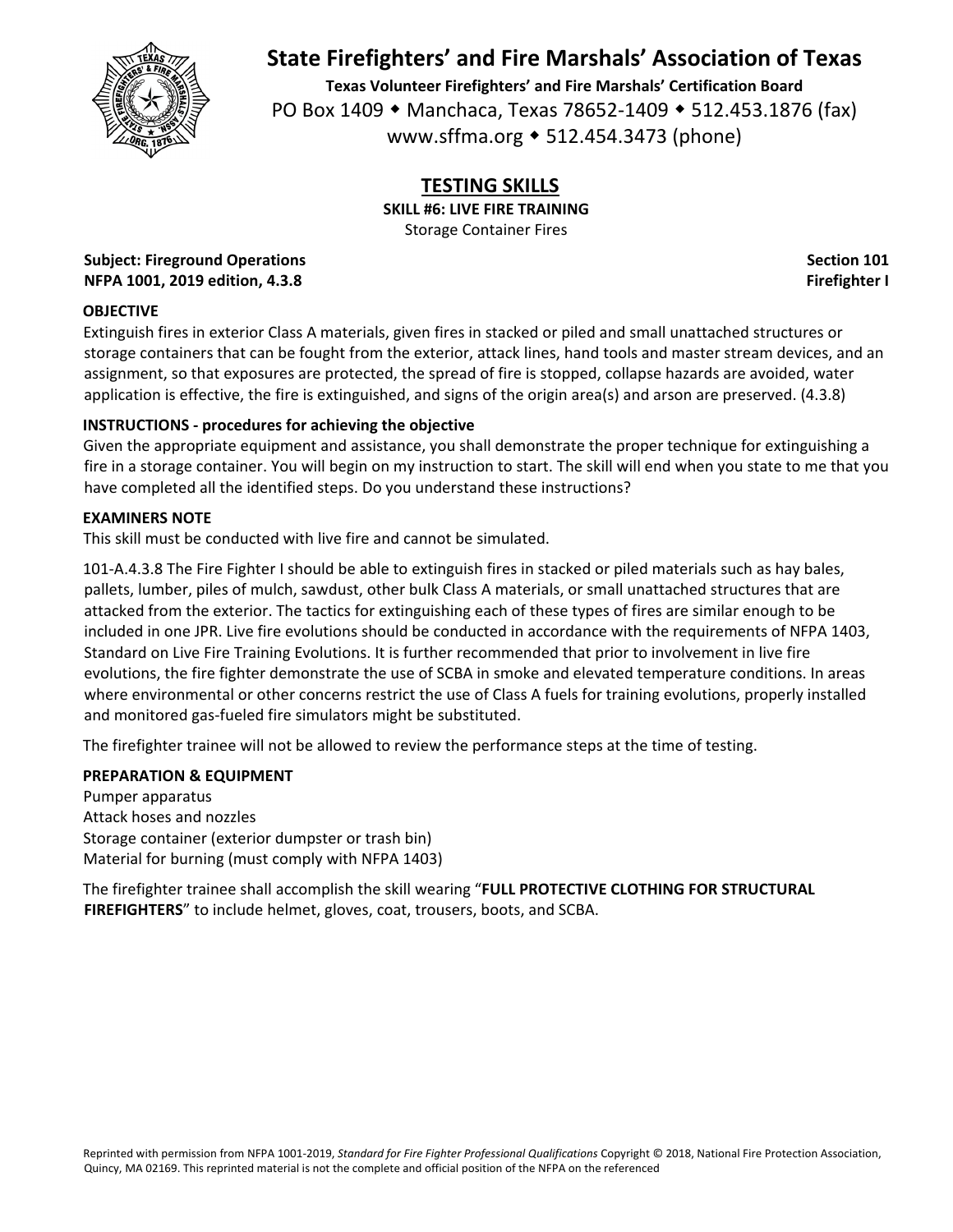

**Texas Volunteer Firefighters' and Fire Marshals' Certification Board** PO Box 1409 • Manchaca, Texas 78652-1409 • 512.453.1876 (fax) www.sffma.org 512.454.3473 (phone)

## **TESTING SKILLS**

**FF I SKILL #6: LIVE FIRE TRAINING**

Storage Container Fires

| Candidate: | Notes: |
|------------|--------|
| Examiner:  |        |
| School:    |        |

Test Site: \_\_\_\_\_\_\_\_\_\_\_\_\_\_\_\_\_\_\_\_\_\_\_\_\_\_\_\_\_\_\_\_\_\_\_\_\_\_\_\_\_\_\_\_\_\_ \_\_\_\_\_\_\_\_\_\_\_\_\_\_\_\_\_\_\_\_\_\_\_\_\_\_\_\_\_\_\_\_\_\_\_

Extinguish fires in exterior Class A materials, given fires in stacked or piled and small unattached structures or storage containers that can be fought from the exterior, attack lines, hand tools and master stream devices, and an assignment, so that exposures are protected, the spread of fire is stopped, collapse hazards are avoided, water application is effective, the fire is extinguished, and signs of the origin area(s) and arson are preserved. (4.3.8)

|    |                                                                     | <b>POSSIBLE</b> |             |               |
|----|---------------------------------------------------------------------|-----------------|-------------|---------------|
|    |                                                                     | <b>POINTS</b>   | <b>TEST</b> | <b>RETEST</b> |
| a. | Recognizes inherent hazards related to the material's configuration |                 |             |               |
| b. | Operates handlines or master streams                                |                 |             |               |
| c. | Breaks up material using hand tools and water streams               |                 |             |               |
| d. | Evaluates for complete extinguishment                               |                 |             |               |
| e. | Operates hose lines and other water application devices             |                 |             |               |
|    | Evaluates and modifies water application for maximum penetration    |                 |             |               |
| g. | Searches for and exposes hidden fires                               |                 |             |               |
| h. | Assesses patterns for origin determination                          |                 |             |               |
|    | Evaluates for complete extinguishment                               |                 |             |               |
|    | Performs skill in a safe and proficient manner, per AHJ             |                 |             |               |
|    | <b>TOTAL POINTS:</b>                                                | 10              |             |               |

\_\_\_\_\_\_\_\_\_\_\_\_\_\_\_\_\_\_\_\_\_\_\_\_\_\_\_\_\_\_\_\_\_\_\_\_\_\_\_\_\_\_\_\_\_\_\_\_\_\_\_\_\_\_\_\_\_\_\_\_\_\_\_\_\_\_\_\_\_\_\_\_\_\_\_\_\_\_\_\_\_\_\_\_\_\_\_\_\_\_\_\_\_\_\_

\_\_\_\_\_\_\_\_\_\_\_\_\_\_\_\_\_\_\_\_\_\_\_\_\_\_\_\_\_\_\_\_\_\_\_\_\_\_\_\_\_\_\_\_\_\_\_\_\_\_\_\_\_\_\_\_\_\_\_\_\_\_\_\_\_\_\_\_\_\_\_\_\_\_\_\_\_\_\_\_\_\_\_\_\_\_\_\_\_\_\_\_\_\_\_

\_\_\_\_\_\_\_\_\_\_\_\_\_\_\_\_\_\_\_\_\_\_\_\_\_\_\_\_\_\_\_\_\_\_\_\_\_\_\_\_\_\_\_\_\_\_\_\_\_\_\_\_\_\_\_\_\_\_\_\_\_\_\_\_\_\_\_\_\_\_\_\_\_\_\_\_\_\_\_\_\_\_\_\_\_\_\_\_\_\_\_\_\_\_\_

**Points needed to pass: 4**

**Evaluator/Candidate Comments**:

 Overall Skill Sheet Score **Certifying Examiner Date Date Example 2 Fail Fail Fail Fail Fail Fail Fail**  Overall Skill Sheet Re‐Test Score Re-Test Certifying Examiner **Date Date Fail Pass** Fail Fail Fail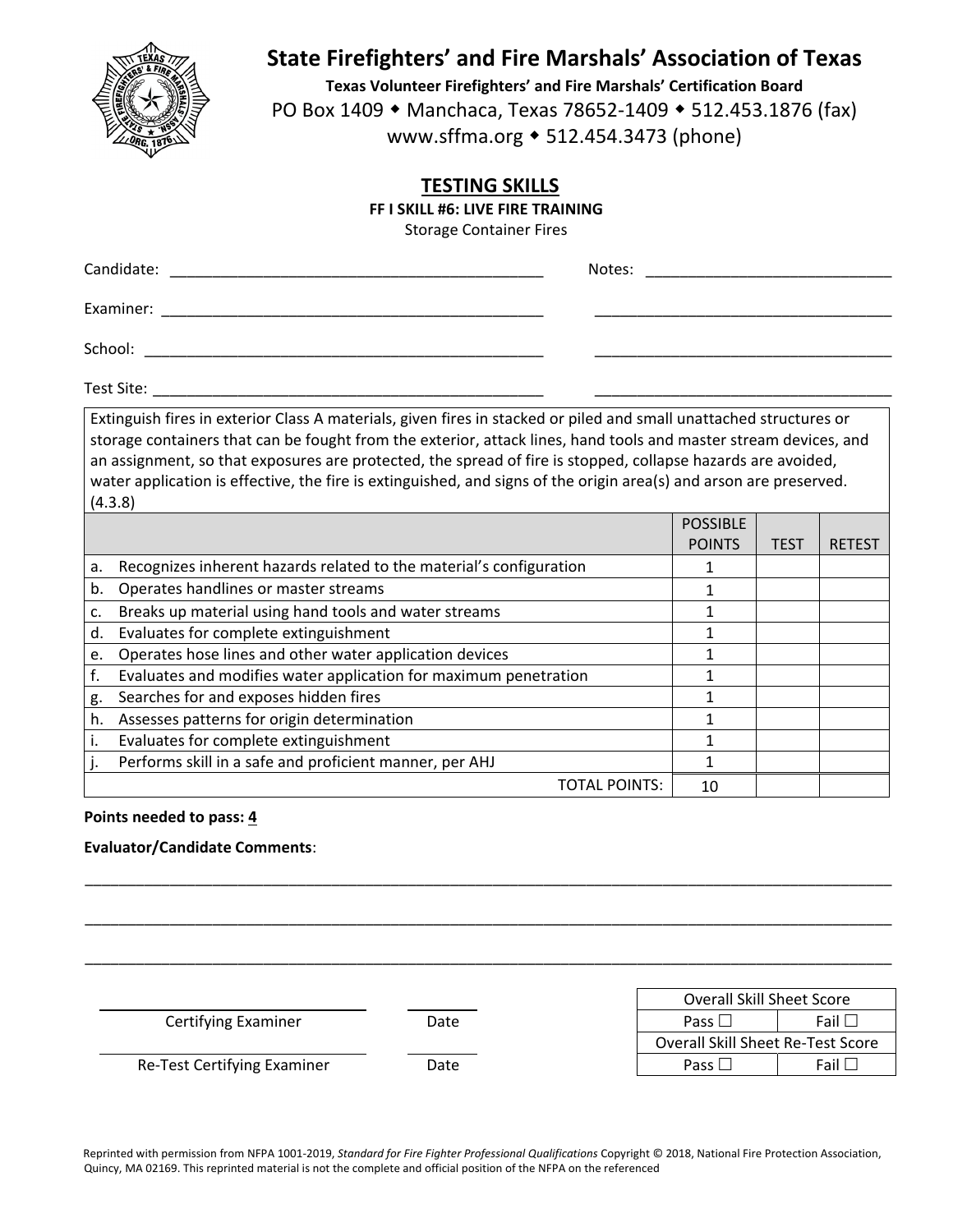

**Texas Volunteer Firefighters' and Fire Marshals' Certification Board** PO Box 1409 • Manchaca, Texas 78652-1409 • 512.453.1876 (fax) www.sffma.org 512.454.3473 (phone)

# **TESTING SKILLS**

**SKILL #7: LIVE FIRE TRAINING**

Vehicle Fires

**Subject: Fireground Operations Section 101 NFPA 1001, 2019 edition, 4.3.7 Firefighter I**

### **OBJECTIVE**

Attack a passenger vehicle fire operating as a member of a team, given personal protective equipment, attack line, and hand tools, so that hazards are avoided, leaking flammable liquids are identified and controlled, protection from flash fires is maintained, all vehicle compartments are overhauled, and the fire is extinguished. (4.3.7)

## **INSTRUCTIONS ‐ procedures for achieving the objective**

Given the appropriate equipment and assistance, you shall demonstrate the proper technique for extinguishing a vehicle fire. You will begin on my instruction to start. The skill will end when you state to me that you have completed all the identified steps. Do you understand these instructions?

#### **EXAMINERS NOTE**

This skill may be conducted with or without live fire.

The firefighter trainee will not be allowed to review the performance steps at the time of testing.

### **PREPARATION & EQUIPMENT**

Pumper apparatus Attack hoses and nozzles Vehicle for fire (must comply with NFPA 1403)

The firefighter trainee shall accomplish the skill wearing "**FULL PROTECTIVE CLOTHING FOR STRUCTURAL FIREFIGHTERS**" to include helmet, gloves, coat, trousers, boots, and SCBA.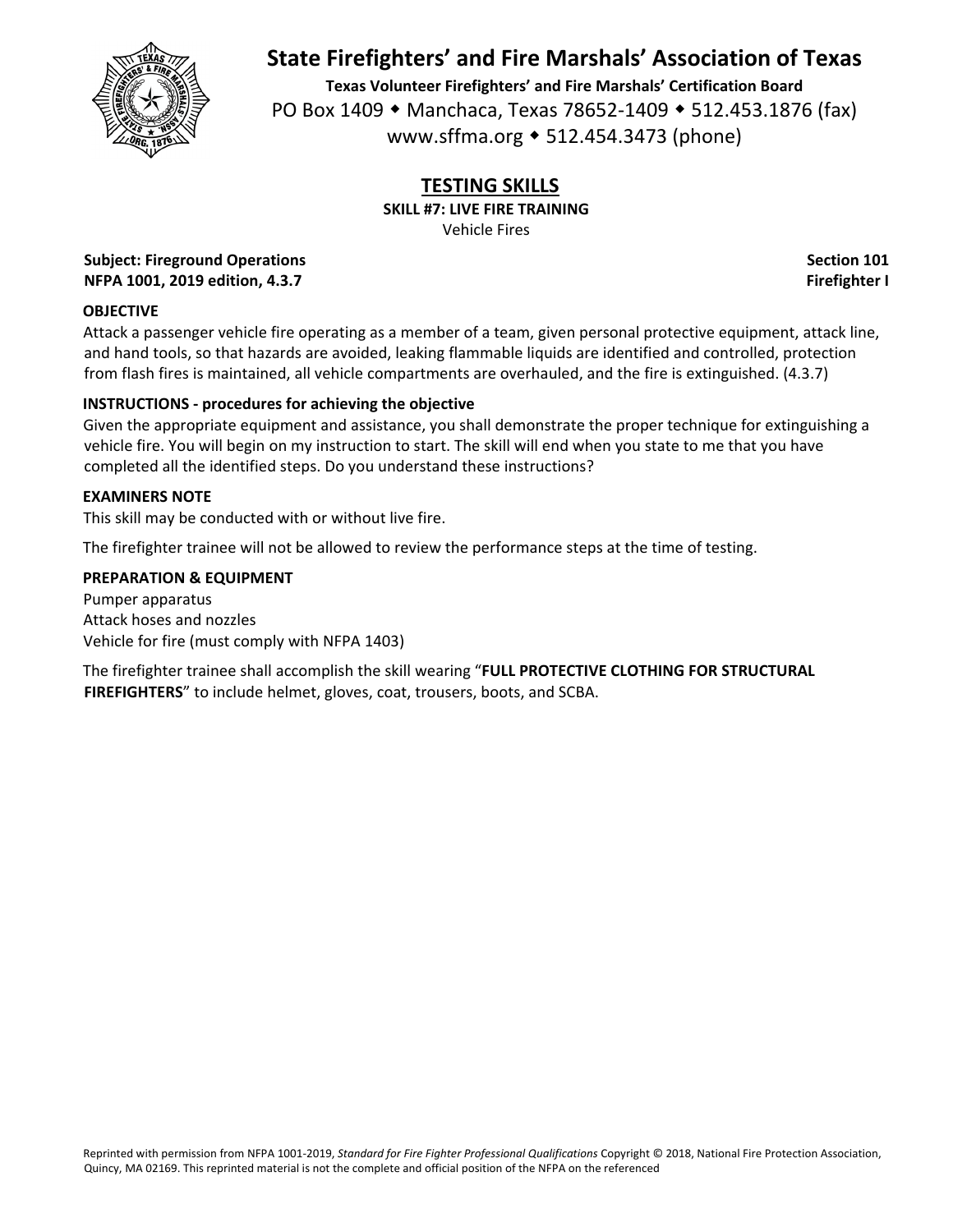

**Texas Volunteer Firefighters' and Fire Marshals' Certification Board** PO Box 1409 • Manchaca, Texas 78652-1409 • 512.453.1876 (fax) www.sffma.org 512.454.3473 (phone)

## **TESTING SKILLS**

**FF I SKILL #7: LIVE FIRE TRAINING**

Vehicle Fires

| Candidate:<br><u> 1989 - Johann John Stone, markin amerikan bisa di sebagai pertama dan bagian dan bagian dan bagian dan bagian</u> | Notes: |
|-------------------------------------------------------------------------------------------------------------------------------------|--------|
| Examiner:                                                                                                                           |        |
| School:                                                                                                                             |        |
| Test Site:                                                                                                                          |        |

Attack a passenger vehicle fire operating as a member of a team, given personal protective equipment, attack line, and hand tools, so that hazards are avoided, leaking flammable liquids are identified and controlled, protection from flash fires is maintained, all vehicle compartments are overhauled, and the fire is extinguished. (4.3.7)

|    |                                                                      | <b>POSSIBLE</b> |             |              |
|----|----------------------------------------------------------------------|-----------------|-------------|--------------|
|    |                                                                      | <b>POINTS</b>   | <b>TEST</b> | <b>RETES</b> |
| a. | Verbally identifies possible fuel types                              |                 |             |              |
| b. | Assesses and controls fuel leaks as required                         |                 |             |              |
|    | Opens, closes, and adjusts the flow and pattern on nozzles           |                 |             |              |
| d. | Applies water for maximum effectiveness while maintaining flash fire |                 |             |              |
|    | protection                                                           |                 |             |              |
| e. | Advances 38 mm (1 $\frac{1}{2}$ in.) or larger diameter attack lines |                 |             |              |
|    | Exposes hidden fires by opening all automobile compartments          |                 |             |              |
| g. | Performs the skill in a safe and proficient manner, per AHJ          |                 |             |              |
|    | TOTAL POINTS:                                                        |                 |             |              |

### **Points needed to pass: 5**

## **Evaluator/Candidate Comments**:

|      | <b>Overall Skill Sheet Score</b>  |
|------|-----------------------------------|
| Date | Fail $\Box$<br>Pass $\Box$        |
|      | Overall Skill Sheet Re-Test Score |
| Date | Fail $\Box$<br>Pass [             |
|      |                                   |

\_\_\_\_\_\_\_\_\_\_\_\_\_\_\_\_\_\_\_\_\_\_\_\_\_\_\_\_\_\_\_\_\_\_\_\_\_\_\_\_\_\_\_\_\_\_\_\_\_\_\_\_\_\_\_\_\_\_\_\_\_\_\_\_\_\_\_\_\_\_\_\_\_\_\_\_\_\_\_\_\_\_\_\_\_\_\_\_\_\_\_\_\_\_\_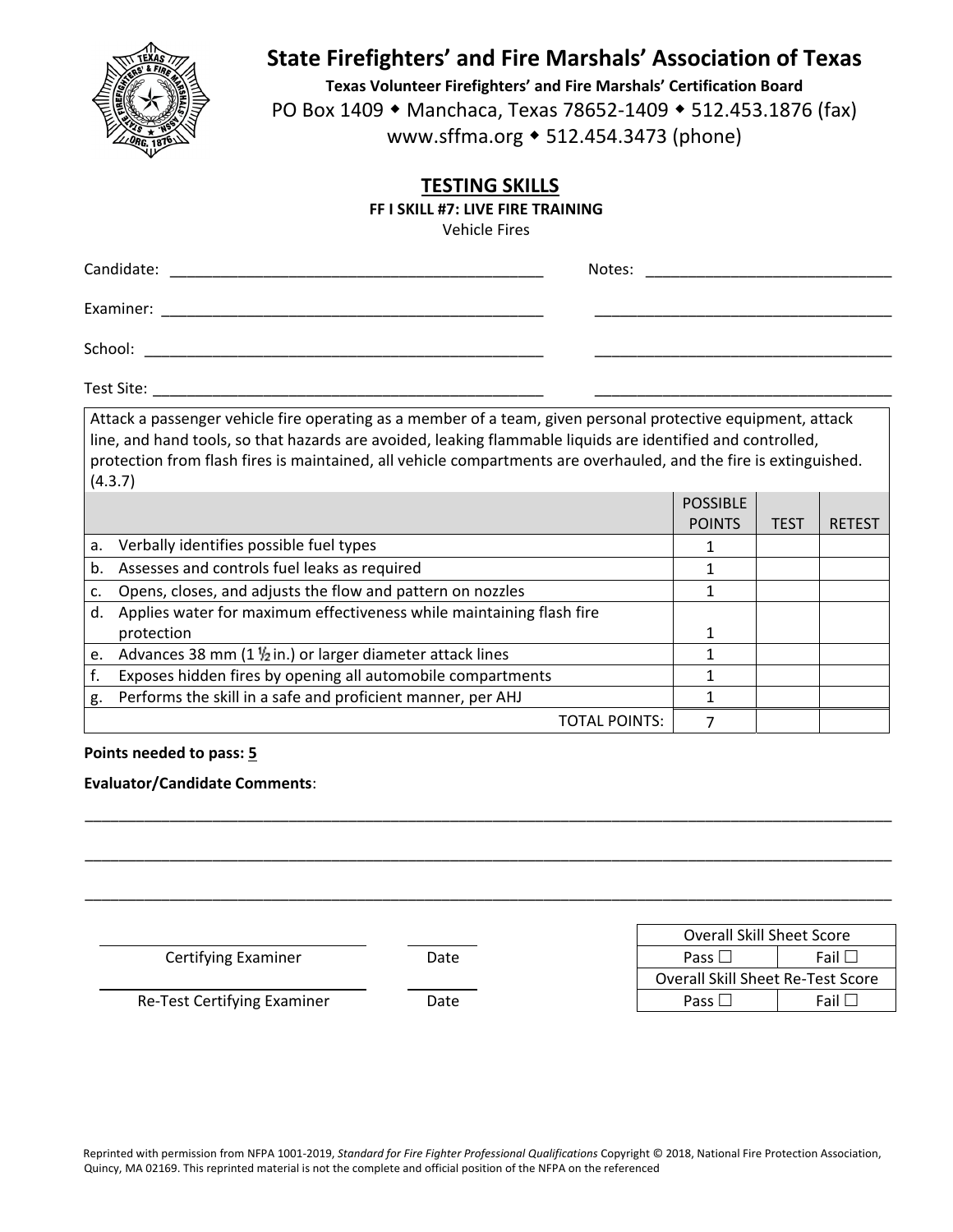

**Texas Volunteer Firefighters' and Fire Marshals' Certification Board** PO Box 1409 • Manchaca, Texas 78652-1409 • 512.453.1876 (fax) www.sffma.org 512.454.3473 (phone)

## **TESTING SKILLS**

**SKILL #8: LIVE FIRE TRAINING** Combat Ground Cover Fires

**Subject: Fireground Operations Section 101 NFPA 1001, 2019 edition, 4.3.19 Firefighter I**

## **OBJECTIVE**

Combat a ground cover fire operating as a member of a team, given protective clothing, SCBA if needed, hose lines, extinguishers or hand tools, and an assignment, so that threats to property are reported, threats to personal safety are recognized, retreat is quickly accomplished when warranted, and the assignment is completed. (4.3.19)

### **INSTRUCTIONS ‐ procedures for achieving the objective**

Operating as a member of a team, you shall demonstrate and describe the proper techniques for combating a ground cover fire so that threats to property are reported, threats to personal safety are recognized, retreat is quickly accomplished when warranted, and the assignment is completed. You will begin on my instruction to start. The skill will end when you state to me that you have completed all the identified steps. Do you understand these instructions?

#### **EXAMINERS NOTE**

This is a simulation. The examinee is to demonstrate and describe proper *techniques.* It is NOT necessary to actually construct the fire line and it is NOT necessary to attack an actual fire.

The firefighter trainee will not be allowed to review the performance steps at the time of testing.

#### **PREPARATION & EQUIPMENT**

Task appropriate protective clothing (according to the SOP of the authority having jurisdiction) Hose lines Extinguishers and/or hand tools Assignments for combating a ground fire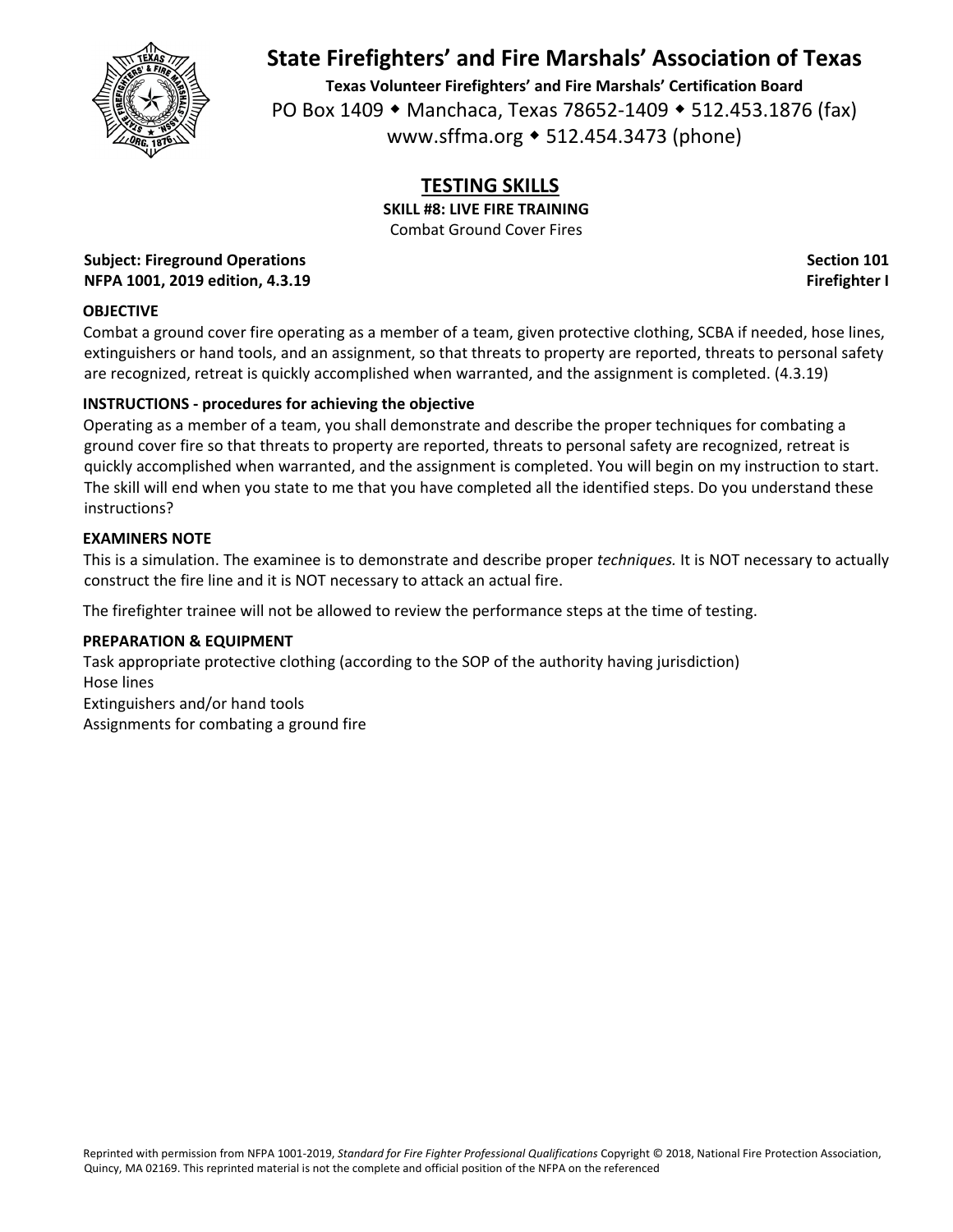

**Texas Volunteer Firefighters' and Fire Marshals' Certification Board** PO Box 1409 • Manchaca, Texas 78652-1409 • 512.453.1876 (fax) www.sffma.org 512.454.3473 (phone)

## **TESTING SKILLS**

**SKILL #8: LIVE FIRE TRAINING**

| <b>Combat Ground Cover Fires</b> |
|----------------------------------|
|----------------------------------|

| Candidate:<br><u> 1980 - Jan Berlin, mars et al. (b. 1980)</u>                                                                     | Notes:<br>the control of the control of the control of the control of |
|------------------------------------------------------------------------------------------------------------------------------------|-----------------------------------------------------------------------|
| Examiner:<br><u> 1989 - Johann John Stoff, deutscher Stoffen und der Stoffen und der Stoffen und der Stoffen und der Stoffen u</u> |                                                                       |
| School:                                                                                                                            |                                                                       |
| Test Site:                                                                                                                         |                                                                       |

Combat a ground cover fire operating as a member of a team, given protective clothing, SCBA if needed, hose lines, extinguishers or hand tools, and an assignment, so that threats to property are reported, threats to personal safety are recognized, retreat is quickly accomplished when warranted, and the assignment is completed. (4.3.19)

|    |                                                             | <b>POSSIBLE</b> |             |               |
|----|-------------------------------------------------------------|-----------------|-------------|---------------|
|    |                                                             | <b>POINTS</b>   | <b>TEST</b> | <b>RETEST</b> |
| a. | Determines exposure threats based on fire spread potential  |                 |             |               |
| b. | Protects exposures                                          |                 |             |               |
| c. | Constructs a fire line or extinguish with hand tools        |                 |             |               |
| d. | Maintains integrity of established fire lines (if required) |                 |             |               |
| e. | Suppresses ground cover fires using water                   |                 |             |               |
|    | Performs skill in a safe and proficient manner, per AHJ     |                 |             |               |
|    | TOTAL POINTS:                                               |                 |             |               |

#### **Points needed to pass: 4**

#### **Evaluator/Candidate Comments**:

|                             |      | <b>Overall Skill Sheet Score</b>  |                |
|-----------------------------|------|-----------------------------------|----------------|
| Certifying Examiner         | Date | Pass $\Box$                       | Fail $\square$ |
|                             |      | Overall Skill Sheet Re-Test Score |                |
| Re-Test Certifying Examiner | Date | Pass $\mathsf{\mathsf{L}}$        | Fail $\Box$    |
|                             |      |                                   |                |

\_\_\_\_\_\_\_\_\_\_\_\_\_\_\_\_\_\_\_\_\_\_\_\_\_\_\_\_\_\_\_\_\_\_\_\_\_\_\_\_\_\_\_\_\_\_\_\_\_\_\_\_\_\_\_\_\_\_\_\_\_\_\_\_\_\_\_\_\_\_\_\_\_\_\_\_\_\_\_\_\_\_\_\_\_\_\_\_\_\_\_\_\_\_\_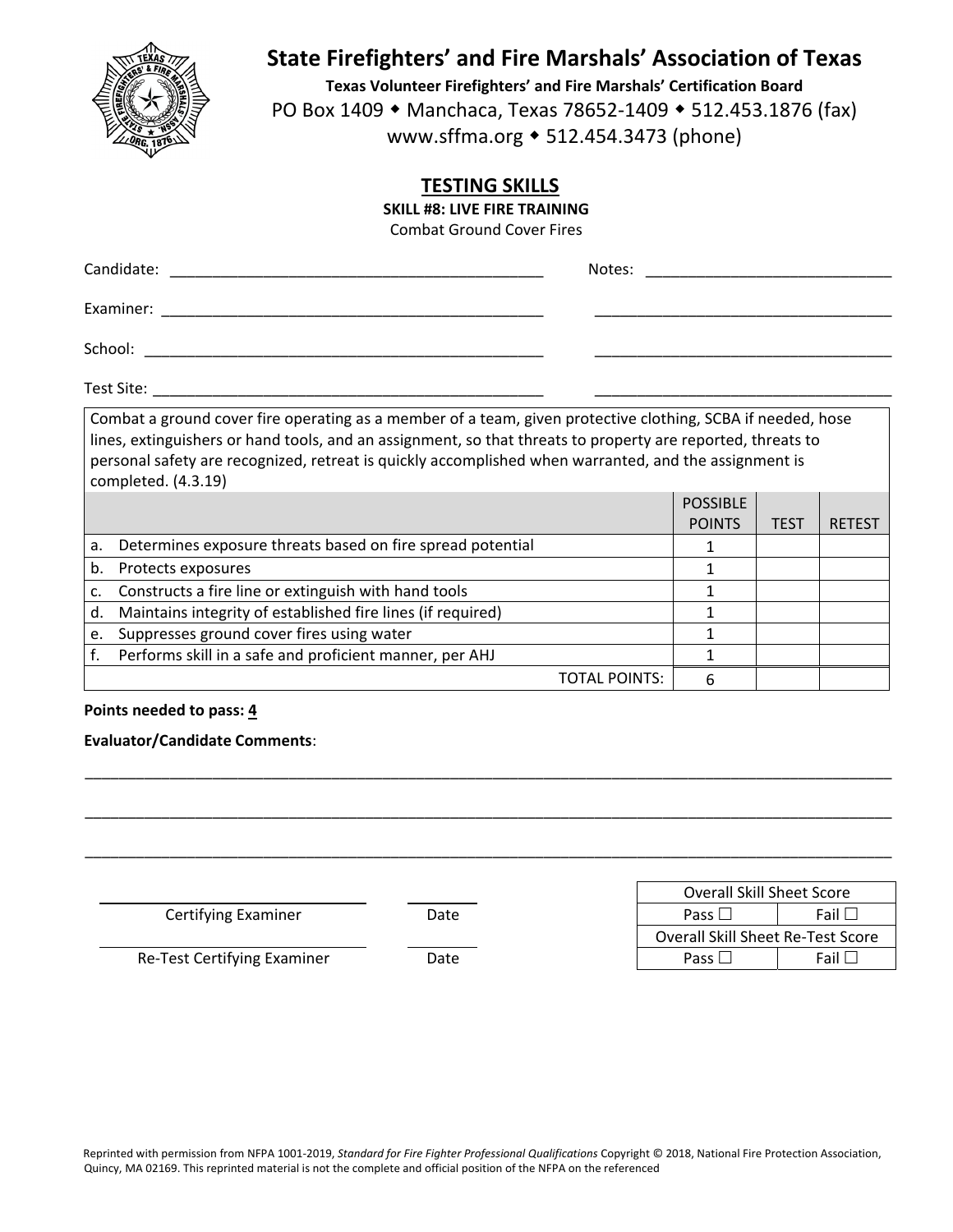

**Texas Volunteer Firefighters' and Fire Marshals' Certification Board** PO Box 1409 • Manchaca, Texas 78652-1409 • 512.453.1876 (fax) www.sffma.org 512.454.3473 (phone)

# **TESTING SKILLS**

**SKILL #9: OVERHAUL**

Exposure of Hidden Fires

**Subject: Fireground Operations Section 101 NFPA 1001, 2019 edition, 4.3.13 Firefighter I**

## **OBJECTIVE**

Overhaul a fire scene, given personal protective equipment, attack line, hand tools, a flashlight, and an assignment, so that structural integrity is not compromised, all hidden fires are discovered, fire cause evidence is preserved, and the fire is extinguished. (4.3.13)

## **INSTRUCTIONS ‐ procedures for achieving the objective**

You will overhaul a fire scene, given personal protective equipment, attack line, hand tools, a flashlight, and an assignment, so that structural integrity is not compromised, all hidden fires are discovered, fire cause evidence is preserved, and the fire is extinguished. You will begin on my instruction to start. The skill will end when you state to me that you have completed all the identified steps. Do you understand these instructions?

### **EXAMINERS NOTE**

The firefighter trainee will not be allowed to review the performance steps at the time of testing.

### **PREPARATION & EQUIPMENT**

Personal protective equipment Attack line Hand tools A flashlight

The firefighter trainee shall accomplish the skill wearing appropriate protective equipment for the scenario.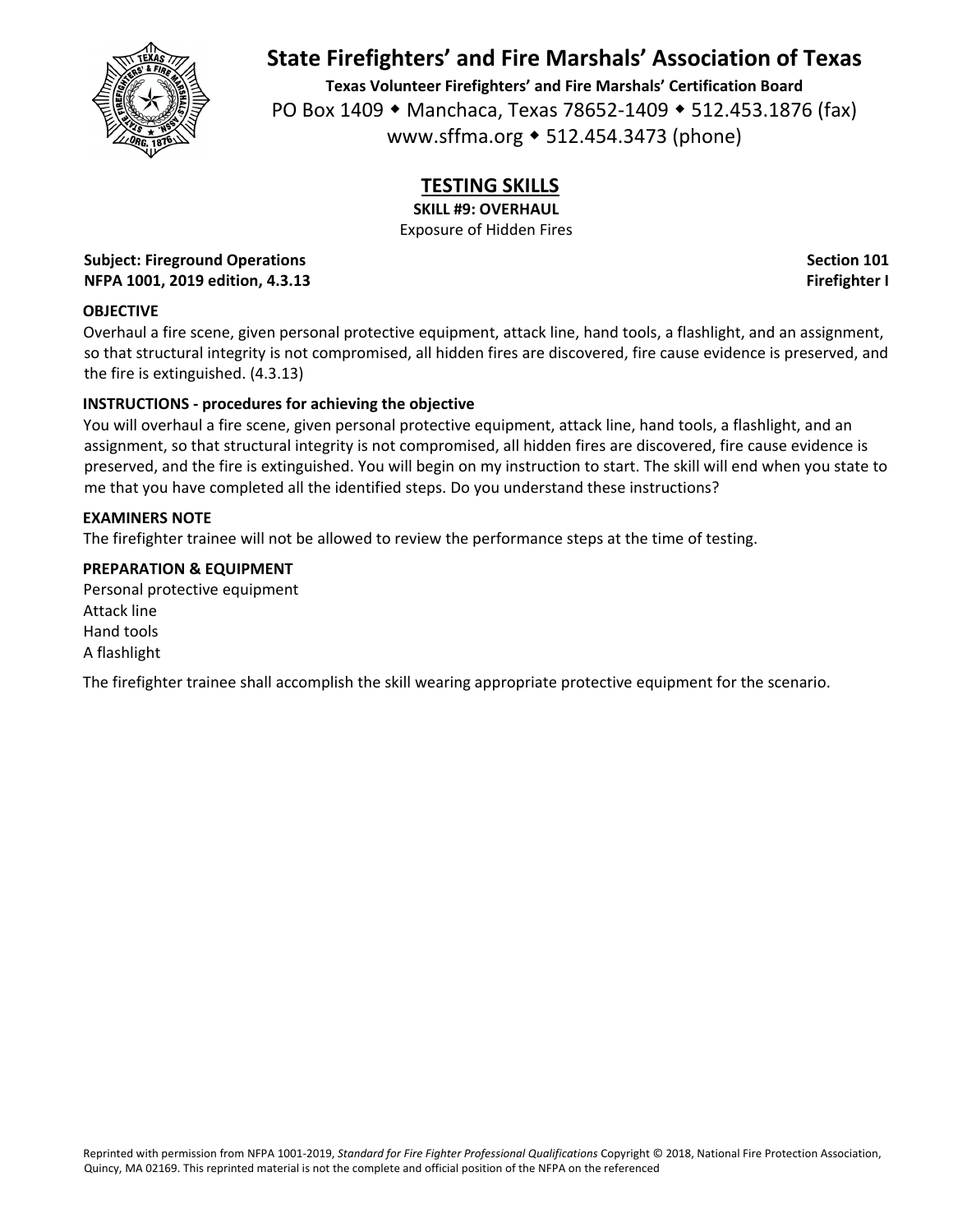

**Texas Volunteer Firefighters' and Fire Marshals' Certification Board** PO Box 1409 • Manchaca, Texas 78652-1409 • 512.453.1876 (fax) www.sffma.org 512.454.3473 (phone)

## **TESTING SKILLS**

**FF I SKILL #9: OVERHAUL**

Exposure of Hidden Fires

| Candidate: | Notes: |
|------------|--------|
| Examiner:  |        |
| School:    |        |
| Test Site: |        |

Overhaul a fire scene, given personal protective equipment, attack line, hand tools, a flashlight, and an assignment, so that structural integrity is not compromised, all hidden fires are discovered, fire cause evidence is preserved, and the fire is extinguished. (4.3.13)

|    |                                                                               | <b>POSSIBLE</b> |             |               |
|----|-------------------------------------------------------------------------------|-----------------|-------------|---------------|
|    |                                                                               | <b>POINTS</b>   | <b>TEST</b> | <b>RETEST</b> |
| a. | Deploys and operates an attack line that is most effective for overhaul       |                 |             |               |
| b. | Applies water for maximum effectiveness and limits water damage as much       |                 |             |               |
|    | as possible                                                                   |                 |             |               |
| c. | Removes flooring, ceiling, and wall components to expose void spaces          |                 |             |               |
|    | without compromising structural integrity                                     |                 |             |               |
| d. | Exposes and extinguishes hidden fires in walls, ceilings, and subfloor spaces |                 |             |               |
| e. | Recognizes and preserves fire cause evidence                                  |                 |             |               |
|    | Evaluates for complete extinguishment                                         | 1               |             |               |
| g. | Performs the skill in a safe and proficient manner, per AHJ                   |                 |             |               |
|    | TOTAL POINTS:                                                                 |                 |             |               |

### **Points needed to pass: 5**

#### **Evaluator/Candidate Comments**:

|                             |      | <b>Overall Skill Sheet Score</b>         |                |
|-----------------------------|------|------------------------------------------|----------------|
| Certifying Examiner         | Date | Pass $\Box$                              | Fail $\square$ |
|                             |      | <b>Overall Skill Sheet Re-Test Score</b> |                |
| Re-Test Certifying Examiner | Date | Pass $\Box$                              | Fail $\square$ |

\_\_\_\_\_\_\_\_\_\_\_\_\_\_\_\_\_\_\_\_\_\_\_\_\_\_\_\_\_\_\_\_\_\_\_\_\_\_\_\_\_\_\_\_\_\_\_\_\_\_\_\_\_\_\_\_\_\_\_\_\_\_\_\_\_\_\_\_\_\_\_\_\_\_\_\_\_\_\_\_\_\_\_\_\_\_\_\_\_\_\_\_\_\_\_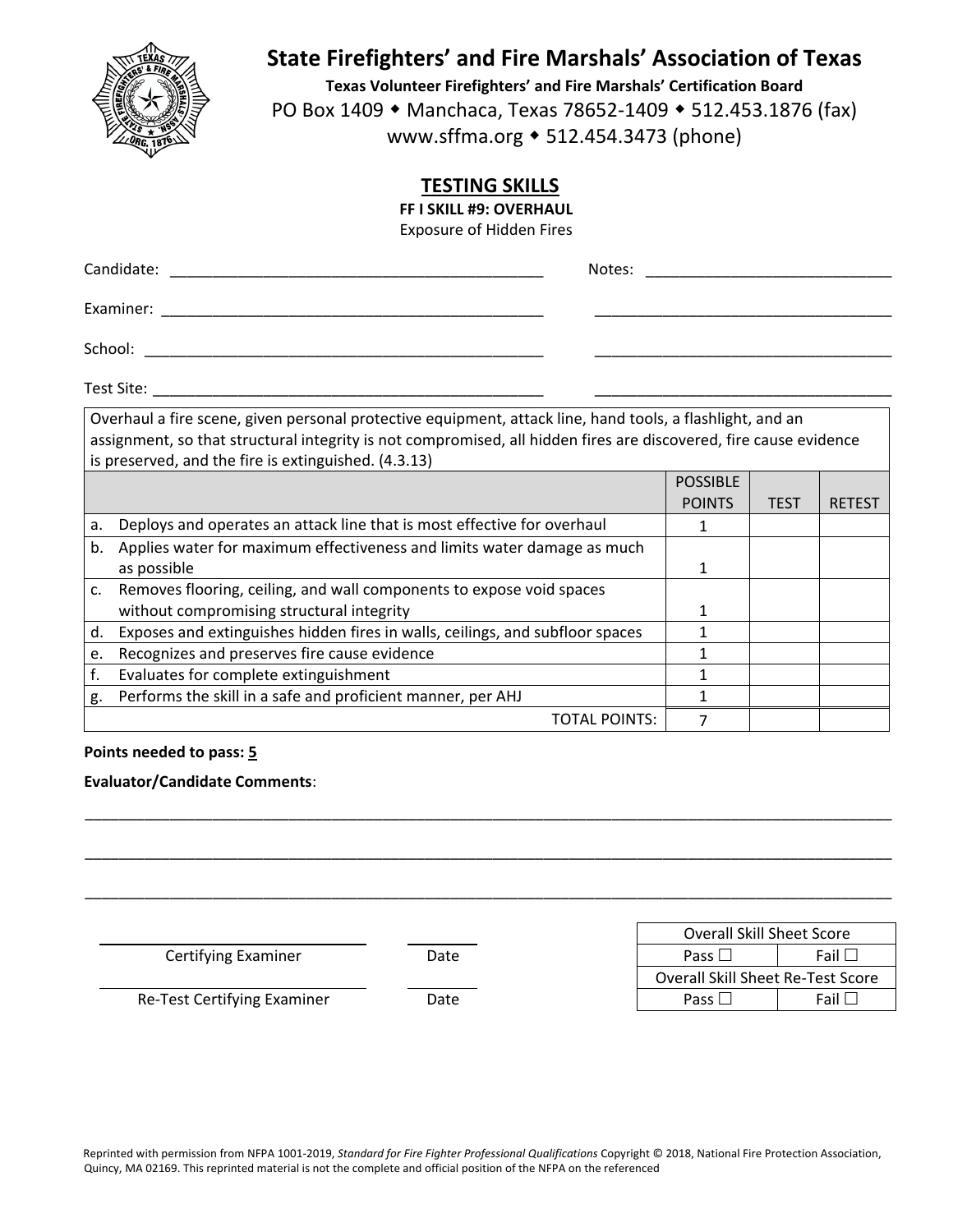

**Texas Volunteer Firefighters' and Fire Marshals' Certification Board** PO Box 1409 • Manchaca, Texas 78652-1409 • 512.453.1876 (fax) www.sffma.org 512.454.3473 (phone)

# **TESTING SKILLS**

**SKILL #10: SAFETY**

Techniques for Actions When Trapped or Disoriented

### **Subject: Fireground Operations Section 101 NFPA 1001, 2019 edition, 4.3.5, 4.2.4 Firefighter I**

## **OBJECTIVE**

Exit a hazardous area as a team, given vision‐obscured conditions, so that a safe haven is found before exhausting the air supply, others are not endangered, and the team integrity is maintained. (4.3.5)

Activate an emergency call for assistance, given vision‐obscured conditions, PPE, and department SOPs, so that the fire fighter can be located and rescued. (4.2.4)

### **INSTRUCTIONS ‐ procedures for achieving the objective**

While wearing full protective clothing, the Self-Contained Breathing Apparatus mask will be vision-obscured, or a simulated smoke‐charged atmosphere will be used. You will demonstrate techniques for the actions required when trapped or disoriented in a fire situation or hostile environment and identify a safe haven in your scenario. You will begin on my instruction to start. The skill will end when you state to me that you have completed all the identified steps. Do you understand these instructions?

#### **EXAMINERS NOTE**

If the charged hose line is chosen, you will place a charged hose line inside the structure with twists, turns, and loops or use multiple sections of hose. Place the trainee in the center of structure and attempt to disorient him/her. The firefighter trainee will not be allowed to review the performance steps at the time of testing.

#### **PREPARATION & EQUIPMENT**

Appropriate length and size of hose with nozzle or guideline Appropriate communication equipment

The firefighter trainee shall accomplish the skill wearing "**FULL PROTECTIVE CLOTHING FOR STRUCTURAL FIREFIGHTERS**" to include helmet, gloves, coat, trousers, boots, SCBA and PASS device.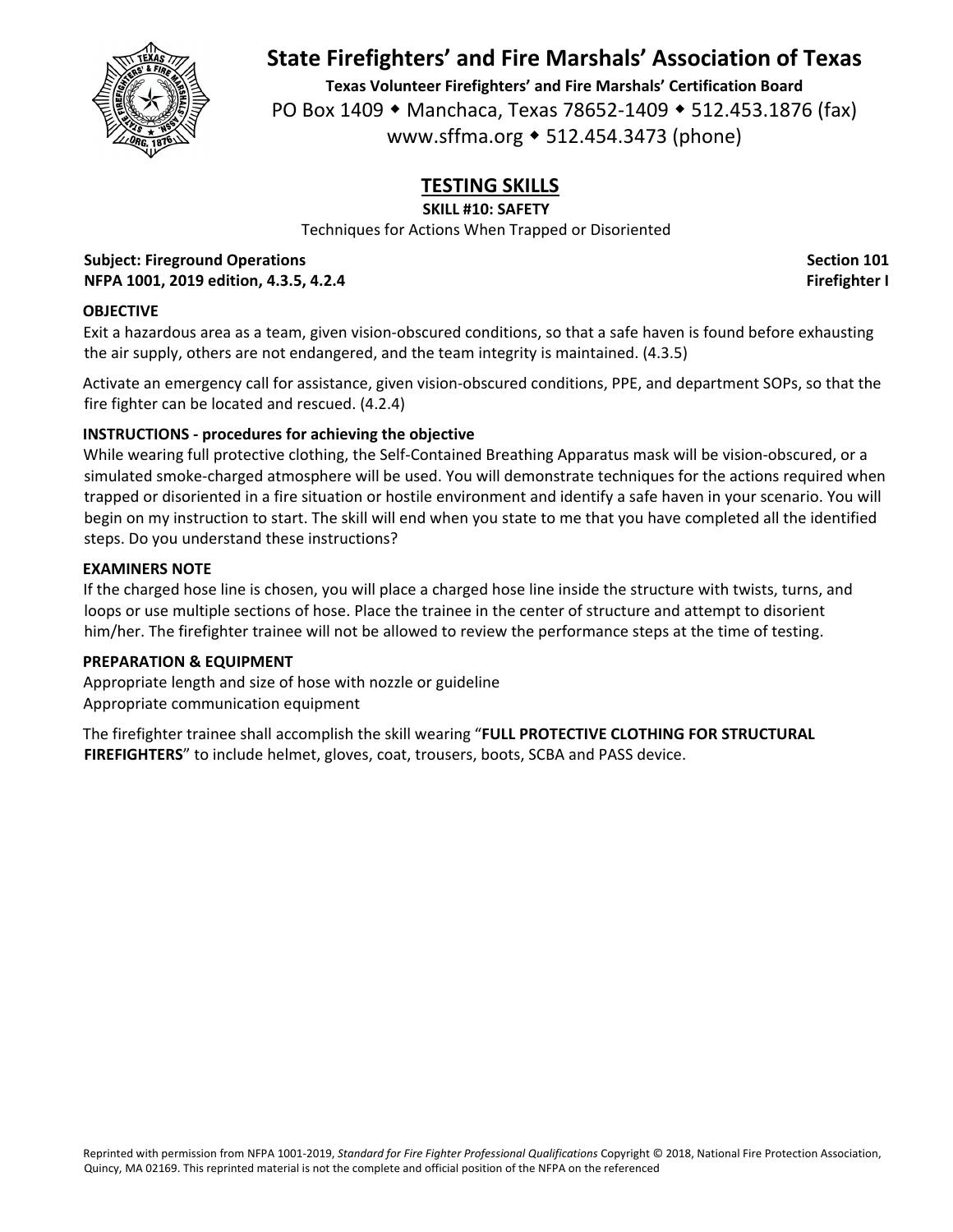

**Texas Volunteer Firefighters' and Fire Marshals' Certification Board** PO Box 1409 • Manchaca, Texas 78652-1409 • 512.453.1876 (fax) www.sffma.org 512.454.3473 (phone)

## **TESTING SKILLS**

**FF I SKILL #10: SAFETY**

Techniques for Actions When Trapped or Disoriented

|             | Notes:                                                                                                                                                                                                         |                 |             |               |
|-------------|----------------------------------------------------------------------------------------------------------------------------------------------------------------------------------------------------------------|-----------------|-------------|---------------|
|             |                                                                                                                                                                                                                |                 |             |               |
|             |                                                                                                                                                                                                                |                 |             |               |
|             |                                                                                                                                                                                                                |                 |             |               |
|             | Exit a hazardous area as a team, given vision-obscured conditions, so that a safe haven is found before<br>exhausting the air supply, others are not endangered, and the team integrity is maintained. (4.3.5) |                 |             |               |
|             | Activate an emergency call for assistance, given vision-obscured conditions, PPE, and department SOPs, so that<br>the fire fighter can be located and rescued. (4.2.4)                                         |                 |             |               |
|             |                                                                                                                                                                                                                | <b>POSSIBLE</b> |             |               |
|             |                                                                                                                                                                                                                | <b>POINTS</b>   | <b>TEST</b> | <b>RETEST</b> |
| a.          | Operates as a team member in vision-obscured conditions                                                                                                                                                        | 1               |             |               |
| b.          | Locates and follows a guideline                                                                                                                                                                                | 1               |             |               |
| $C_{\cdot}$ | Identifies a safe haven                                                                                                                                                                                        | $\mathbf{1}$    |             |               |
| d.          | Initiates an emergency call according to AHJ procedures (Mayday)                                                                                                                                               | 1               |             |               |
| e.          | Uses another method for an emergency call for assistance (PASS alarm, tool                                                                                                                                     |                 |             |               |
|             | banging, etc.)                                                                                                                                                                                                 | 1               |             |               |
| f.          | Evaluates area for hazards                                                                                                                                                                                     | 1               |             |               |
| g.          | Conserves air supply                                                                                                                                                                                           | 1               |             |               |
|             | h. Performs the skill in a safe and proficient manner, per AHJ                                                                                                                                                 | 1               |             |               |
|             | TOTAL POINTS:                                                                                                                                                                                                  | 8               |             |               |

#### **Points needed to pass: 6**

#### **Evaluator/Candidate Comments**:

**Certifying Examiner Date** 

Re‐Test Certifying Examiner Date Pass Fail

|               |      | <b>Overall Skill Sheet Score</b>  |
|---------------|------|-----------------------------------|
| Examiner      | Date | Fail $\Box$<br>Pass $\Box$        |
|               |      | Overall Skill Sheet Re-Test Score |
| ying Examiner | Date | Fail<br>Pass $\Box$               |

\_\_\_\_\_\_\_\_\_\_\_\_\_\_\_\_\_\_\_\_\_\_\_\_\_\_\_\_\_\_\_\_\_\_\_\_\_\_\_\_\_\_\_\_\_\_\_\_\_\_\_\_\_\_\_\_\_\_\_\_\_\_\_\_\_\_\_\_\_\_\_\_\_\_\_\_\_\_\_\_\_\_\_\_\_\_\_\_\_\_\_\_\_\_\_

\_\_\_\_\_\_\_\_\_\_\_\_\_\_\_\_\_\_\_\_\_\_\_\_\_\_\_\_\_\_\_\_\_\_\_\_\_\_\_\_\_\_\_\_\_\_\_\_\_\_\_\_\_\_\_\_\_\_\_\_\_\_\_\_\_\_\_\_\_\_\_\_\_\_\_\_\_\_\_\_\_\_\_\_\_\_\_\_\_\_\_\_\_\_\_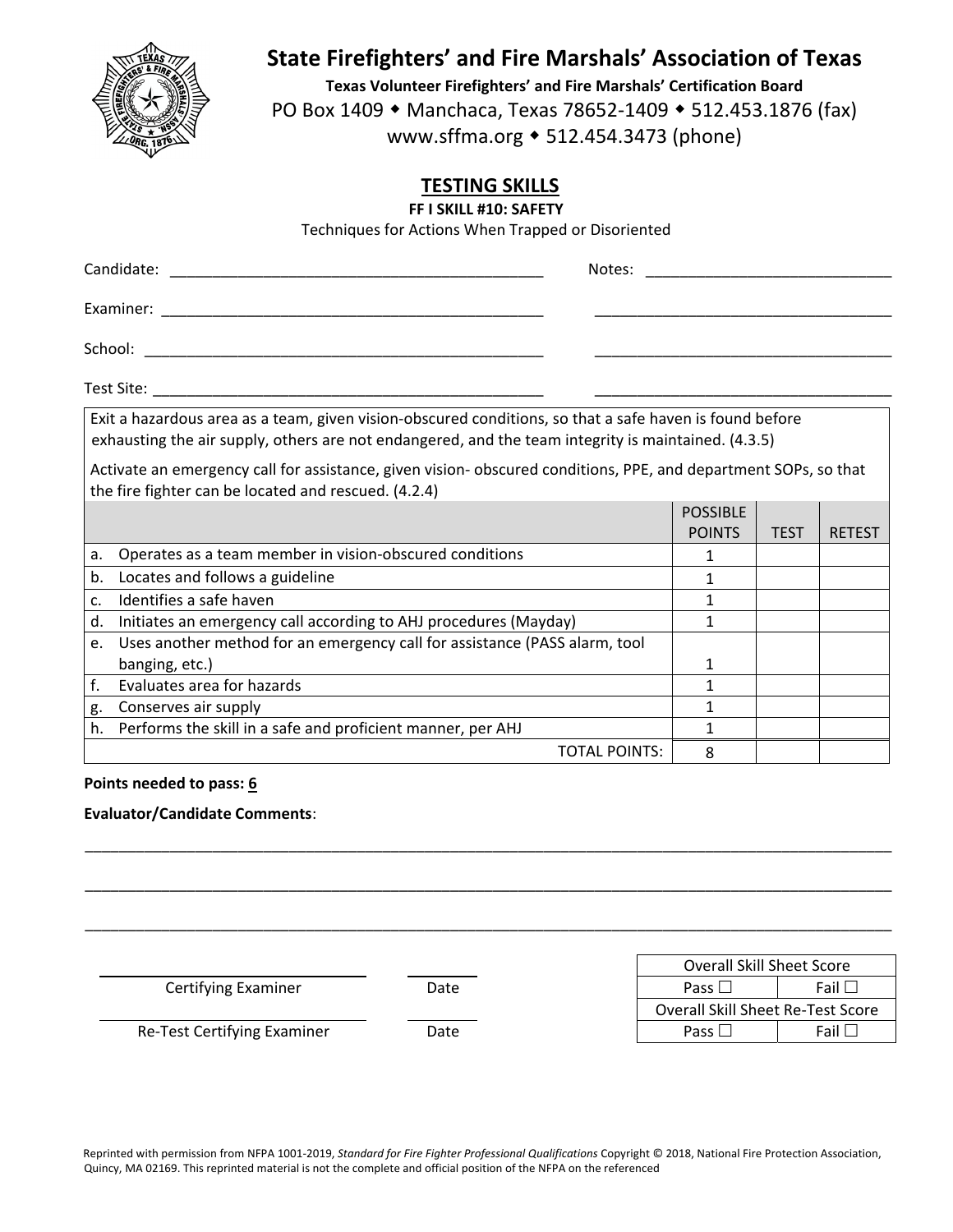

**Texas Volunteer Firefighters' and Fire Marshals' Certification Board** PO Box 1409 • Manchaca, Texas 78652-1409 • 512.453.1876 (fax) www.sffma.org 512.454.3473 (phone)

# **TESTING SKILLS**

**SKILL #11: SAFETY**

Terminating Utility Service

**Subject: Fireground Operations Section 101 NFPA 1001, 2019 edition, 4.3.18 Firefighter I**

### **OBJECTIVE**

Turn off building utilities, given tools and an assignment, so that the assignment is safely completed. (4.3.18)

### **INSTRUCTIONS ‐ procedures for achieving the objective**

You will be given a choice of required tools. Utilizing these tools you will demonstrate locating the proper shutoff locations and then shut off the valves or control devices for gas, water, and electric service to a building. You will wear full protective clothing for this skill. You will begin on my instruction to start. The skill will end when you state to me that you have completed all the identified steps. Do you understand these instructions?

#### **EXAMINERS NOTE**

The firefighter trainee will not be allowed to review the performance steps at the time of testing.

#### **PREPARATION & EQUIPMENT**

Building utility props Water meter key Gas meter key Spanner wrench Adjustable wrench

The firefighter trainee shall accomplish the skill wearing "**FULL PROTECTIVE CLOTHING FOR STRUCTURAL FIREFIGHTERS**" to include helmet, gloves, coat, trousers, boots, and SCBA.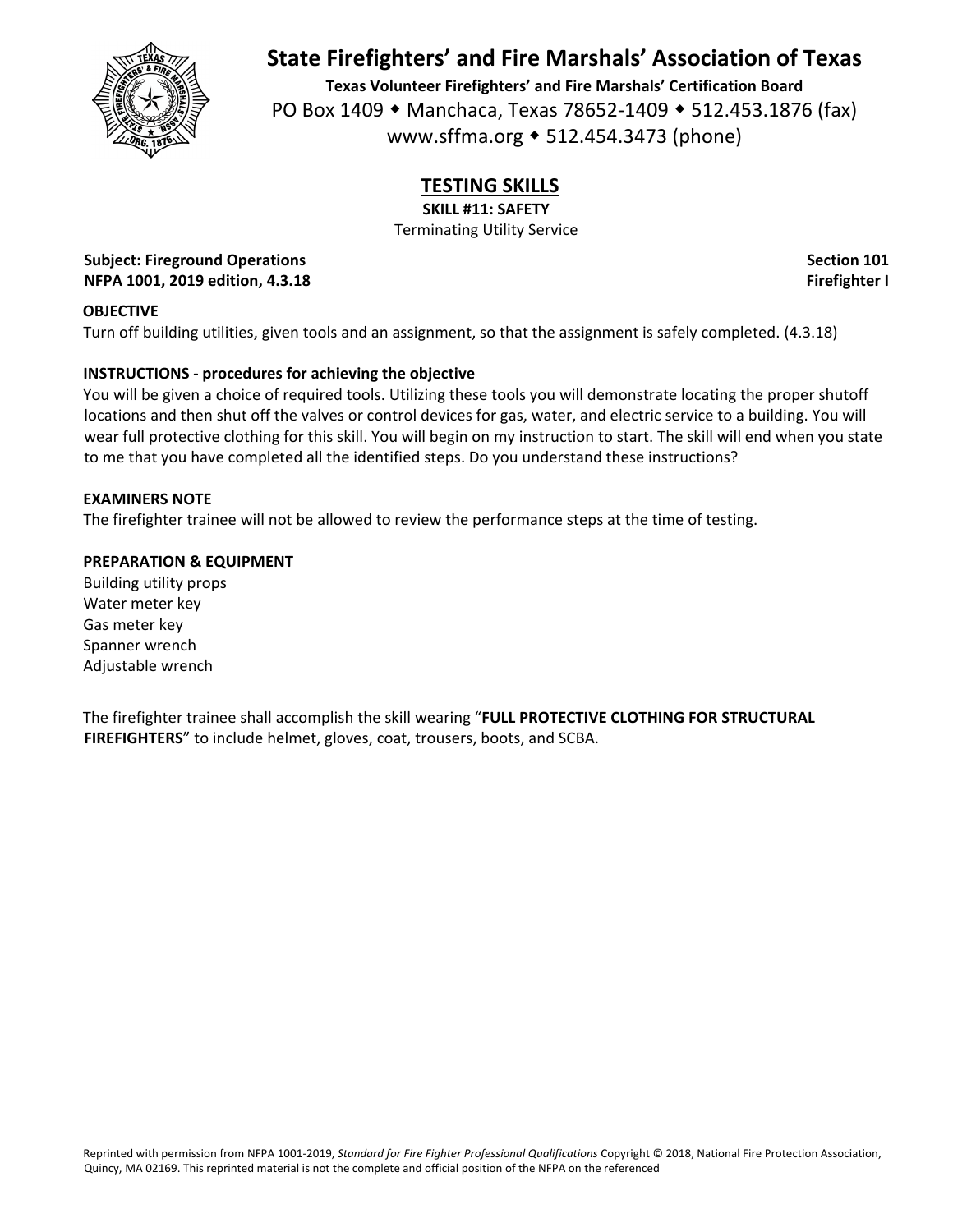

**Texas Volunteer Firefighters' and Fire Marshals' Certification Board** PO Box 1409 • Manchaca, Texas 78652-1409 • 512.453.1876 (fax) www.sffma.org 512.454.3473 (phone)

## **TESTING SKILLS**

**FF I SKILL #11: SAFETY**

Terminating Utility Service

| Candidate:                                            | Notes:<br><u> 1989 - Johann Harry Harry Harry Harry Harry Harry Harry Harry Harry Harry Harry Harry Harry Harry Harry Harry</u> |
|-------------------------------------------------------|---------------------------------------------------------------------------------------------------------------------------------|
| Examiner:                                             |                                                                                                                                 |
| School:<br><u> 1980 - Jan Samuel Samuel (b. 1980)</u> |                                                                                                                                 |
| Test Site:                                            |                                                                                                                                 |
|                                                       | $\pm$ . The distribution of the contract of the second contract of the distribution of the contract of $\mu$ $\alpha$ $\alpha$  |

|    | Turn off building utilities, given tools and an assignment, so that the assignment is safely completed. (4.3.18) |                 |             |               |  |
|----|------------------------------------------------------------------------------------------------------------------|-----------------|-------------|---------------|--|
|    |                                                                                                                  | <b>POSSIBLE</b> |             |               |  |
|    |                                                                                                                  | <b>POINTS</b>   | <b>TEST</b> | <b>RETEST</b> |  |
| a. | Identifies utility control devices                                                                               |                 |             |               |  |
| b. | Operates control valves or switches                                                                              |                 |             |               |  |
|    | Assesses for related hazards                                                                                     |                 |             |               |  |
|    | d. Performs skill in a safe and proficient manner, per AHJ                                                       |                 |             |               |  |
|    | <b>TOTAL POINTS:</b>                                                                                             |                 |             |               |  |

\_\_\_\_\_\_\_\_\_\_\_\_\_\_\_\_\_\_\_\_\_\_\_\_\_\_\_\_\_\_\_\_\_\_\_\_\_\_\_\_\_\_\_\_\_\_\_\_\_\_\_\_\_\_\_\_\_\_\_\_\_\_\_\_\_\_\_\_\_\_\_\_\_\_\_\_\_\_\_\_\_\_\_\_\_\_\_\_\_\_\_\_\_\_\_

\_\_\_\_\_\_\_\_\_\_\_\_\_\_\_\_\_\_\_\_\_\_\_\_\_\_\_\_\_\_\_\_\_\_\_\_\_\_\_\_\_\_\_\_\_\_\_\_\_\_\_\_\_\_\_\_\_\_\_\_\_\_\_\_\_\_\_\_\_\_\_\_\_\_\_\_\_\_\_\_\_\_\_\_\_\_\_\_\_\_\_\_\_\_\_

\_\_\_\_\_\_\_\_\_\_\_\_\_\_\_\_\_\_\_\_\_\_\_\_\_\_\_\_\_\_\_\_\_\_\_\_\_\_\_\_\_\_\_\_\_\_\_\_\_\_\_\_\_\_\_\_\_\_\_\_\_\_\_\_\_\_\_\_\_\_\_\_\_\_\_\_\_\_\_\_\_\_\_\_\_\_\_\_\_\_\_\_\_\_\_

**Points needed to pass: 3**

**Evaluator/Candidate Comments**:

**Certifying Examiner Date** 

Re‐Test Certifying Examiner Date Pass Fail

|               |      | <b>Overall Skill Sheet Score</b>  |
|---------------|------|-----------------------------------|
| Examiner      | Date | - Fail L<br>Pass $\Box$           |
|               |      | Overall Skill Sheet Re-Test Score |
| ying Examiner | Date | Fail I<br>Pass L                  |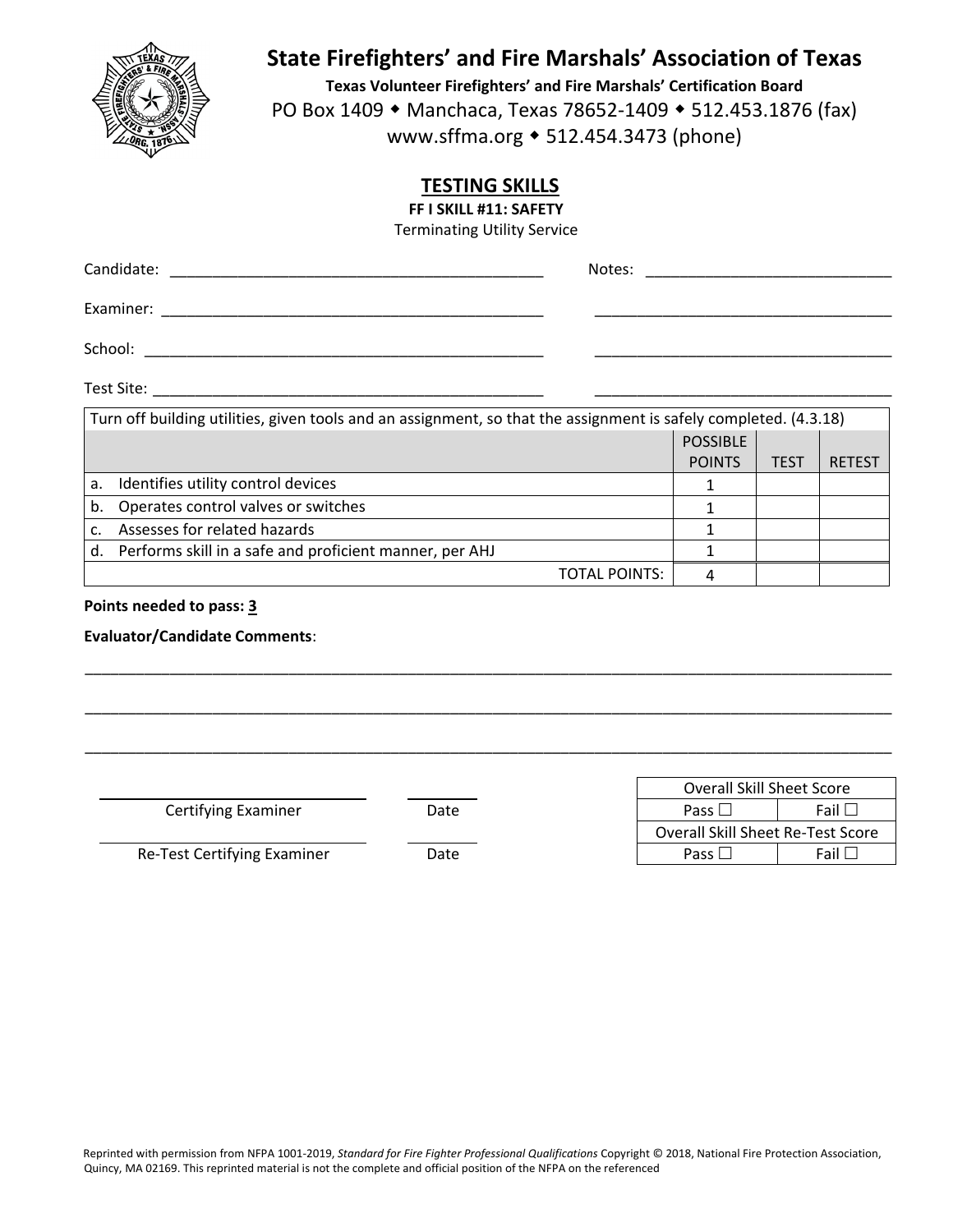

**Texas Volunteer Firefighters' and Fire Marshals' Certification Board** PO Box 1409 • Manchaca, Texas 78652-1409 • 512.453.1876 (fax) www.sffma.org 512.454.3473 (phone)

# **TESTING SKILLS**

**SKILL #12: SAFETY**

Set Up Emergency Lighting for Fire Ground Operation

## **Subject: Fireground Operations Section 101 NFPA 1001, 2019 edition, 4.3.17 Firefighter I**

## **OBJECTIVE**

Operate emergency scene lighting, given fire service electrical equipment, power supply and an assignment, so that emergency scene lighting equipment is operated within the manufacturer's listed safety precautions. (4.3.17)

## **INSTRUCTIONS ‐ procedures for achieving the objective**

Given a portable power or mounted power plant with lights, cords, and connectors, you shall set up and operate lighting equipment to illuminate a simulated fireground. You will identify and verbally describe the safety procedures to be observed when using fire service lighting equipment. You will begin on my instruction to start. The skill will end when you state to me that you have completed all the identified steps. Do you understand these instructions?

### **EXAMINERS NOTE**

The firefighter trainee will not be allowed to review the performance steps at the time of testing.

### **PREPARATION & EQUIPMENT**

Portable or mounted power supply Lights Electrical cords **Connectors** Ground‐fault interrupter (GFI)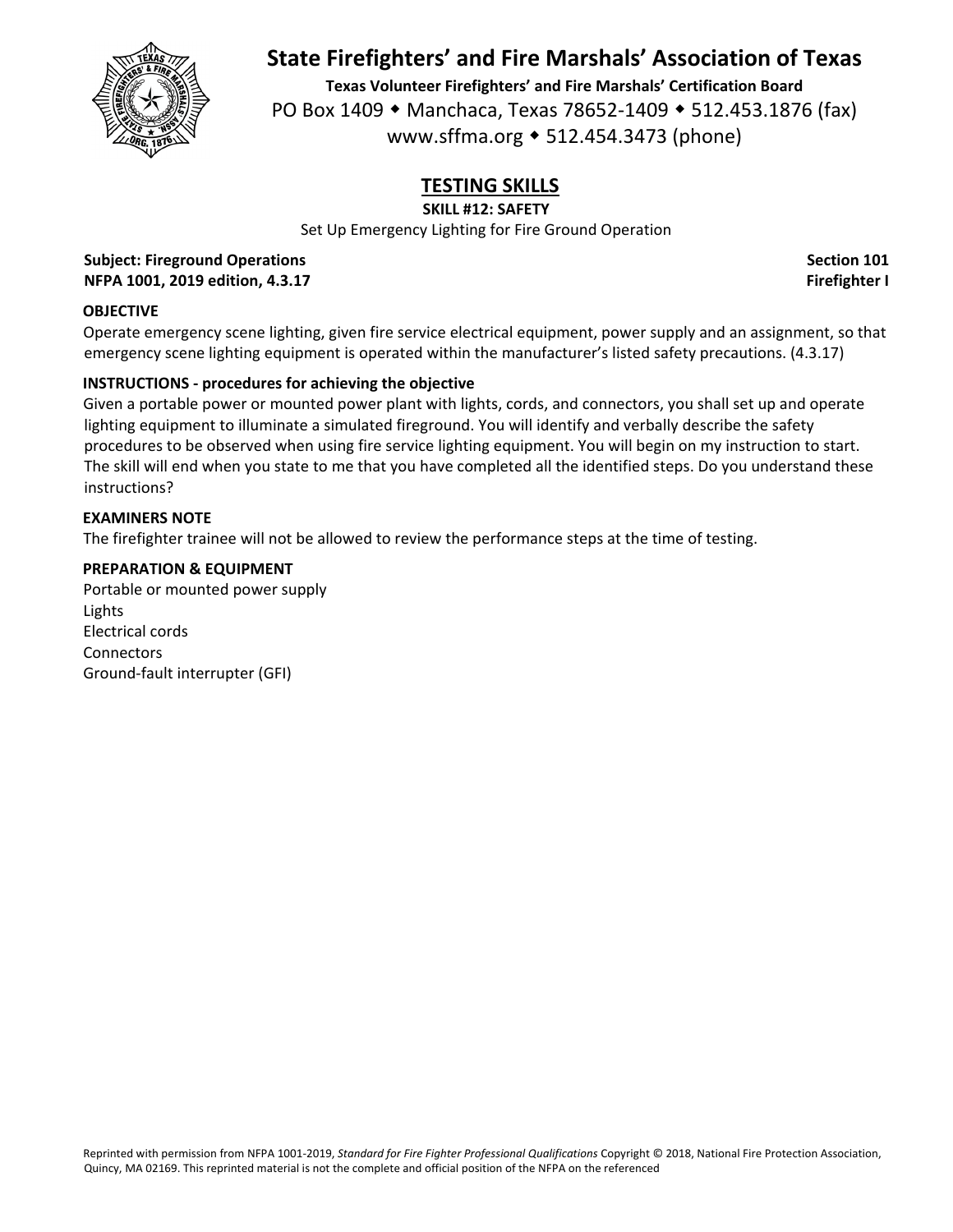

**Texas Volunteer Firefighters' and Fire Marshals' Certification Board** PO Box 1409 • Manchaca, Texas 78652-1409 • 512.453.1876 (fax) www.sffma.org 512.454.3473 (phone)

## **TESTING SKILLS**

**FF I SKILL #12: SAFETY**

Set Up Emergency Lighting for Fire Ground Operation

|             | Candidate:<br>Notes:                                                                                                                                                                                                                  |                 |             |               |
|-------------|---------------------------------------------------------------------------------------------------------------------------------------------------------------------------------------------------------------------------------------|-----------------|-------------|---------------|
|             | Examiner: The contract of the contract of the contract of the contract of the contract of the contract of the contract of the contract of the contract of the contract of the contract of the contract of the contract of the         |                 |             |               |
|             | School:                                                                                                                                                                                                                               |                 |             |               |
|             |                                                                                                                                                                                                                                       |                 |             |               |
|             | Operate emergency scene lighting, given fire service electrical equipment, power supply and an assignment, so<br>that emergency scene lighting equipment is operated within the manufacturer's listed safety precautions.<br>(4.3.17) |                 |             |               |
|             |                                                                                                                                                                                                                                       | <b>POSSIBLE</b> |             |               |
|             |                                                                                                                                                                                                                                       | <b>POINTS</b>   | <b>TEST</b> | <b>RETEST</b> |
| $a_{\cdot}$ | Demonstrates the ability to operate department power supply and lighting                                                                                                                                                              |                 |             |               |
|             | equipment                                                                                                                                                                                                                             | 1               |             |               |
| b.          | Deploys cords and connectors                                                                                                                                                                                                          |                 |             |               |
| c.          | Resets ground-fault interrupter devices                                                                                                                                                                                               |                 |             |               |
| d.          | Locates lights for best effect                                                                                                                                                                                                        |                 |             |               |
|             | e. Performs skill in a safe and proficient manner, per AHJ                                                                                                                                                                            |                 |             |               |
|             | <b>TOTAL POINTS:</b>                                                                                                                                                                                                                  | 4               |             |               |

### **Points needed to pass: 4**

**Evaluator/Candidate Comments**:

|                             |      | <b>Overall Skill Sheet Score</b>         |                |
|-----------------------------|------|------------------------------------------|----------------|
| Certifying Examiner         | Date | Pass $\Box$                              | Fail $\square$ |
|                             |      | <b>Overall Skill Sheet Re-Test Score</b> |                |
| Re-Test Certifying Examiner | Date | Pass $\Box$                              | Fail $\Box$    |
|                             |      |                                          |                |

\_\_\_\_\_\_\_\_\_\_\_\_\_\_\_\_\_\_\_\_\_\_\_\_\_\_\_\_\_\_\_\_\_\_\_\_\_\_\_\_\_\_\_\_\_\_\_\_\_\_\_\_\_\_\_\_\_\_\_\_\_\_\_\_\_\_\_\_\_\_\_\_\_\_\_\_\_\_\_\_\_\_\_\_\_\_\_\_\_\_\_\_\_\_\_

\_\_\_\_\_\_\_\_\_\_\_\_\_\_\_\_\_\_\_\_\_\_\_\_\_\_\_\_\_\_\_\_\_\_\_\_\_\_\_\_\_\_\_\_\_\_\_\_\_\_\_\_\_\_\_\_\_\_\_\_\_\_\_\_\_\_\_\_\_\_\_\_\_\_\_\_\_\_\_\_\_\_\_\_\_\_\_\_\_\_\_\_\_\_\_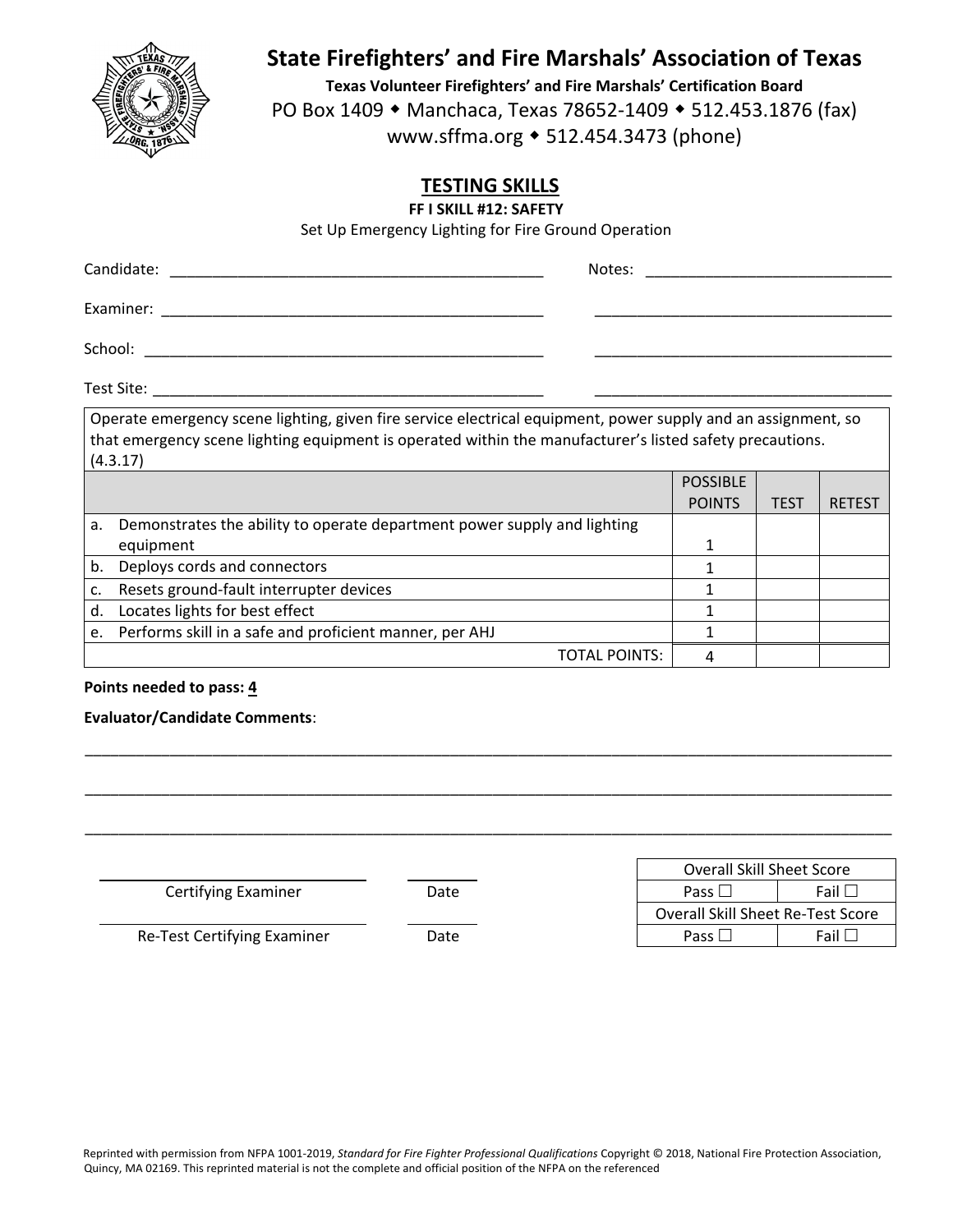![](_page_28_Picture_0.jpeg)

**Texas Volunteer Firefighters' and Fire Marshals' Certification Board** PO Box 1409 • Manchaca, Texas 78652-1409 • 512.453.1876 (fax) www.sffma.org 512.454.3473 (phone)

# **TESTING SKILLS**

**SKILL #13: SAFETY**

Use of Safety Equipment While Riding on Fire Apparatus

## **Subject: Fireground Operations Section 101 NFPA 1001, 2019 edition, 4.3.2 Firefighter I**

## **OBJECTIVE**

Respond on apparatus to an emergency scene, given personal protective clothing and other necessary personal protective equipment and other necessary PPE, so that the apparatus is correctly mounted and dismounted, seat belts are used while the vehicle is in motion, and other personal protective equipment is correctly used. (4.3.2)

## **INSTRUCTIONS ‐ procedures for achieving the objective**

You shall don personal protective clothing, mount the apparatus, and don safety devices. You shall perform this objective in a riding location while observing all safety procedures or rules according to AHJ. You will begin on my instruction to start. The skill will end when you state to me that you have completed all the identified steps. Do you understand these instructions?

#### **EXAMINERS NOTE**

The firefighter trainee will not be allowed to review the performance steps at the time of testing.

#### **PREPARATION & EQUIPMENT**

Firefighter protective clothing Fire apparatus Hearing protection Seat mounted SCBA (if applicable, according to AHJ)

The firefighter trainee shall accomplish the skill wearing coat, trousers, and boots.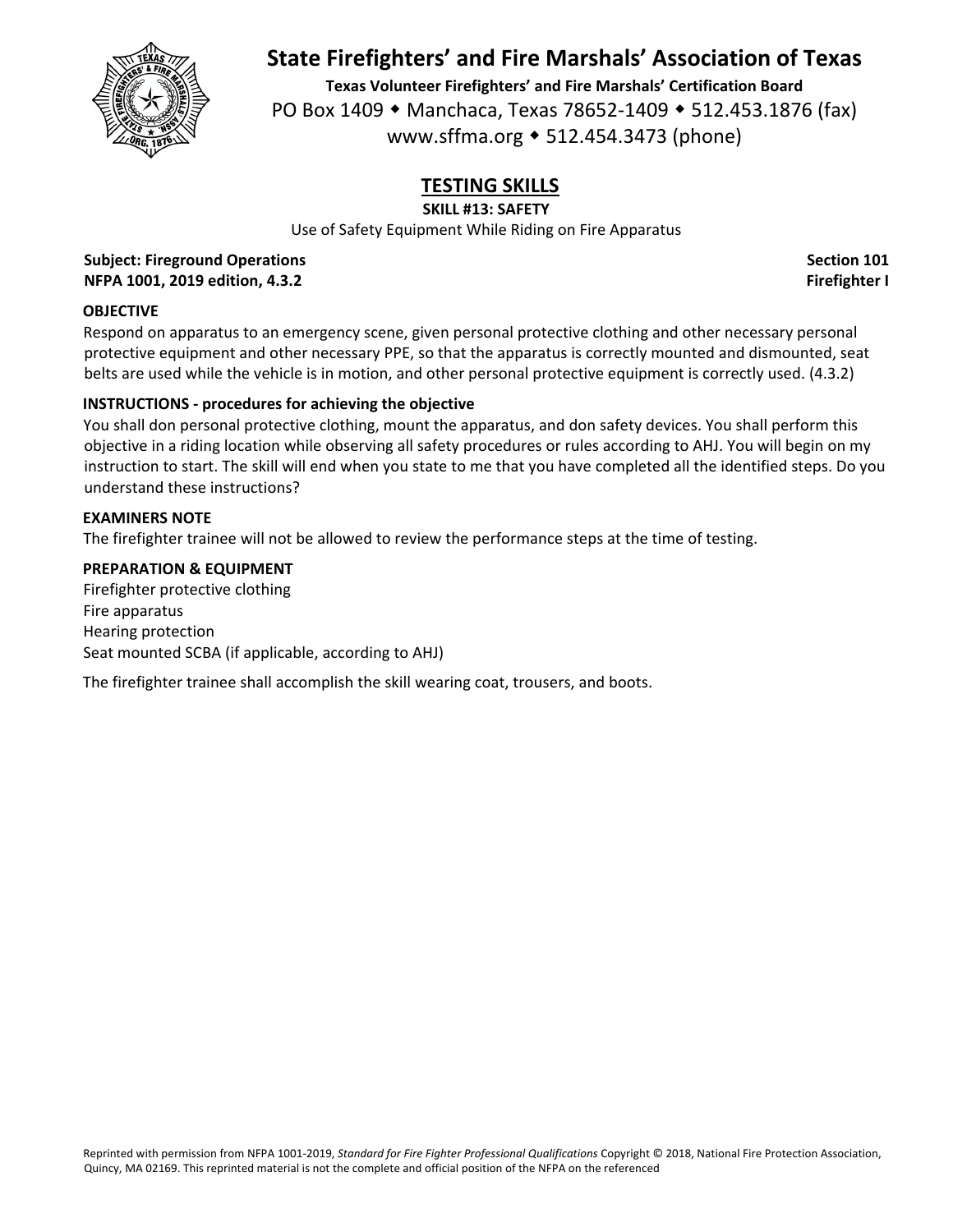![](_page_29_Picture_0.jpeg)

**Texas Volunteer Firefighters' and Fire Marshals' Certification Board** PO Box 1409 • Manchaca, Texas 78652-1409 • 512.453.1876 (fax) www.sffma.org 512.454.3473 (phone)

## **TESTING SKILLS**

**FF I SKILL #13: SAFETY**

Use of Safety Equipment While Riding on Fire Apparatus

|    | Candidate:<br>Notes:                                                                                                                                                                                                                                                                            |                                  |             |               |
|----|-------------------------------------------------------------------------------------------------------------------------------------------------------------------------------------------------------------------------------------------------------------------------------------------------|----------------------------------|-------------|---------------|
|    | Examiner:                                                                                                                                                                                                                                                                                       |                                  |             |               |
|    | School:                                                                                                                                                                                                                                                                                         |                                  |             |               |
|    |                                                                                                                                                                                                                                                                                                 |                                  |             |               |
|    | Respond on apparatus to an emergency scene, given personal protective clothing and other necessary PPE, so<br>that the apparatus is correctly mounted and dismounted, seat belts are used while the vehicle is in motion, and<br>other personal protective equipment is correctly used. (4.3.2) |                                  |             |               |
|    |                                                                                                                                                                                                                                                                                                 | <b>POSSIBLE</b><br><b>POINTS</b> | <b>TEST</b> | <b>RETEST</b> |
| a. | Uses each piece of provided safety equipment                                                                                                                                                                                                                                                    |                                  |             |               |
|    | b. Performs the skill in a safe and proficient manner, per AHJ                                                                                                                                                                                                                                  |                                  |             |               |
|    | TOTAL POINTS:                                                                                                                                                                                                                                                                                   |                                  |             |               |

\_\_\_\_\_\_\_\_\_\_\_\_\_\_\_\_\_\_\_\_\_\_\_\_\_\_\_\_\_\_\_\_\_\_\_\_\_\_\_\_\_\_\_\_\_\_\_\_\_\_\_\_\_\_\_\_\_\_\_\_\_\_\_\_\_\_\_\_\_\_\_\_\_\_\_\_\_\_\_\_\_\_\_\_\_\_\_\_\_\_\_\_\_\_\_

\_\_\_\_\_\_\_\_\_\_\_\_\_\_\_\_\_\_\_\_\_\_\_\_\_\_\_\_\_\_\_\_\_\_\_\_\_\_\_\_\_\_\_\_\_\_\_\_\_\_\_\_\_\_\_\_\_\_\_\_\_\_\_\_\_\_\_\_\_\_\_\_\_\_\_\_\_\_\_\_\_\_\_\_\_\_\_\_\_\_\_\_\_\_\_

\_\_\_\_\_\_\_\_\_\_\_\_\_\_\_\_\_\_\_\_\_\_\_\_\_\_\_\_\_\_\_\_\_\_\_\_\_\_\_\_\_\_\_\_\_\_\_\_\_\_\_\_\_\_\_\_\_\_\_\_\_\_\_\_\_\_\_\_\_\_\_\_\_\_\_\_\_\_\_\_\_\_\_\_\_\_\_\_\_\_\_\_\_\_\_

**Points needed to pass: 2**

**Evaluator/Candidate Comments**:

**Certifying Examiner Date** 

Re‐Test Certifying Examiner Date Pass Fail

|               |      | <b>Overall Skill Sheet Score</b>  |
|---------------|------|-----------------------------------|
| Examiner      | Date | Pass $\Box$<br>Fail L             |
|               |      | Overall Skill Sheet Re-Test Score |
| ying Examiner | Date | Pass L<br>Fail L                  |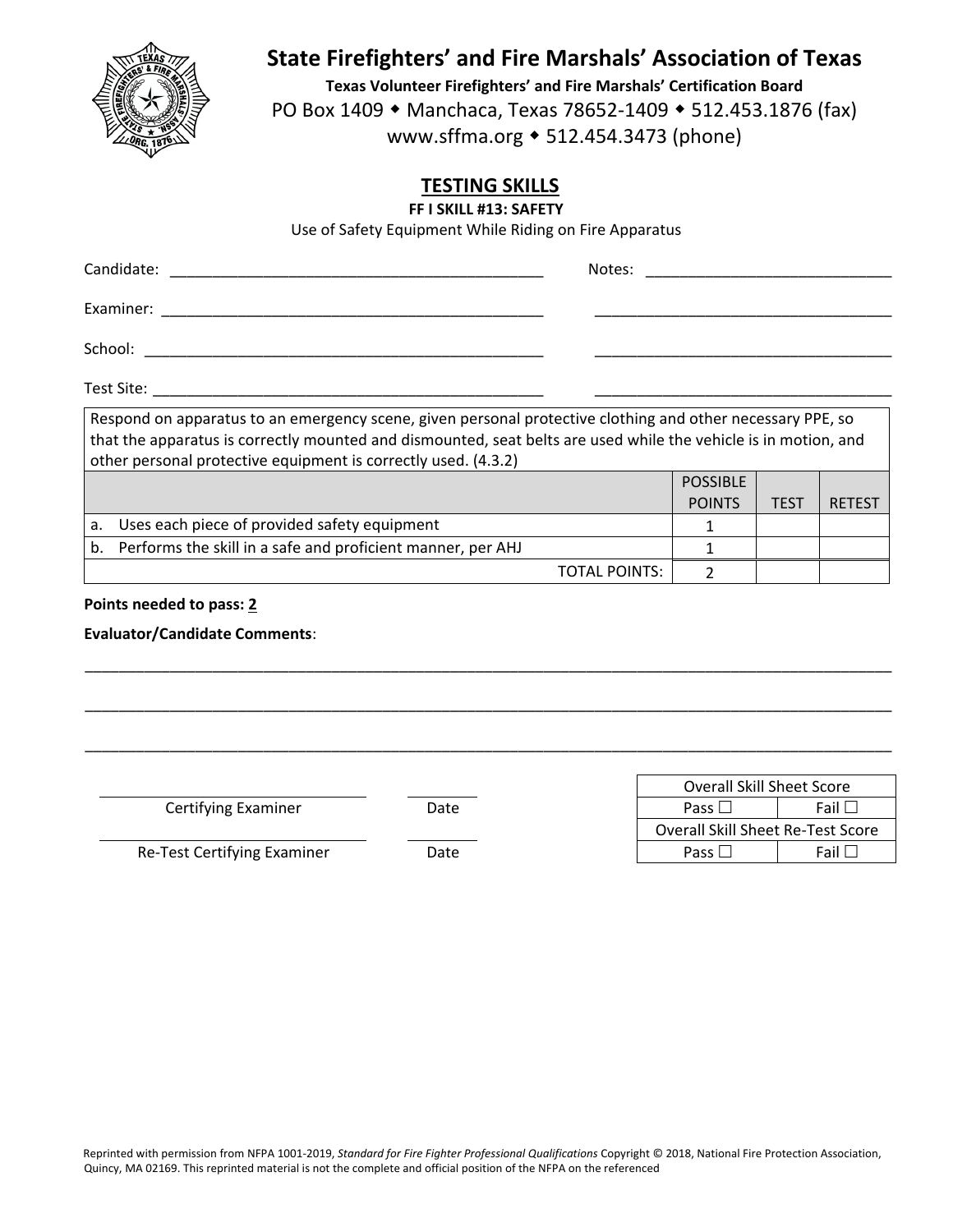![](_page_30_Picture_0.jpeg)

**Texas Volunteer Firefighters' and Fire Marshals' Certification Board** PO Box 1409 • Manchaca, Texas 78652-1409 • 512.453.1876 (fax) www.sffma.org 512.454.3473 (phone)

# **TESTING SKILLS**

**SKILL #14: SAFETY**

Safely Working in Protected Work Areas

**Subject: Fireground Operations Section 101 NFPA 1001, 2019 edition, 4.3.3 Firefighter I**

### **OBJECTIVE**

Establish and operate in work areas at emergency scenes, given protective equipment, traffic and scene control devices, structure fire and roadway emergency scenes, traffic hazards and downed electrical wires, photovoltaic power systems, battery storage systems, assignment, and SOPs, so that procedures are followed, protective equipment is worn, protected work areas are established as directed using traffic and scene control devices, and the fire fighter performs assigned tasks only in established, protected work areas. (4.3.3)

## **INSTRUCTIONS ‐ procedures for achieving the objective**

Given a fire apparatus, you will dismount and remove equipment from the compartments of the apparatus at a simulated emergency scene. You will establish a protected work area per AHJ. You will verbally describe and follow all safety procedures. You will begin on my instruction to start. The skill will end when you state to me that you have completed all the identified steps. Do you understand these instructions?

### **EXAMINERS NOTE**

The firefighter trainee will not be allowed to review the performance steps at the time of testing.

#### **PREPARATION & EQUIPMENT**

Fire apparatus Appropriate protective clothing Traffic and scene control devices Miscellaneous tools and equipment

The firefighter trainee shall accomplish the skill wearing appropriate PPE per AHJ.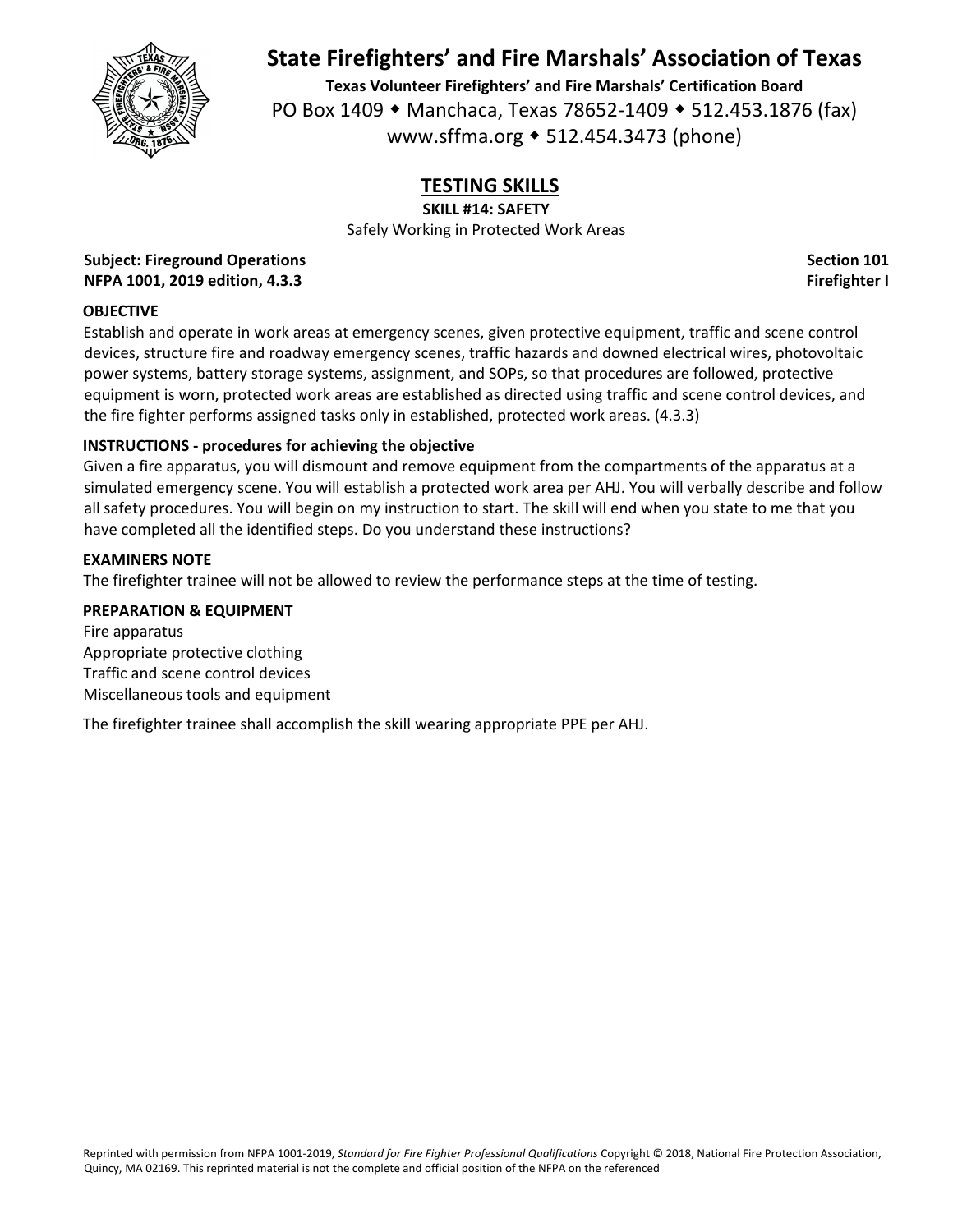![](_page_31_Picture_0.jpeg)

**Texas Volunteer Firefighters' and Fire Marshals' Certification Board** PO Box 1409 • Manchaca, Texas 78652-1409 • 512.453.1876 (fax) www.sffma.org 512.454.3473 (phone)

## **TESTING SKILLS**

**FF I SKILL #14: SAFETY**

Safely Working in Protected Work Areas

| Candidate: | Notes:<br>the control of the control of the control of the control of the control of |
|------------|--------------------------------------------------------------------------------------|
| Examiner:  |                                                                                      |
| School:    |                                                                                      |
| Test Site: |                                                                                      |

Establish and operate in work areas at emergency scenes, given protective equipment, traffic and scene control devices, structure fire and roadway emergency scenes, traffic hazards and downed electrical wires, photovoltaic power systems, battery storage systems, assignment, and SOPs, so that procedures are followed, protective equipment is worn, protected work areas are established as directed using traffic and scene control devices, and the fire fighter performs assigned tasks only in established, protected work areas. (4.3.3)

|    |                                                             | <b>POSSIBLE</b> |             |               |
|----|-------------------------------------------------------------|-----------------|-------------|---------------|
|    |                                                             | <b>POINTS</b>   | <b>TEST</b> | <b>RETEST</b> |
| a. | Uses personal protective clothing                           |                 |             |               |
| b. | Dismounts apparatus                                         |                 |             |               |
|    | Deploys traffic and scene control devices per AHJ           |                 |             |               |
| d. | Operates in the protected work areas per AHJ                |                 |             |               |
| e. | Performs the skill in a safe and proficient manner, per AHJ |                 |             |               |
|    | <b>TOTAL POINTS:</b>                                        |                 |             |               |

**Points needed to pass: 4**

**Evaluator/Candidate Comments**:

|                             |      |                | <b>Overall Skill Sheet Score</b>  |
|-----------------------------|------|----------------|-----------------------------------|
| Certifying Examiner         | Date | Pass $\Box$    | Fail $\Box$                       |
|                             |      |                | Overall Skill Sheet Re-Test Score |
| Re-Test Certifying Examiner | Date | Pass $\square$ | Fail $\Box$                       |

\_\_\_\_\_\_\_\_\_\_\_\_\_\_\_\_\_\_\_\_\_\_\_\_\_\_\_\_\_\_\_\_\_\_\_\_\_\_\_\_\_\_\_\_\_\_\_\_\_\_\_\_\_\_\_\_\_\_\_\_\_\_\_\_\_\_\_\_\_\_\_\_\_\_\_\_\_\_\_\_\_\_\_\_\_\_\_\_\_\_\_\_\_\_\_

\_\_\_\_\_\_\_\_\_\_\_\_\_\_\_\_\_\_\_\_\_\_\_\_\_\_\_\_\_\_\_\_\_\_\_\_\_\_\_\_\_\_\_\_\_\_\_\_\_\_\_\_\_\_\_\_\_\_\_\_\_\_\_\_\_\_\_\_\_\_\_\_\_\_\_\_\_\_\_\_\_\_\_\_\_\_\_\_\_\_\_\_\_\_\_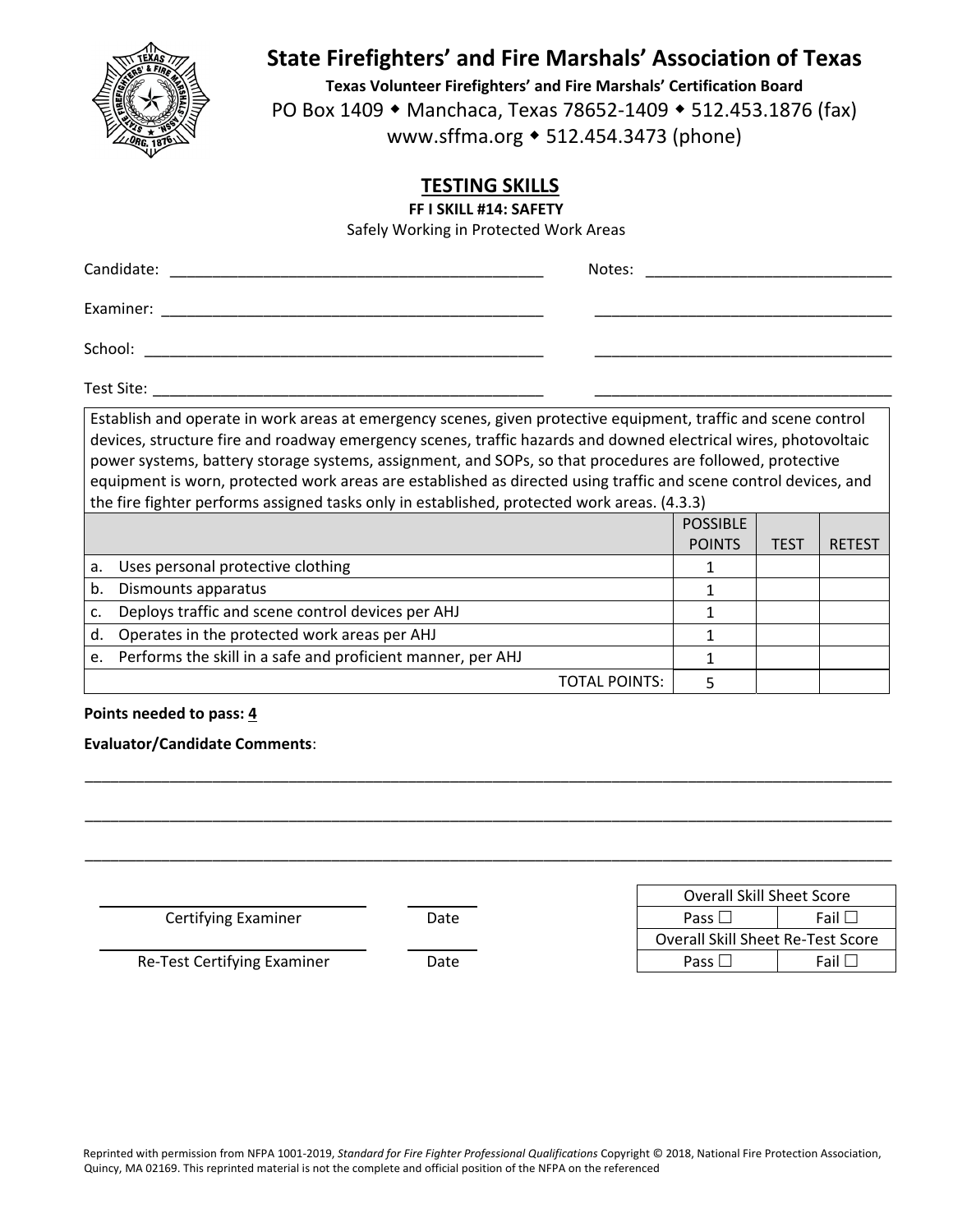![](_page_32_Picture_0.jpeg)

**Texas Volunteer Firefighters' and Fire Marshals' Certification Board** PO Box 1409 • Manchaca, Texas 78652-1409 • 512.453.1876 (fax) www.sffma.org 512.454.3473 (phone)

# **TESTING SKILLS**

**SKILL #15: SALVAGE**

Property Conservation

**Subject: Fireground Operations Section 101 NFPA 1001, 2019 edition, 4.3.14 Firefighter I**

## **OBJECTIVE**

Conserve property as a member of a team, given salvage tools and equipment and an assignment, so that the building and its contents are protected from further damage. (4.3.14)

## **INSTRUCTIONS: Procedures for achieving the objectives**

Given a randomly selected skill as a member of a team, you shall demonstrate the ability to perform one of the following skills:

- Construct water chute
- Cluster furniture and deploy covers
- Roll and/or fold salvage covers for reuse
- Construct catch‐all
- Cover building opening including doors, windows, floor openings or roof openings
- Separate, remove and relocate charred material
- Stop the flow of water from a sprinkler with sprinkler wedges or stoppers
- Operate a main control valve on an automatic sprinkler system

#### **EXAMINERS NOTE**

If this skill is selected as a designated testing skill, one of the below options will be assigned:

- Construct water chute
- Cluster furniture and deploy covers
- Roll and/or fold salvage covers for reuse
- Construct catch‐all
- Cover building opening including doors, windows, floor openings or roof openings
- Separate, remove and relocate charred material
- Stop the flow of water from as sprinkler with sprinkler wedges or stoppers
- Operate a main control valve on an automatic sprinkler system

Only the portions of the steps appropriate to the designated property conservation technique will be evaluated.

The firefighter trainee will not be allowed to review the performance steps at the time of testing.

#### **PREPARATION & EQUIPMENT**

Salvage tools and equipment

The firefighter trainee shall accomplish the skill wearing "**FULL PROTECTIVE CLOTHING FOR STRUCTURAL FIREFIGHTERS**" to include helmet, gloves, coat, trousers, boots, and SCBA.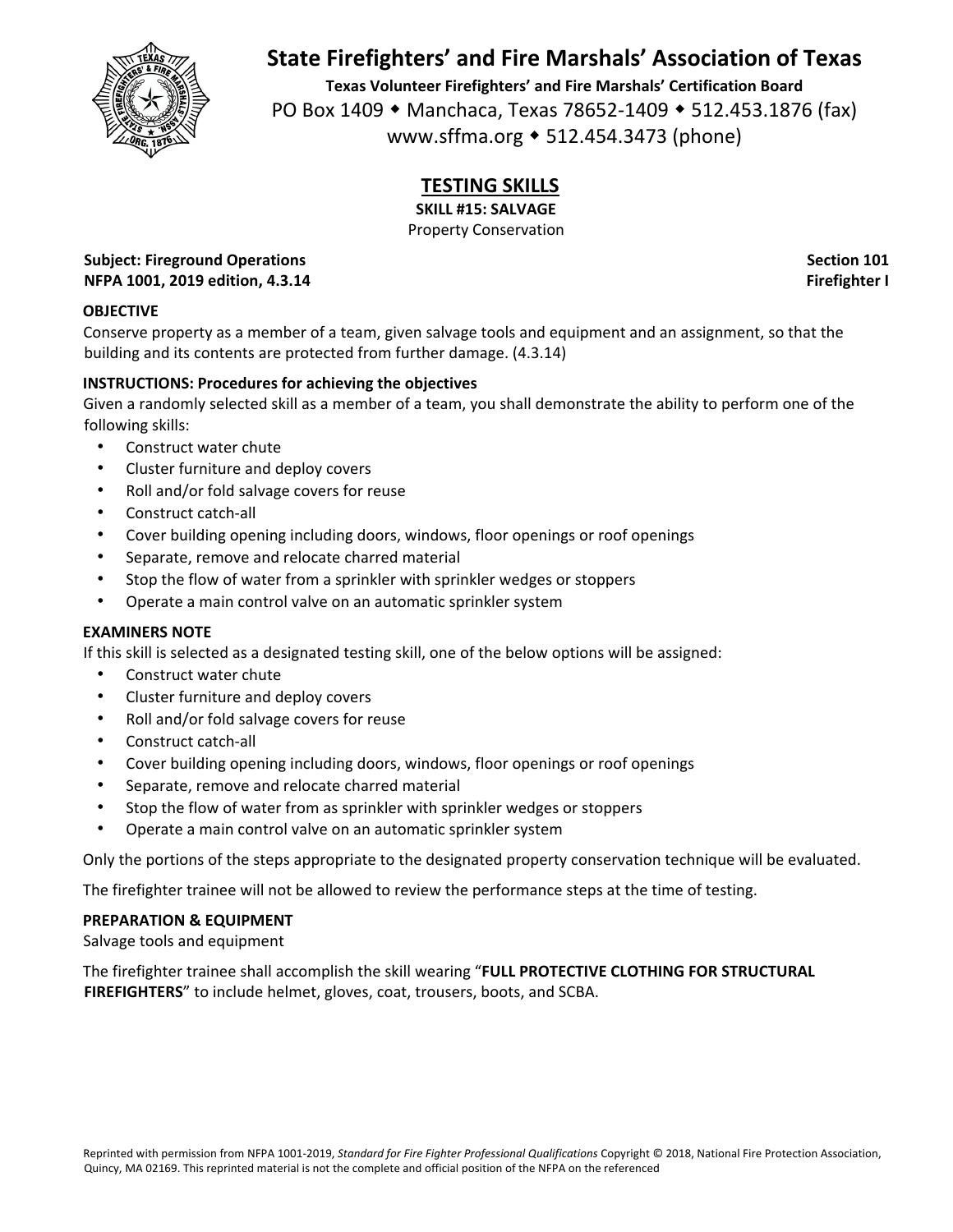![](_page_33_Picture_0.jpeg)

**Texas Volunteer Firefighters' and Fire Marshals' Certification Board** PO Box 1409 • Manchaca, Texas 78652-1409 • 512.453.1876 (fax) www.sffma.org 512.454.3473 (phone)

## **TESTING SKILLS**

**FF I SKILL #15: SALVAGE**

Property Conservation

|                                                                                                                                                                                    | Notes: |                 |             |               |
|------------------------------------------------------------------------------------------------------------------------------------------------------------------------------------|--------|-----------------|-------------|---------------|
| Examiner:                                                                                                                                                                          |        |                 |             |               |
| School:                                                                                                                                                                            |        |                 |             |               |
|                                                                                                                                                                                    |        |                 |             |               |
| Conserve property as a member of a team, given salvage tools and equipment and an assignment, so that the<br>building and its contents are protected from further damage. (4.3.14) |        |                 |             |               |
|                                                                                                                                                                                    |        | <b>POSSIBLE</b> |             |               |
|                                                                                                                                                                                    |        | <b>POINTS</b>   | <b>TEST</b> | <b>RETEST</b> |
| a. Clusters furniture, if required                                                                                                                                                 |        |                 |             |               |
| b. Deploys covering materials, if required                                                                                                                                         |        |                 |             |               |

| b. | Deploys covering materials, if required                                         |   |  |
|----|---------------------------------------------------------------------------------|---|--|
| C. | Constructs water chutes and/or catch-all to remove or contain water, if         |   |  |
|    | required                                                                        |   |  |
|    | d. Covers building openings, including doors, windows, floor openings, and roof |   |  |
|    | openings, if required                                                           |   |  |
|    | e. Relocates charred material to a safe location while protecting the area of   |   |  |
|    | origin for cause determination, if required                                     |   |  |
| f. | Stops the flow of water from a sprinkler with sprinkler wedges or stoppers, if  |   |  |
|    | required                                                                        |   |  |
| g. | Operates a main control valve on an automatic sprinkler system                  |   |  |
| h. | Demonstrates rolling and/or folding salvage covers for reuse, if required       |   |  |
| Τ. | Performs the skill in a safe and proficient manner, per AHJ                     |   |  |
|    | TOTAL POINTS:                                                                   | q |  |

\_\_\_\_\_\_\_\_\_\_\_\_\_\_\_\_\_\_\_\_\_\_\_\_\_\_\_\_\_\_\_\_\_\_\_\_\_\_\_\_\_\_\_\_\_\_\_\_\_\_\_\_\_\_\_\_\_\_\_\_\_\_\_\_\_\_\_\_\_\_\_\_\_\_\_\_\_\_\_\_\_\_\_\_\_\_\_\_\_\_\_\_\_\_\_

\_\_\_\_\_\_\_\_\_\_\_\_\_\_\_\_\_\_\_\_\_\_\_\_\_\_\_\_\_\_\_\_\_\_\_\_\_\_\_\_\_\_\_\_\_\_\_\_\_\_\_\_\_\_\_\_\_\_\_\_\_\_\_\_\_\_\_\_\_\_\_\_\_\_\_\_\_\_\_\_\_\_\_\_\_\_\_\_\_\_\_\_\_\_\_

\_\_\_\_\_\_\_\_\_\_\_\_\_\_\_\_\_\_\_\_\_\_\_\_\_\_\_\_\_\_\_\_\_\_\_\_\_\_\_\_\_\_\_\_\_\_\_\_\_\_\_\_\_\_\_\_\_\_\_\_\_\_\_\_\_\_\_\_\_\_\_\_\_\_\_\_\_\_\_\_\_\_\_\_\_\_\_\_\_\_\_\_\_\_\_

#### **Points needed to pass: 6**

#### **Evaluator/Candidate Comments**:

**Certifying Examiner Date** 

|               |      | <b>Overall Skill Sheet Score</b>  |
|---------------|------|-----------------------------------|
| Examiner      | Date | – Fail ∟<br>Pass L                |
|               |      | Overall Skill Sheet Re-Test Score |
| ying Examiner | Date | – Fail ∟<br>Pass L                |

Re‐Test Certifying Examiner Date Pass Fail

Reprinted with permission from NFPA 1001‐2019, *Standard for Fire Fighter Professional Qualifications* Copyright © 2018, National Fire Protection Association, Quincy, MA 02169. This reprinted material is not the complete and official position of the NFPA on the referenced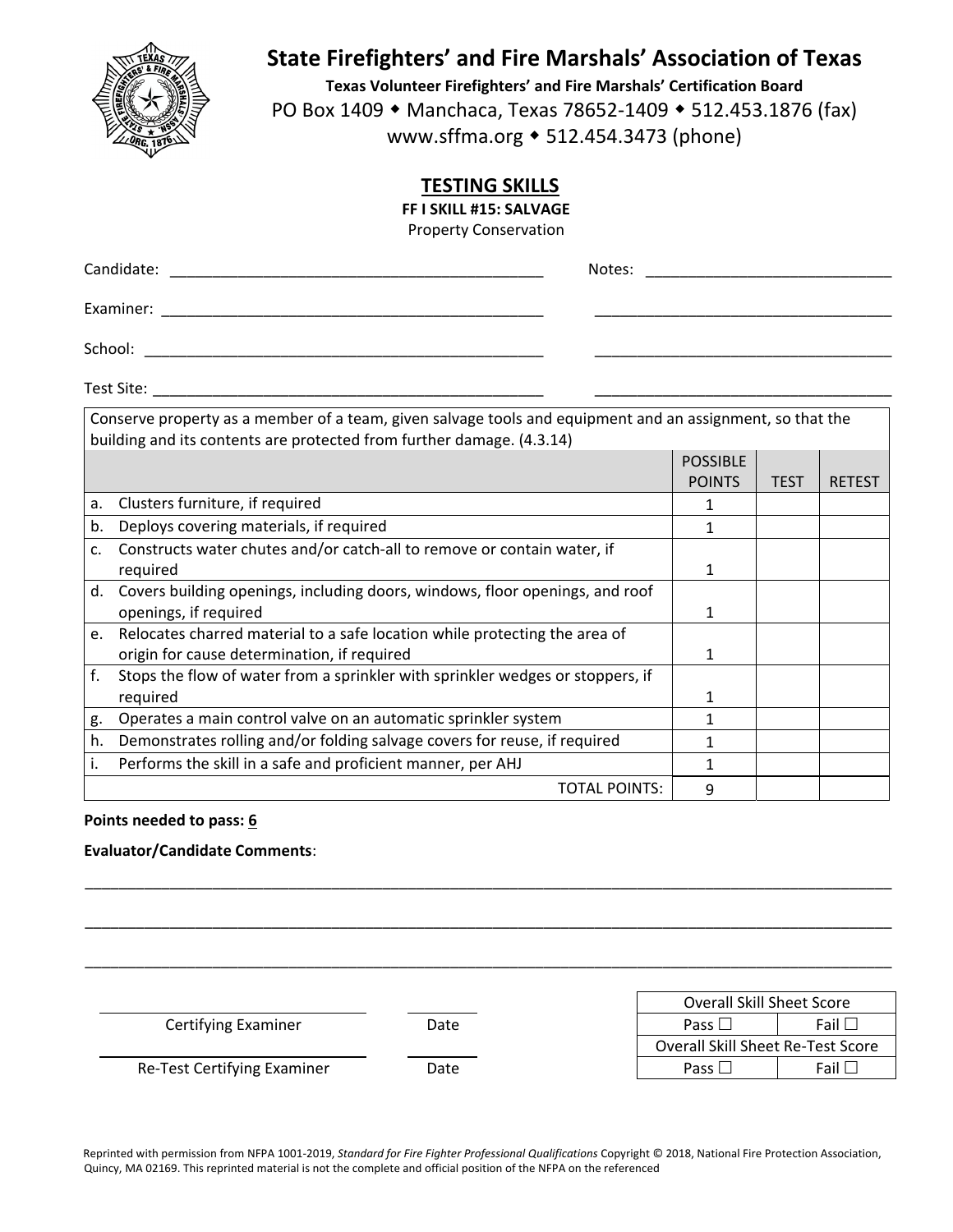![](_page_34_Picture_0.jpeg)

**Texas Volunteer Firefighters' and Fire Marshals' Certification Board** PO Box 1409 • Manchaca, Texas 78652-1409 • 512.453.1876 (fax) www.sffma.org 512.454.3473 (phone)

# **TESTING SKILLS**

**SKILL #16: SCBA**

Using SCBA during Emergency Operations

**Subject: Fireground Operations Section 101 NFPA 1001, 2019 edition, 4.3.1 Firefighter I**

### **OBJECTIVE**

Use self‐contained breathing apparatus (SCBA) during emergency operations, given SCBA and other PPE, so that the SCBA is correctly donned, the SCBA is correctly worn, controlled breathing techniques are used, emergency procedures are enacted if the SCBA fails, all low‐air warnings are recognized, respiratory protection is not intentionally compromised, and hazardous areas are exited prior to air depletion. (4.3.1)

### **INSTRUCTIONS ‐ procedures for achieving the objective**

Given a randomly selected scenario, you shall demonstrate the ability to perform one of the following skills:

- perform complete donning procedures and show the ability to control breathing
- replace SCBA air cylinders
- use SCBA to exit through restricted passages
- initiate and complete emergency procedures in the event of SCBA failure or air depletion

#### **EXAMINERS NOTE**

If this skill is selected as a designated testing skill, one of the below options will be assigned:

- don SCBA and demonstrate the ability to control breathing
- replace SCBA air cylinders
- use SCBA to exit through restricted passages
- initiate and complete emergency procedures in the event of SCBA failure or air depletion

Only the portions of the steps appropriate to the designated SCBA skill will be evaluated.

The Fire Fighter I should already be wearing full protective clothing prior to the beginning of this SCBA‐donning procedure. In addition to fully donning and activating the SCBA, the Fire Fighter I should also replace any personal protective clothing (i.e., gloves, protective hood, helmet, etc.) displaced during the donning procedure and activate the personal alert safety system (PASS) device. (NFPA 1001, A‐4.3.1)

The firefighter trainee will not be allowed to review the performance steps at the time of testing.

#### **PREPARATION & EQUIPMENT**

**Scenarios** SCBA and extra air cylinders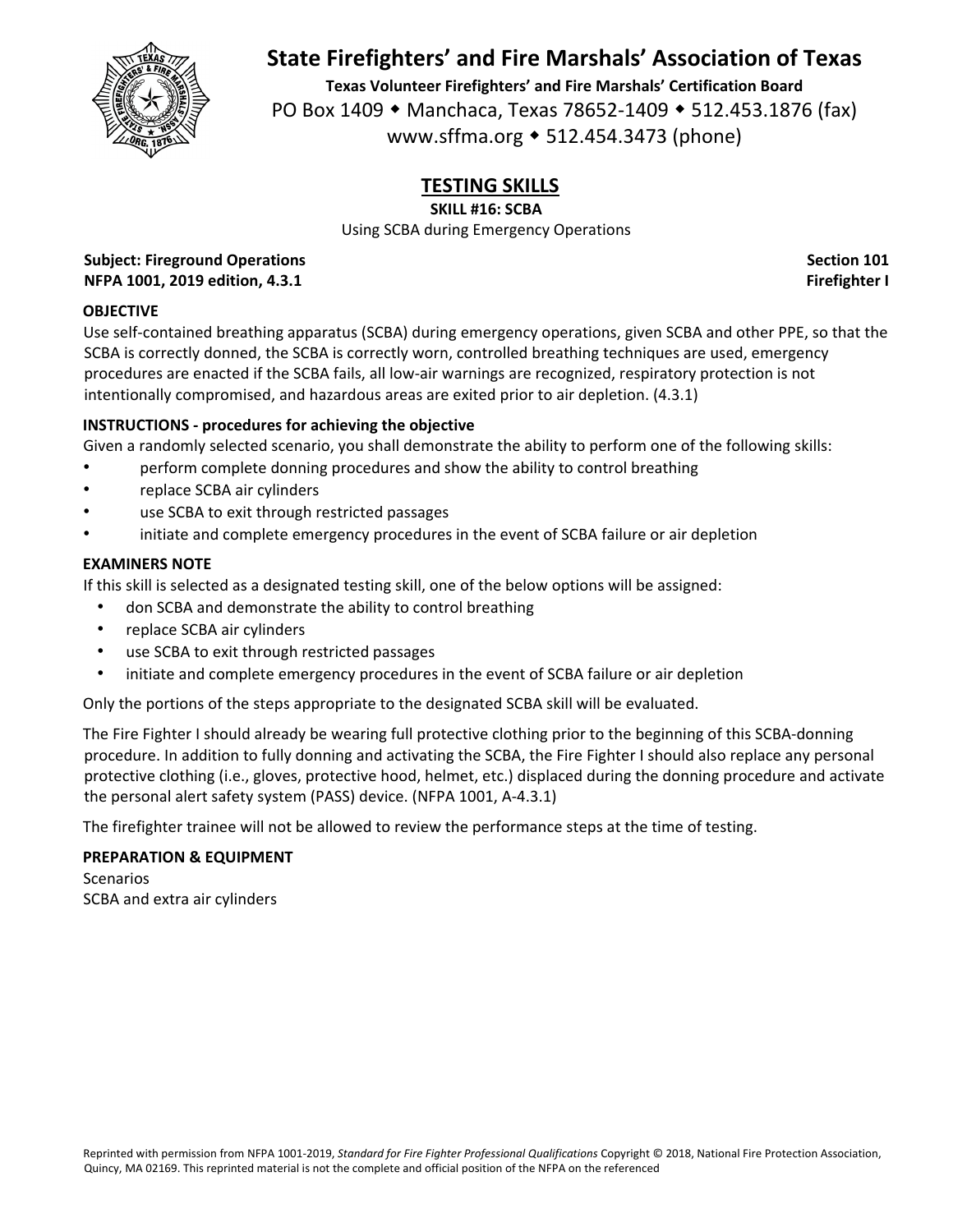![](_page_35_Picture_0.jpeg)

**Texas Volunteer Firefighters' and Fire Marshals' Certification Board** PO Box 1409 • Manchaca, Texas 78652-1409 • 512.453.1876 (fax) www.sffma.org 512.454.3473 (phone)

# **TESTING SKILLS**

**FF I SKILL #16: SCBA**

Using SCBA during Emergency Operations

| Candidate: | Notes: |
|------------|--------|
| Examiner:  |        |
| School:    |        |
| Test Site: |        |

Use self‐contained breathing apparatus (SCBA) during emergency operations, given SCBA and other PPE, so that the SCBA is correctly donned, the SCBA is correctly worn, controlled breathing techniques are used, emergency procedures are enacted if the SCBA fails, all low‐air warnings are recognized, respiratory protection is not intentionally compromised, and hazardous areas are exited prior to air depletion. (4.3.1)

|    |                                                                             | <b>POSSIBLE</b> |             |               |
|----|-----------------------------------------------------------------------------|-----------------|-------------|---------------|
|    |                                                                             | <b>POINTS</b>   | <b>TEST</b> | <b>RETEST</b> |
| a. | Completes SCBA donning procedures, if required                              |                 |             |               |
| b. | Controls breathing, if required                                             |                 |             |               |
| c. | Replaces SCBA air cylinder, if required                                     |                 |             |               |
| d. | Uses SCBA to exit through restricted passage, if required                   |                 |             |               |
| e. | Complete emergency procedure for SCBA failure or air depletion, if required |                 |             |               |
|    | Performs skill in a safe and proficient manner, per AHJ                     |                 |             |               |
|    | TOTAL POINTS:                                                               |                 |             |               |

#### **Points needed to pass: 4**

## **Evaluator/Candidate Comments**:

|                             |      | <b>Overall Skill Sheet Score</b>         |               |
|-----------------------------|------|------------------------------------------|---------------|
| Certifying Examiner         | Date | Pass $\Box$                              | Fail $\Box$   |
|                             |      | <b>Overall Skill Sheet Re-Test Score</b> |               |
| Re-Test Certifying Examiner | Date | Pass L                                   | Fail $\Gamma$ |
|                             |      |                                          |               |

\_\_\_\_\_\_\_\_\_\_\_\_\_\_\_\_\_\_\_\_\_\_\_\_\_\_\_\_\_\_\_\_\_\_\_\_\_\_\_\_\_\_\_\_\_\_\_\_\_\_\_\_\_\_\_\_\_\_\_\_\_\_\_\_\_\_\_\_\_\_\_\_\_\_\_\_\_\_\_\_\_\_\_\_\_\_\_\_\_\_\_\_\_\_\_

\_\_\_\_\_\_\_\_\_\_\_\_\_\_\_\_\_\_\_\_\_\_\_\_\_\_\_\_\_\_\_\_\_\_\_\_\_\_\_\_\_\_\_\_\_\_\_\_\_\_\_\_\_\_\_\_\_\_\_\_\_\_\_\_\_\_\_\_\_\_\_\_\_\_\_\_\_\_\_\_\_\_\_\_\_\_\_\_\_\_\_\_\_\_\_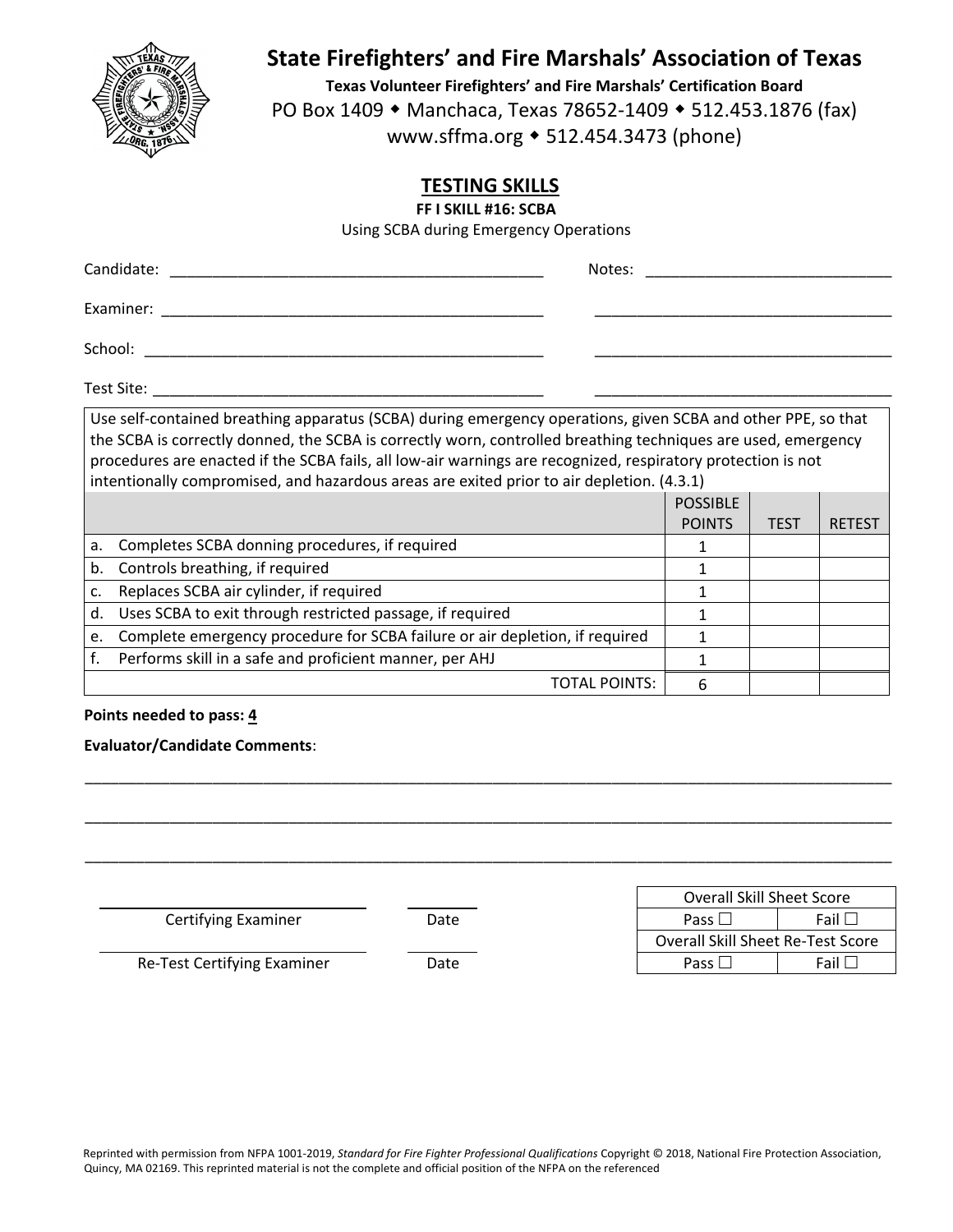![](_page_36_Picture_0.jpeg)

**Texas Volunteer Firefighters' and Fire Marshals' Certification Board** PO Box 1409 • Manchaca, Texas 78652-1409 • 512.453.1876 (fax) www.sffma.org 512.454.3473 (phone)

# **TESTING SKILLS**

**SKILL #17: SEARCH AND RESCUE**

Conduct a Search and Rescue

**Subject: Fireground Operations Section 101 NFPA 1001, 2019 edition, 4.3.9 Firefighter I**

## **OBJECTIVE**

Conduct a search and rescue in a structure operating as a member of a team, given an assignment, obscured vision conditions, personal protective equipment, a flashlight, forcible entry tools, hose lines, and ladders when necessary, so that ladders are correctly placed when used, all assigned areas are searched, all victims are located and removed, team integrity is maintained, and team members' safety, including respiratory protection, is not compromised. (4.3.9)

## **INSTRUCTIONS ‐ procedures for achieving the objective**

Operating as a member of a team, you shall demonstrate the ability to perform one of the following skills:

- set up and use different types of ladders to rescue a person who has no respiratory protection
- rescue a fire fighter with functioning respiratory protection
- rescue a fire fighter whose respiratory protection is not functioning

You and a designated team member shall enter a perceived IDLH atmosphere and conduct search and rescue for victim(s). You will begin on my instruction to start. The skill will end when you state to me that you have completed all the identified steps. Do you understand these instructions?

## **EXAMINERS NOTE**

If this skill is selected as a designated testing skill, one of the below options will be assigned:

- setting up and use different types of ladders and rescuing a person who has no respiratory protection
- rescuing a fire fighter with functioning respiratory protection
- rescuing a fire fighter whose respiratory protection is not functioning

The perceived IDLH atmosphere may be obscured vision conditions. The firefighter trainee will not be allowed to review the performance steps at the time of testing.

Only the portions of the steps appropriate to the designated Search and Rescue skill will be evaluated.

## **PREPARATION & EQUIPMENT**

Equipment needed for the chosen skill Simulated victim

The firefighter trainee shall accomplish the skill wearing "**FULL PROTECTIVE CLOTHING FOR STRUCTURAL FIREFIGHTERS**" to include helmet, gloves, coat, trousers, boots, and SCBA.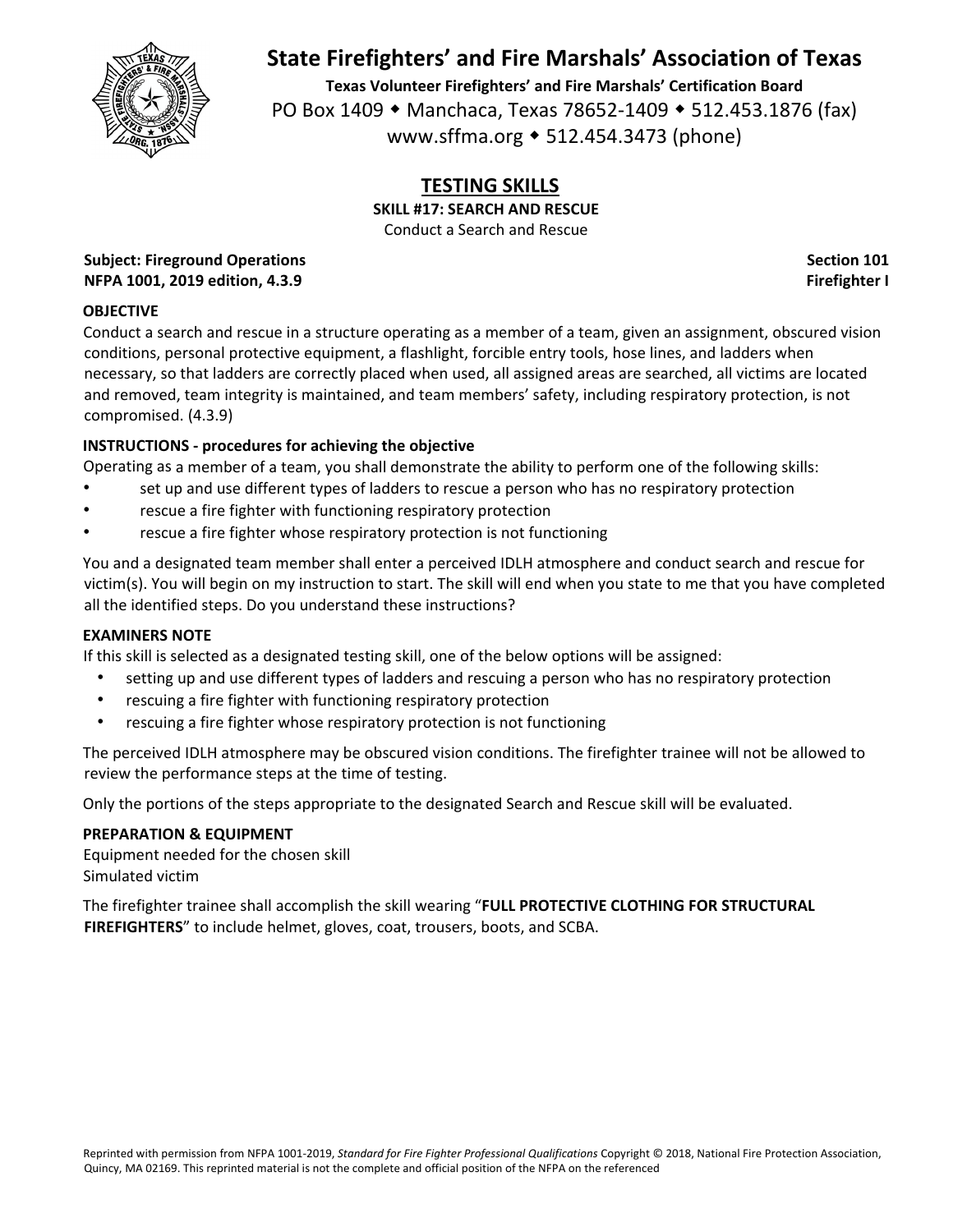![](_page_37_Picture_0.jpeg)

**Texas Volunteer Firefighters' and Fire Marshals' Certification Board** PO Box 1409 • Manchaca, Texas 78652-1409 • 512.453.1876 (fax) www.sffma.org 512.454.3473 (phone)

## **TESTING SKILLS**

**FF I SKILL #17: SEARCH AND RESCUE**

Conduct a Search and Rescue

| Candidate: | Notes: |
|------------|--------|
| Examiner:  |        |
| School:    |        |

Test Site: \_\_\_\_\_\_\_\_\_\_\_\_\_\_\_\_\_\_\_\_\_\_\_\_\_\_\_\_\_\_\_\_\_\_\_\_\_\_\_\_\_\_\_\_\_\_ \_\_\_\_\_\_\_\_\_\_\_\_\_\_\_\_\_\_\_\_\_\_\_\_\_\_\_\_\_\_\_\_\_\_\_

Conduct a search and rescue in a structure operating as a member of a team, given an assignment, obscured vision conditions, personal protective equipment, a flashlight, forcible entry tools, hose lines, and ladders when necessary, so that ladders are correctly placed when used, all assigned areas are searched, all victims are located and removed, team integrity is maintained, and team members' safety, including respiratory protection, is not compromised. (4.3.9)

|    |                                                                             | <b>POSSIBLE</b> |             |               |
|----|-----------------------------------------------------------------------------|-----------------|-------------|---------------|
|    |                                                                             | <b>POINTS</b>   | <b>TEST</b> | <b>RETEST</b> |
|    | a. Assess and determines areas of tenability                                |                 |             |               |
| b. | Sets up ladders properly, if needed                                         |                 |             |               |
|    | Rescues a victim with no respiratory protection, if required                |                 |             |               |
| d. | Rescues a fire fighter with functioning respiratory protection, if required |                 |             |               |
| e. | Rescues a fire fighter whose respiratory protection has failed, if required |                 |             |               |
|    | Performs skill in a safe and proficient manner, per AHJ                     |                 |             |               |
|    | TOTAL POINTS:                                                               |                 |             |               |

#### **Points needed to pass: 4**

#### **Evaluator/Candidate Comments**:

|                                                                                  |                                            | <b>Overall Skill Sheet Score</b>         |                                     |
|----------------------------------------------------------------------------------|--------------------------------------------|------------------------------------------|-------------------------------------|
| Certifying Examiner                                                              | Date                                       | Pass $\Box$                              | Fail $\square$                      |
|                                                                                  |                                            | <b>Overall Skill Sheet Re-Test Score</b> |                                     |
| Re-Test Certifying Examiner                                                      | Date                                       | Pass $\Box$                              | Fail $\square$                      |
|                                                                                  | <b>SKILL #18: VENTILATION</b>              |                                          |                                     |
|                                                                                  | <b>Horizontal and Vertical Ventilation</b> |                                          |                                     |
| <b>Subject: Fireground Operations</b><br>NFPA 1001, 2019 edition, 4.3.11, 4.3.12 |                                            |                                          | Section 101<br><b>Firefighter I</b> |

\_\_\_\_\_\_\_\_\_\_\_\_\_\_\_\_\_\_\_\_\_\_\_\_\_\_\_\_\_\_\_\_\_\_\_\_\_\_\_\_\_\_\_\_\_\_\_\_\_\_\_\_\_\_\_\_\_\_\_\_\_\_\_\_\_\_\_\_\_\_\_\_\_\_\_\_\_\_\_\_\_\_\_\_\_\_\_\_\_\_\_\_\_\_\_

**OBJECTIVE**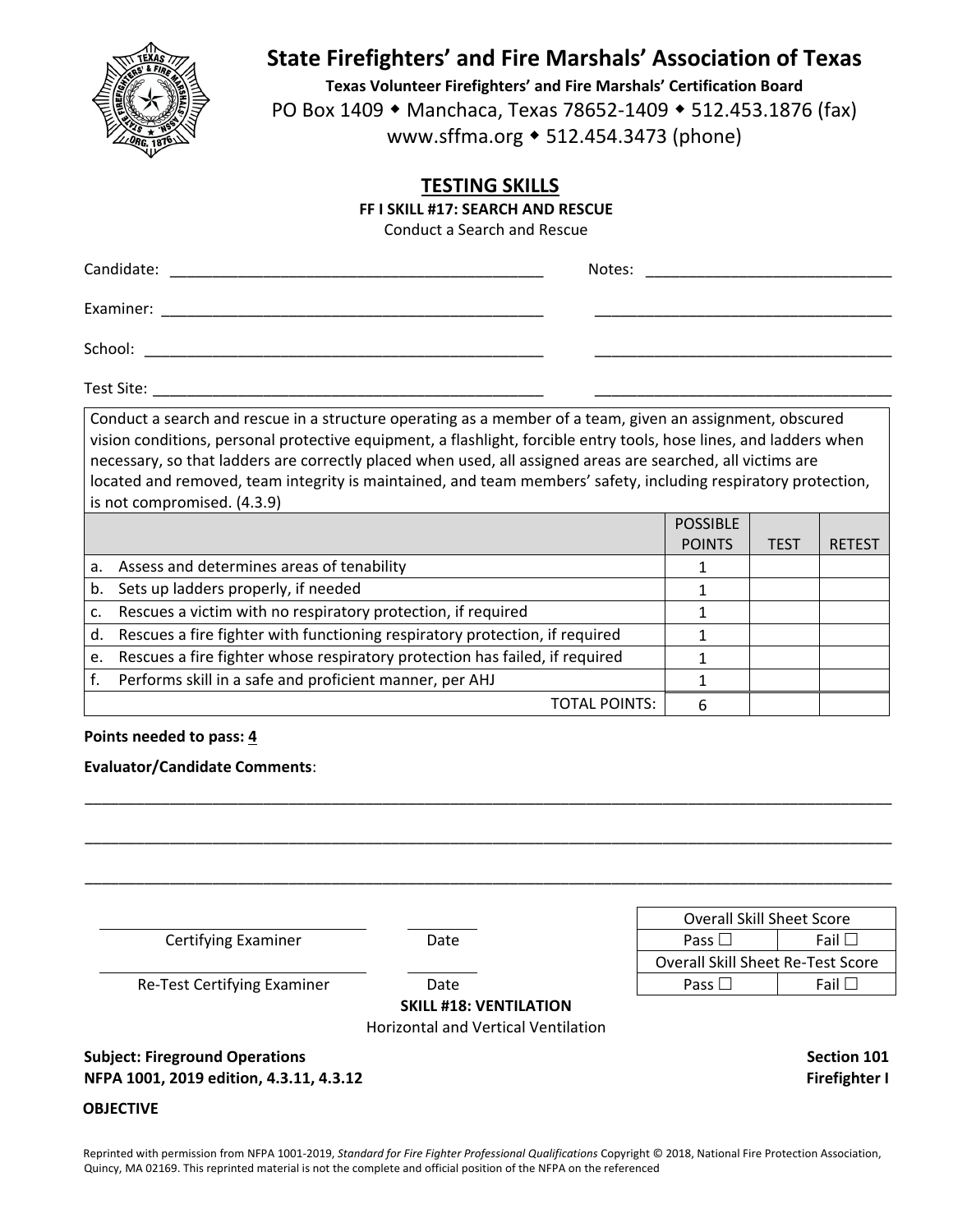![](_page_38_Picture_0.jpeg)

**Texas Volunteer Firefighters' and Fire Marshals' Certification Board** PO Box 1409 • Manchaca, Texas 78652-1409 • 512.453.1876 (fax) www.sffma.org 512.454.3473 (phone)

# **TESTING SKILLS**

Perform horizontal ventilation on a structure operating as part of a team, given an assignment, PPE, ventilation tools, equipment, and ladders, so that the ventilation openings are free of obstructions, tools are used as designed, ladders are correctly placed, ventilation devices are correctly placed, and the structure is cleared of smoke. (4.3.11)

Perform vertical ventilation on a structure as part of a team, given an assignment, personal protective equipment, ground and roof ladders, and tools, so that ladders are positioned for ventilation, a specified opening is created, all ventilation barriers are removed, structural integrity is not compromised, products of combustion are released from the structure, and the team retreats from the area when ventilation is accomplished. (4.3.12)

## **INSTRUCTIONS: Procedures for achieving the objectives**

You will perform (horizontal or vertical) ventilation on a structure as part of a team, given an assignment, personal protective equipment, ground and roof ladders, and tools, so that ladders are positioned for ventilation, a specified opening is created, all ventilation barriers are removed, structural integrity is not compromised, products of combustion are released from the structure, and the team retreats from the area when ventilation is accomplished. You will perform this skill in a safe and proficient manner. You will begin on my instruction to start. The skill will end when you state to me that you have completed all the identified steps. Do you understand these instructions?

## **EXAMINERS NOTE**

If this skill is selected as a designated testing skill, one of the below options will be assigned:

- Horizontal ventilation
- Vertical ventilation

Only the portions of the steps appropriate for the designated ventilation skill will be evaluated.

The firefighter trainee will not be allowed to review the performance steps at the time of testing.

## **PREPARATION & EQUIPMENT**

Ventilation scenario Ventilation prop PPV or smoke ejector Appropriate length and size of hose with nozzle Tools as needed for the scenario (chain saw, axe, pike pole, etc.) Roof ladder Extension ladder

The firefighter trainee shall accomplish the skill wearing "**FULL PROTECTIVE CLOTHING FOR STRUCTURAL FIREFIGHTERS**" to include helmet, gloves, coat, trousers, boots, and SCBA.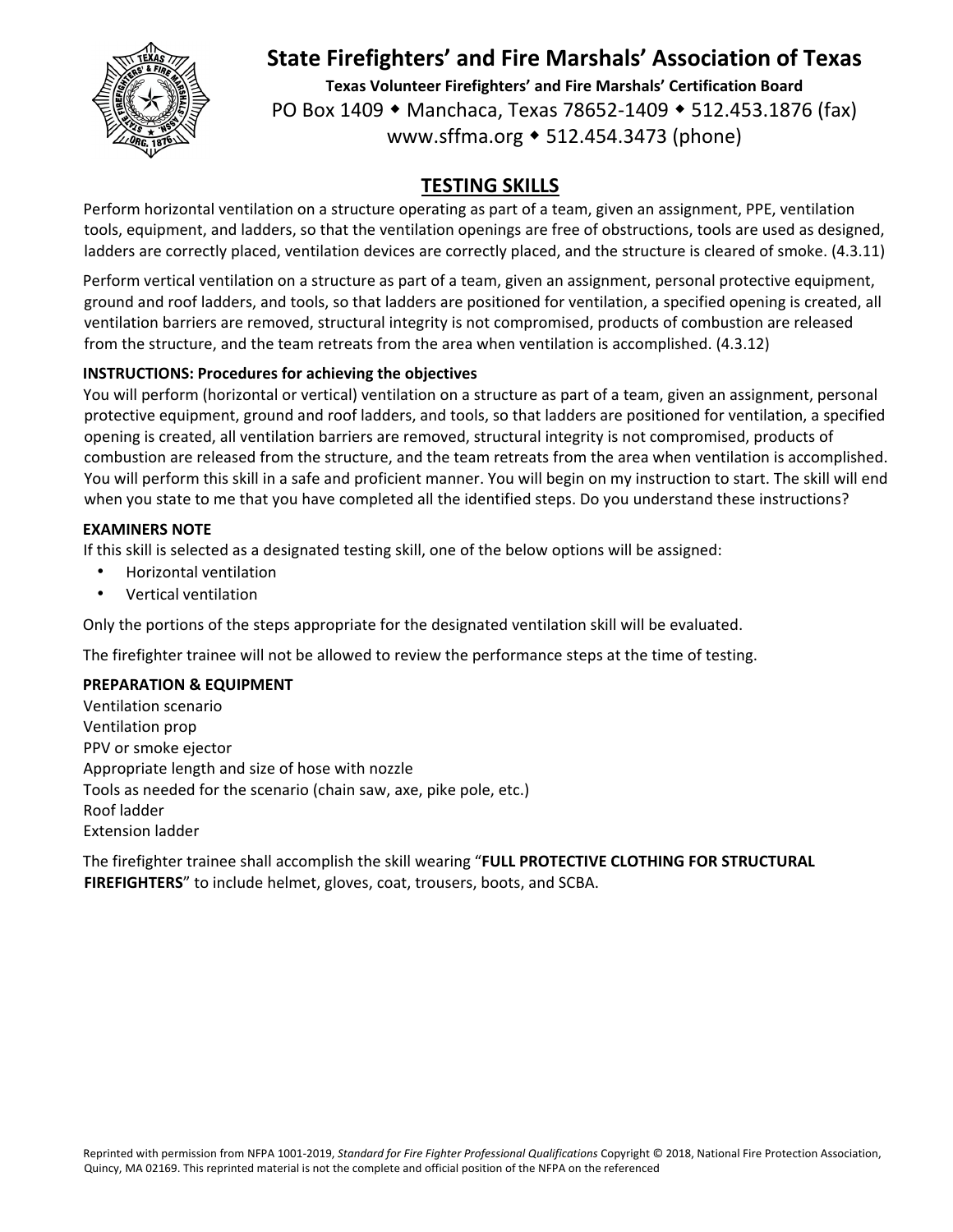![](_page_39_Picture_0.jpeg)

**Texas Volunteer Firefighters' and Fire Marshals' Certification Board** PO Box 1409 • Manchaca, Texas 78652-1409 • 512.453.1876 (fax) www.sffma.org 512.454.3473 (phone)

## **TESTING SKILLS**

**FF I SKILL #18: VENTILATION**

Horizontal and Vertical Ventilation

| Candidate:<br><u> 1980 - Jan Barat, margaret al II-lea (b. 1980)</u> | Notes: |
|----------------------------------------------------------------------|--------|
| Examiner:                                                            |        |
| School:                                                              |        |
| Test Site:                                                           |        |

Perform horizontal ventilation on a structure operating as part of a team, given an assignment, PPE, ventilation tools, equipment, and ladders, so that the ventilation openings are free of obstructions, tools are used as designed, ladders are correctly placed, ventilation devices are correctly placed, and the structure is cleared of smoke. (4.3.11)

Perform vertical ventilation on a structure as part of a team, given an assignment, PPE, ground and roof ladders, and tools, so that ladders are positioned for ventilation, a specified opening is created, all ventilation barriers are removed, structural integrity is not compromised, products of combustion are released from the structure, and the team retreats from the area when ventilation is accomplished. (4.3.12)

|                |                                                                            | <b>POSSIBLE</b> |             |               |
|----------------|----------------------------------------------------------------------------|-----------------|-------------|---------------|
|                |                                                                            | <b>POINTS</b>   | <b>TEST</b> | <b>RETEST</b> |
|                | <b>Horizontal ventilation</b>                                              |                 |             |               |
| a.             | Transports and operates ventilation tools and equipment and ladders as     |                 |             |               |
|                | required for scenario                                                      | 1               |             |               |
| b.             | Uses safe procedures for breaking window and door glass and removing       |                 |             |               |
|                | obstructions as required for scenario                                      | 1               |             |               |
| $\mathsf{c}$ . | Performs skill in a safe and proficient manner                             | 1               |             |               |
|                | <b>Vertical ventilation</b>                                                |                 |             |               |
| a.             | Transports and operates ventilation tools and equipment                    | 1               |             |               |
| b.             | Selects, carries, deploys, and secures ground ladders for ventilation      |                 |             |               |
|                | activities                                                                 | 1               |             |               |
| c.             | Deploys roof ladders on pitched roofs while secured to a ground ladder     | 1               |             |               |
| d.             | Sounds roof for integrity; assures a clear opening with hand tools         |                 |             |               |
| e.             | Hoists or carries ventilation tools to a roof as required for scenario     |                 |             |               |
| f.             | Cuts roofing and flooring materials to vent flat roofs, pitched roofs, and |                 |             |               |
|                | basements as required for scenario                                         | 1               |             |               |
| g.             | Ascends and descends ladders while carrying tools and equipment            | 1               |             |               |
| h.             | Clears an opening with hand tools                                          |                 |             |               |
| Τ.             | Performs skill in a safe and proficient manner, per AHJ                    |                 |             |               |
|                | <b>TOTAL POINTS:</b>                                                       | 12              |             |               |

#### **Points needed to pass: 8**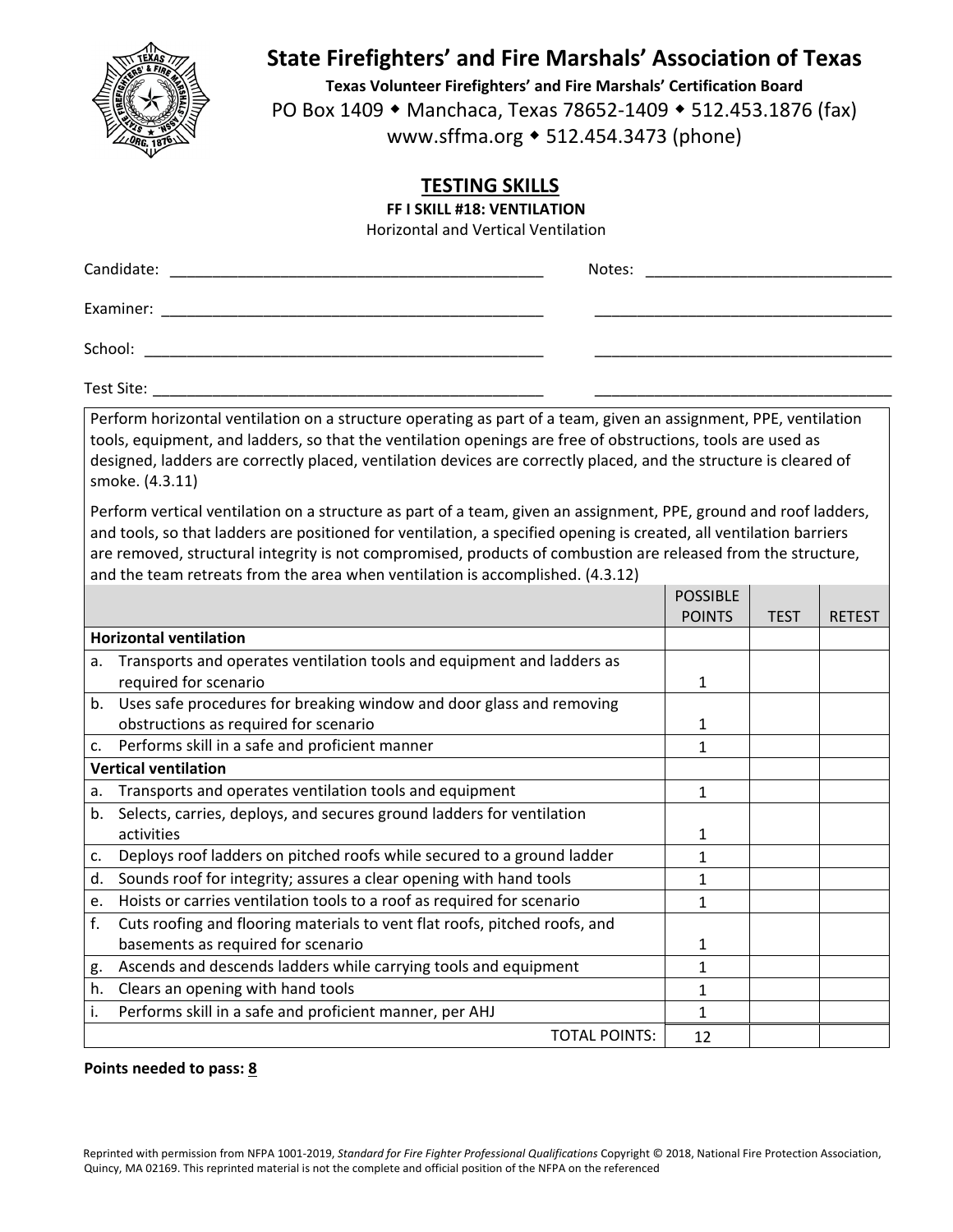![](_page_40_Picture_0.jpeg)

**Texas Volunteer Firefighters' and Fire Marshals' Certification Board** PO Box 1409 • Manchaca, Texas 78652-1409 • 512.453.1876 (fax) www.sffma.org 512.454.3473 (phone)

## **TESTING SKILLS**

**FF I SKILL #18: VENTILATION**

Horizontal and Vertical Ventilation

\_\_\_\_\_\_\_\_\_\_\_\_\_\_\_\_\_\_\_\_\_\_\_\_\_\_\_\_\_\_\_\_\_\_\_\_\_\_\_\_\_\_\_\_\_\_\_\_\_\_\_\_\_\_\_\_\_\_\_\_\_\_\_\_\_\_\_\_\_\_\_\_\_\_\_\_\_\_\_\_\_\_\_\_\_\_\_\_\_\_\_\_\_\_\_

\_\_\_\_\_\_\_\_\_\_\_\_\_\_\_\_\_\_\_\_\_\_\_\_\_\_\_\_\_\_\_\_\_\_\_\_\_\_\_\_\_\_\_\_\_\_\_\_\_\_\_\_\_\_\_\_\_\_\_\_\_\_\_\_\_\_\_\_\_\_\_\_\_\_\_\_\_\_\_\_\_\_\_\_\_\_\_\_\_\_\_\_\_\_\_

\_\_\_\_\_\_\_\_\_\_\_\_\_\_\_\_\_\_\_\_\_\_\_\_\_\_\_\_\_\_\_\_\_\_\_\_\_\_\_\_\_\_\_\_\_\_\_\_\_\_\_\_\_\_\_\_\_\_\_\_\_\_\_\_\_\_\_\_\_\_\_\_\_\_\_\_\_\_\_\_\_\_\_\_\_\_\_\_\_\_\_\_\_\_\_

**Evaluator/Candidate Comments**:

**Certifying Examiner Date** 

Re‐Test Certifying Examiner Date Pass Fail

|               |      | <b>Overall Skill Sheet Score</b>  |
|---------------|------|-----------------------------------|
| Examiner      | Date | Fail L<br>Pass L                  |
|               |      | Overall Skill Sheet Re-Test Score |
| ying Examiner | Date | Fail L<br>Pass $\Box$             |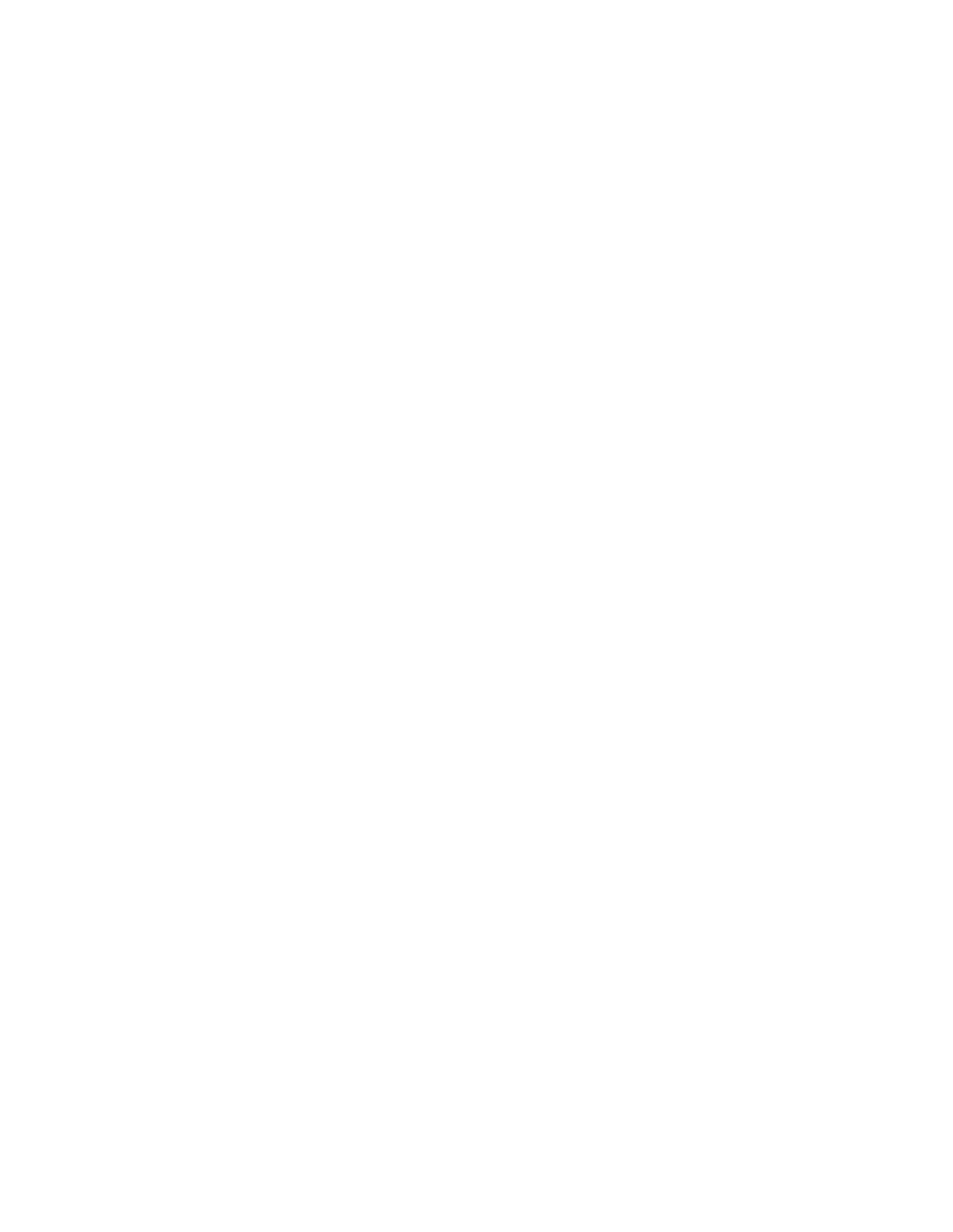![](_page_42_Picture_0.jpeg)

**Texas Volunteer Firefighters' and Fire Marshals' Certification Board** PO Box 1409 • Manchaca, Texas 78652-1409 • 512.453.1876 (fax) www.sffma.org 512.454.3473 (phone)

## **TESTING SKILLS**

**SKILL #19: WATER SOURCE**

Developing Water Supply

**Subject: Fireground Operations Section 101 NFPA 1001, 2019 edition, 4.3.15 Firefighter I**

## **OBJECTIVE**

Connect a fire department pumper to a water supply as a member of a team, given supply or intake hose, hose tools, and a fire hydrant or static water source, so that connections are tight and water flow is unobstructed. (4.3.15)

## **INSTRUCTIONS ‐ procedures for achieving the objective**

Given a randomly selected scenario as a member of a team, you shall demonstrate the ability to perform one of the following skills:

- hand lay a supply hose
- deploy portable water tanks (static water source) as well as the equipment necessary to transfer water between and draft from them.
- make hydrant-to-pumper hose connections for forward or reverse lays, connect supply hose to a hydrant, and fully open and close the hydrant.

## **EXAMINERS NOTE**

If this skill is selected as a designated testing skill, one of the below options will be assigned:

- hand lay a supply hose
- deploy portable water tanks (static water source) as well as the equipment necessary to transfer water between and draft from them. (Actual drafting is not required)
- make hydrant-to-pumper hose connections for forward or reverse lays, connect supply hose to a hydrant, and fully open and close the hydrant.

Only the portions of the steps appropriate for the designated communication skill will be evaluated.

The firefighter trainee will not be allowed to review the performance steps at the time of testing.

## **PREPARATION & EQUIPMENT**

Pumper Sufficient amount of supply hose Water source Necessary adapters and tools Portable water tanks

The firefighter trainee shall accomplish the skill wearing appropriate PPE.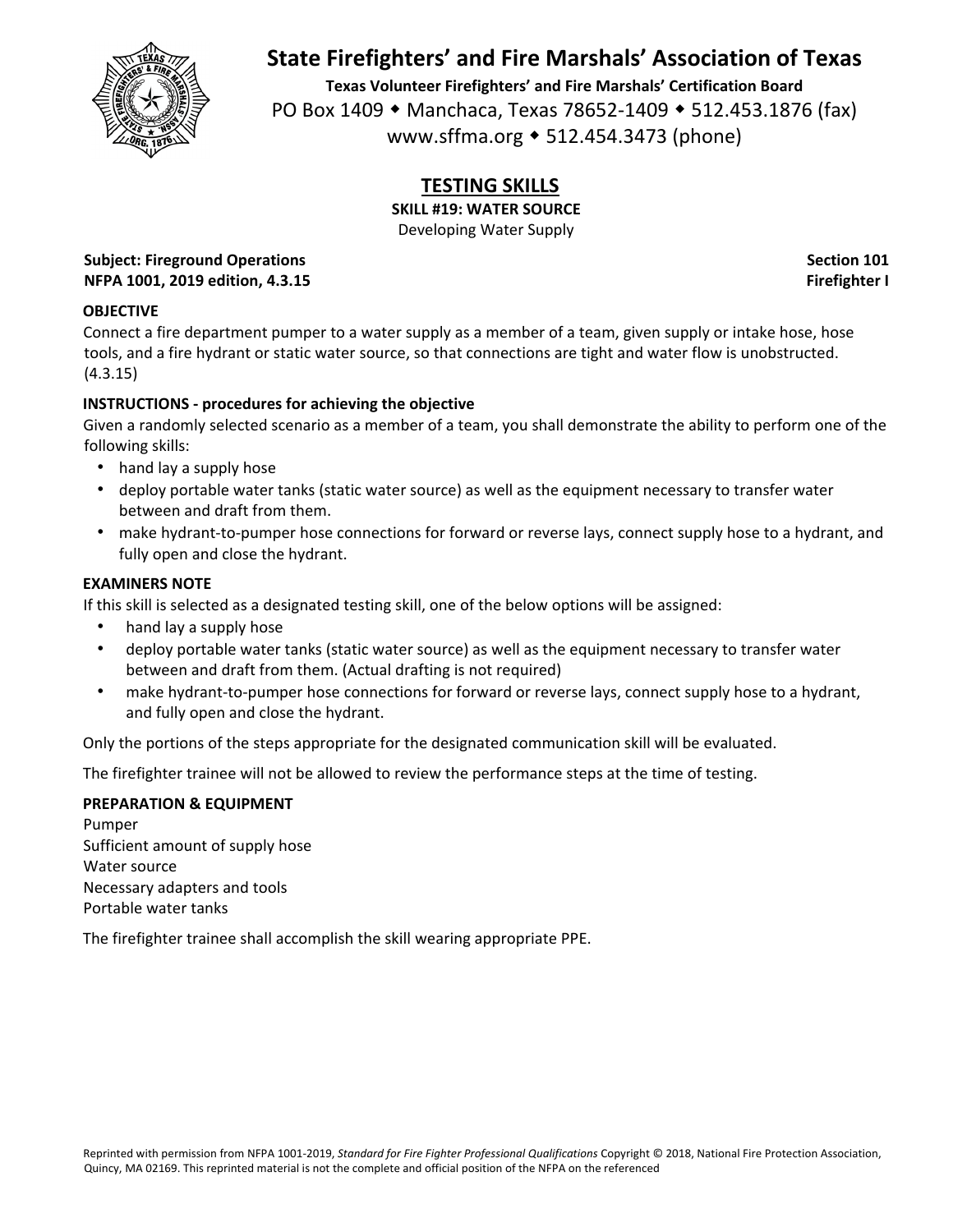![](_page_43_Picture_0.jpeg)

**Texas Volunteer Firefighters' and Fire Marshals' Certification Board** PO Box 1409 • Manchaca, Texas 78652-1409 • 512.453.1876 (fax) www.sffma.org 512.454.3473 (phone)

## **TESTING SKILLS**

**FF I SKILL #19: WATER SOURCE**

Developing Water Supply

| Candidate: | Notes: |
|------------|--------|
| Examiner:  |        |
| School:    |        |
| Test Site: |        |

Connect a fire department pumper to a water supply as a member of a team, given supply or intake hose, hose tools, and a fire hydrant or static water source, so that connections are tight and water flow is unobstructed. (4.3.15)

|    |                                                                             | <b>POSSIBLE</b><br><b>POINTS</b> | <b>TEST</b> | <b>RETEST</b> |
|----|-----------------------------------------------------------------------------|----------------------------------|-------------|---------------|
|    | <b>Hand Lay Supply Hose</b>                                                 |                                  |             |               |
| a. | Demonstrates the ability to hand lay a supply hose                          |                                  |             |               |
| b. | Makes water supply to pumper hose connections                               |                                  |             |               |
| c. | Performs skill in a safe and proficient manner, per AHJ                     | 1                                |             |               |
|    | <b>Static Water Sources</b>                                                 |                                  |             |               |
| a. | Properly deploys portable water tanks as well as the equipment necessary to |                                  |             |               |
|    | transfer water between and draft from them                                  |                                  |             |               |
| b. | Connect and place hard suction hose for drafting operations                 |                                  |             |               |
| c. | Performs skill in a safe and proficient manner, per AHJ                     | 1                                |             |               |
|    | Hydrant to Pumper Connection (forward or reverse lay)                       |                                  |             |               |
| a. | Makes hydrant-to-pumper hose connections for forward or reverse lays        | 1                                |             |               |
| b. | Connect supply hose to a hydrant                                            |                                  |             |               |
| c. | Fully open and close the hydrant                                            |                                  |             |               |
| d. | Performs skill in a safe and proficient manner, per AHJ                     |                                  |             |               |
|    | TOTAL POINTS:                                                               | 10                               |             |               |

#### **Points needed to pass: 7**

**Evaluator/Candidate Comments**:

|                             |      | <b>Overall Skill Sheet Score</b>         |                |
|-----------------------------|------|------------------------------------------|----------------|
| Certifying Examiner         | Date | Pass $\Box$                              | Fail $\square$ |
|                             |      | <b>Overall Skill Sheet Re-Test Score</b> |                |
| Re-Test Certifying Examiner | Date | Pass $\square$                           | Fail $\square$ |

\_\_\_\_\_\_\_\_\_\_\_\_\_\_\_\_\_\_\_\_\_\_\_\_\_\_\_\_\_\_\_\_\_\_\_\_\_\_\_\_\_\_\_\_\_\_\_\_\_\_\_\_\_\_\_\_\_\_\_\_\_\_\_\_\_\_\_\_\_\_\_\_\_\_\_\_\_\_\_\_\_\_\_\_\_\_\_\_\_\_\_\_\_\_\_

\_\_\_\_\_\_\_\_\_\_\_\_\_\_\_\_\_\_\_\_\_\_\_\_\_\_\_\_\_\_\_\_\_\_\_\_\_\_\_\_\_\_\_\_\_\_\_\_\_\_\_\_\_\_\_\_\_\_\_\_\_\_\_\_\_\_\_\_\_\_\_\_\_\_\_\_\_\_\_\_\_\_\_\_\_\_\_\_\_\_\_\_\_\_\_

Reprinted with permission from NFPA 1001‐2019, *Standard for Fire Fighter Professional Qualifications* Copyright © 2018, National Fire Protection Association, Quincy, MA 02169. This reprinted material is not the complete and official position of the NFPA on the referenced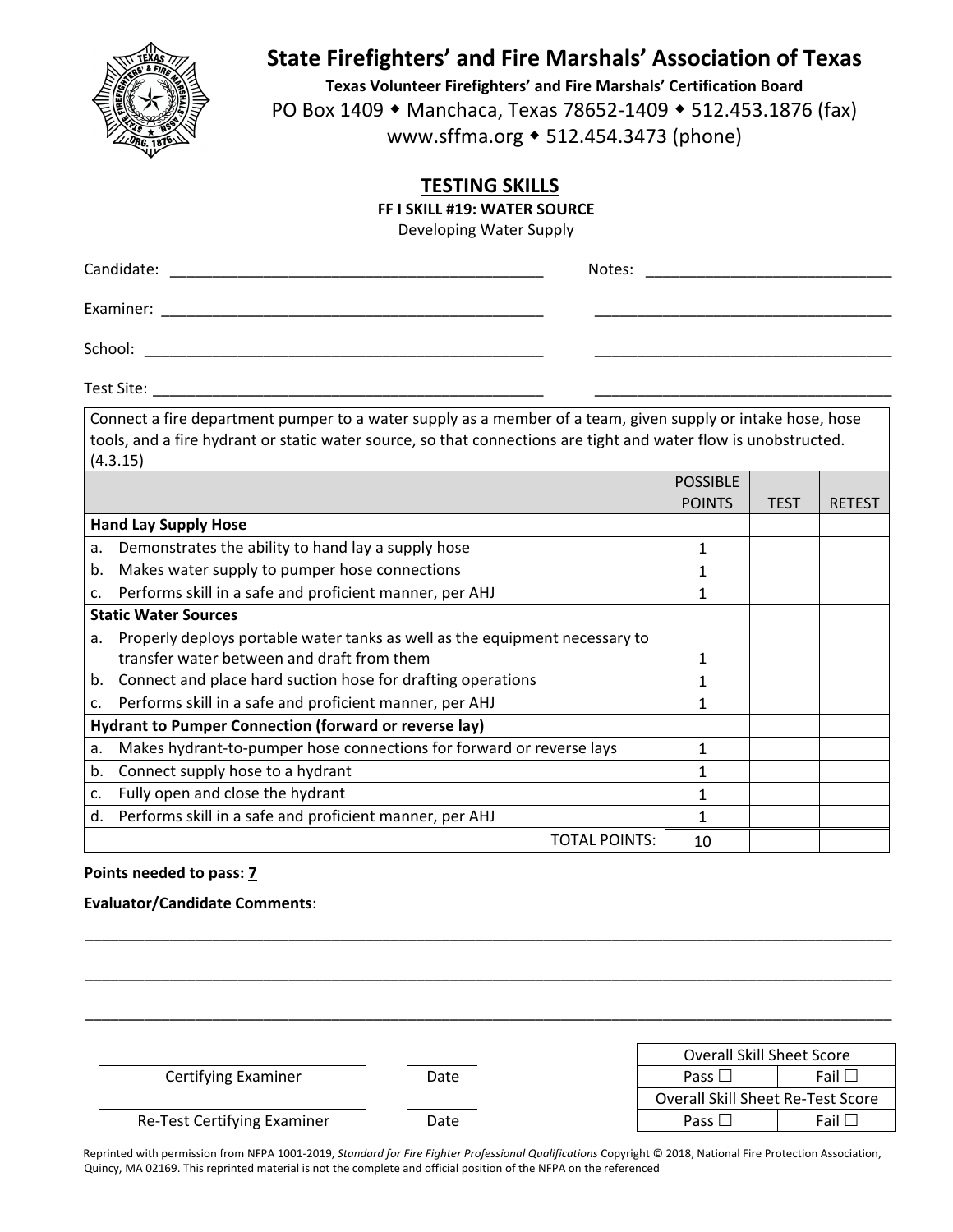![](_page_44_Picture_0.jpeg)

**Texas Volunteer Firefighters' and Fire Marshals' Certification Board** PO Box 1409 • Manchaca, Texas 78652-1409 • 512.453.1876 (fax) www.sffma.org 512.454.3473 (phone)

# **TESTING SKILLS**

**SKILL #20: AIR MONITORING**

Operating an Air‐Monitoring Instrument

**Subject: Fireground Operations Section 101 NFPA 1001, 2019 edition, 4.3.21 Firefighter I**

## **OBJECTIVE**

Operate an air‐monitoring instrument, given an air monitor and an assignment or task, so that the device is operated and the fire fighter recognizes the high‐ or low‐level alarms of the air monitor and takes action to mitigate the hazard. (4.3.21)

## **INSTRUCTIONS ‐ procedures for achieving the objective**

Given either single gas or multi‐gas air monitoring instrument(s), you will demonstrate the procedures for placing the instrument(s) into service and verifying their calibration. You will also demonstrate how to use each air monitoring instrument provided. You will identify any high‐ or low‐level alarm that may activate and report their meaning and identify the appropriate mitigation actions that is required to the Skills Examiner. You will begin on my instructions to start. The skill will end when you state or indicate to me that you have completed all the identified steps. Do you understand these instructions?

## **EXAMINERS NOTE**

The fire fighter trainee will not be allowed to review the performance steps at the time of testing.

## **PREPARATION & EQUIPMENT**

- 1. Air monitoring instruments/equipment provided by the AHJ\* that may include:
	- a. Carbon monoxide monitor \*\*
	- b. Combustible gas indicator Lower Explosive Limit (LEL Monitor) \*\*
	- c. Oxygen monitor \*\*
	- d. Gas specific monitor \*\*
	- e. Photoionization detector (PID) \*\*
- 2. Other instruments/equipment provided by AHJ

\*This skill may be performed with either actual air monitoring instruments/equipment or by the use of air monitoring training simulators.

\*\*These may be single gas air monitoring instrument(s) or a component of a multi-gas air monitoring instrument/device.

Note: the two (2) most common air monitoring devices used in the fire service today are four (4) gas multi‐gas monitors and five (5) gas multi‐gas monitors that include a photoionization detector (PID) to measure volatile organic chemicals (VOC).

Four (4) gas multi-gas monitors typically include sensors that detect:

- 1. Oxygen  $(O_2)$
- 2. Carbon Monoxide (CO)
- 3. A specific chemical hazard of importance to the AHJ (i.e., Hydrogen Sulfide (H2S) or Sulfur Dioxide (SO2))
- 4. Combustible Gas/LEL Monitor

Five (5) gas multi-gas monitors typically include sensors that detect:

- 1. Oxygen  $(O_2)$
- 2. Carbon Monoxide (CO)
- 3. A specific chemical hazard of importance to the AHJ (i.e. Hydrogen Sulfide (H2S) or Sulfur Dioxide (SO2))
- 4. Combustible Gas/LEL Monitor
- 5. Volatile Organic Chemicals (VOC).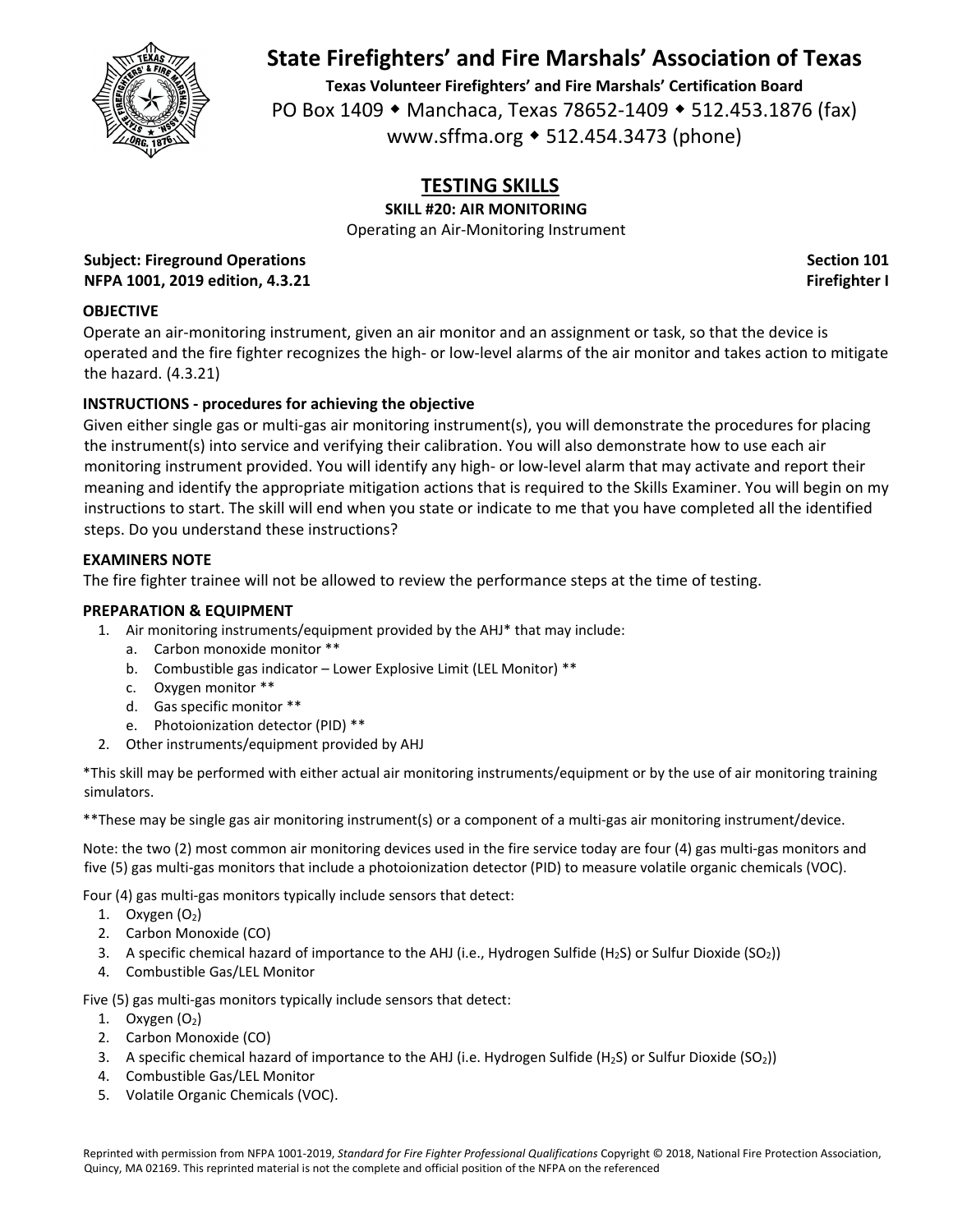![](_page_45_Picture_0.jpeg)

**Texas Volunteer Firefighters' and Fire Marshals' Certification Board** PO Box 1409 ◆ Manchaca, Texas 78652-1409 ◆ 512.453.1876 (fax) www.sffma.org 512.454.3473 (phone)

## **TESTING SKILLS**

**FF I SKILL #20: AIR MONITORING**

Operating an Air‐Monitoring Instrument

| Operate an air-monitoring instrument, given an air monitor and an assignment or task, so that the device is<br>operated and the fire fighter recognizes the high- or low-level alarms of the air monitor and takes action to |  |
|------------------------------------------------------------------------------------------------------------------------------------------------------------------------------------------------------------------------------|--|

|    | mitigate the hazard. (4.3.21)                                  |                 |             |               |  |  |
|----|----------------------------------------------------------------|-----------------|-------------|---------------|--|--|
|    |                                                                | <b>POSSIBLE</b> |             |               |  |  |
|    |                                                                | <b>POINTS</b>   | <b>TEST</b> | <b>RETEST</b> |  |  |
| a. | Operates air monitoring instrument correctly                   |                 |             |               |  |  |
| b. | Recognizes high- or low-level alarm(s)                         |                 |             |               |  |  |
| c. | Reacts to the high- or low-level alarm(s) by reporting reading |                 |             |               |  |  |
| d. | Performs skill in a safe and proficient manner, per AHJ.       |                 |             |               |  |  |
|    | <b>TOTAL POINTS:</b>                                           |                 |             |               |  |  |

\_\_\_\_\_\_\_\_\_\_\_\_\_\_\_\_\_\_\_\_\_\_\_\_\_\_\_\_\_\_\_\_\_\_\_\_\_\_\_\_\_\_\_\_\_\_\_\_\_\_\_\_\_\_\_\_\_\_\_\_\_\_\_\_\_\_\_\_\_\_\_\_\_\_\_\_\_\_\_\_\_\_\_\_\_\_\_\_\_\_\_\_\_\_\_

\_\_\_\_\_\_\_\_\_\_\_\_\_\_\_\_\_\_\_\_\_\_\_\_\_\_\_\_\_\_\_\_\_\_\_\_\_\_\_\_\_\_\_\_\_\_\_\_\_\_\_\_\_\_\_\_\_\_\_\_\_\_\_\_\_\_\_\_\_\_\_\_\_\_\_\_\_\_\_\_\_\_\_\_\_\_\_\_\_\_\_\_\_\_\_

\_\_\_\_\_\_\_\_\_\_\_\_\_\_\_\_\_\_\_\_\_\_\_\_\_\_\_\_\_\_\_\_\_\_\_\_\_\_\_\_\_\_\_\_\_\_\_\_\_\_\_\_\_\_\_\_\_\_\_\_\_\_\_\_\_\_\_\_\_\_\_\_\_\_\_\_\_\_\_\_\_\_\_\_\_\_\_\_\_\_\_\_\_\_\_

#### **Points needed to pass: 3**

**Evaluator/Candidate Comments**:

**Certifying Examiner Date** 

|               |      | <b>Overall Skill Sheet Score</b>  |
|---------------|------|-----------------------------------|
| Examiner      | Date | Fail<br>Pass $\Box$               |
|               |      | Overall Skill Sheet Re-Test Score |
| ying Examiner | Date | Fail L<br>Pass $\square$          |

Re‐Test Certifying Examiner Date Pass Fail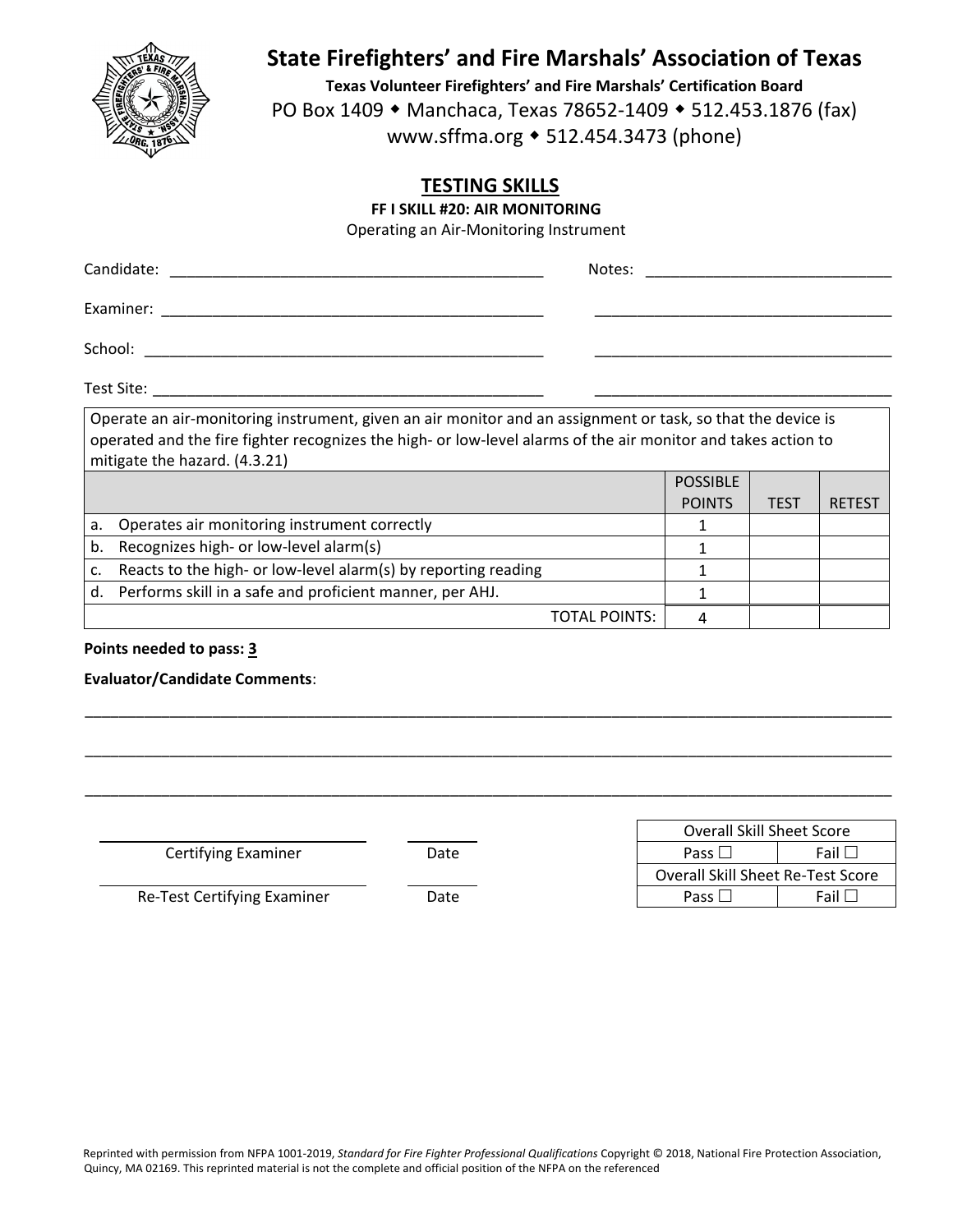![](_page_46_Picture_0.jpeg)

**Texas Volunteer Firefighters' and Fire Marshals' Certification Board** PO Box 1409 • Manchaca, Texas 78652-1409 • 512.453.1876 (fax) www.sffma.org 512.454.3473 (phone)

# **TESTING SKILLS**

**SKILL #21: FIRE DEPARTMENT ORGANIZATION AND STANDARDS**

Documentation, Standards and Codes

**Subject: General Section 101 NFPA 1001, 2019 edition, 4.1.2 Firefighter I**

### **OBJECTIVE**

The firefighter trainee will locate information in departmental documents and standard or code materials. (4.1.2)

## **INSTRUCTIONS ‐ procedures for achieving the objective**

You will be given a scenario requiring you to locate specific information using national, state and local documents (NFPA, TCFP, AHJ). You will physically locate the information in the documents in an efficient manner. The skill will begin on my instruction to start. The skill will end when you inform me that you have completed the skill. Do you understand these instructions?

#### **EXAMINERS NOTE**

The firefighter trainee will not be allowed to review the performance steps at the time of testing.

### **PREPARATION & EQUIPMENT**

Scenario(s) requiring students to research information using any of the below documents.

Access to national, state and local standards, codes and documents.

- TCFP Standards Manual
- SOPs or SOGs of the AHJ
- NFPA Standards such as 1001, 1403, 472, 1500, 1581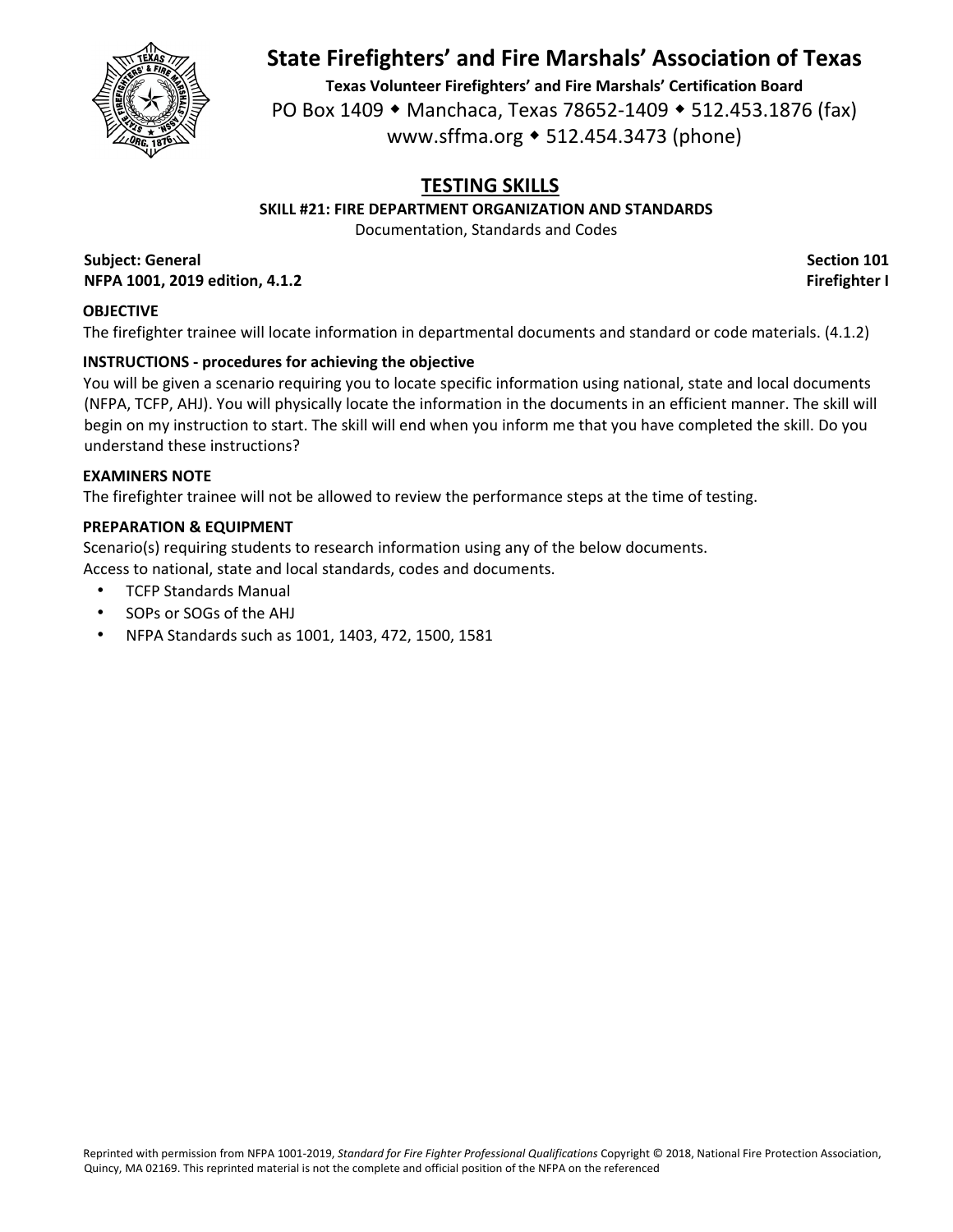![](_page_47_Picture_0.jpeg)

**Texas Volunteer Firefighters' and Fire Marshals' Certification Board** PO Box 1409 • Manchaca, Texas 78652-1409 • 512.453.1876 (fax)

www.sffma.org 512.454.3473 (phone)

## **TESTING SKILLS**

**FF I SKILL #21: FIRE DEPARTMENT ORGANIZATION AND STANDARDS**

Documentation, Standards and Codes

| Candidate: | Notes:<br>the control of the control of the control of the control of the control of the control of |
|------------|-----------------------------------------------------------------------------------------------------|
| Examiner:  |                                                                                                     |
| School:    |                                                                                                     |
| Test Site: |                                                                                                     |

|    | The firefighter trainee will locate information in departmental documents and standard or code materials.<br>(4.1.2) |                 |             |               |
|----|----------------------------------------------------------------------------------------------------------------------|-----------------|-------------|---------------|
|    |                                                                                                                      | <b>POSSIBLE</b> |             |               |
|    |                                                                                                                      | <b>POINTS</b>   | <b>TEST</b> | <b>RETEST</b> |
| а. | Locates information in departmental documents and standard or code                                                   |                 |             |               |
|    | materials                                                                                                            |                 |             |               |
|    | b. Performs skill in an efficient manner, per AHJ                                                                    |                 |             |               |
|    | TOTAL POINTS:                                                                                                        |                 |             |               |

\_\_\_\_\_\_\_\_\_\_\_\_\_\_\_\_\_\_\_\_\_\_\_\_\_\_\_\_\_\_\_\_\_\_\_\_\_\_\_\_\_\_\_\_\_\_\_\_\_\_\_\_\_\_\_\_\_\_\_\_\_\_\_\_\_\_\_\_\_\_\_\_\_\_\_\_\_\_\_\_\_\_\_\_\_\_\_\_\_\_\_\_\_\_\_

\_\_\_\_\_\_\_\_\_\_\_\_\_\_\_\_\_\_\_\_\_\_\_\_\_\_\_\_\_\_\_\_\_\_\_\_\_\_\_\_\_\_\_\_\_\_\_\_\_\_\_\_\_\_\_\_\_\_\_\_\_\_\_\_\_\_\_\_\_\_\_\_\_\_\_\_\_\_\_\_\_\_\_\_\_\_\_\_\_\_\_\_\_\_\_

\_\_\_\_\_\_\_\_\_\_\_\_\_\_\_\_\_\_\_\_\_\_\_\_\_\_\_\_\_\_\_\_\_\_\_\_\_\_\_\_\_\_\_\_\_\_\_\_\_\_\_\_\_\_\_\_\_\_\_\_\_\_\_\_\_\_\_\_\_\_\_\_\_\_\_\_\_\_\_\_\_\_\_\_\_\_\_\_\_\_\_\_\_\_\_

#### **Points needed to pass: 2**

**Evaluator/Candidate Comments**:

**Certifying Examiner Date** 

Re‐Test Certifying Examiner Date Pass Fail

|               |      | <b>Overall Skill Sheet Score</b>  |
|---------------|------|-----------------------------------|
| Examiner      | Date | Pass L<br>Fail L                  |
|               |      | Overall Skill Sheet Re-Test Score |
| ying Examiner | Date | Pass $\Box$<br>Fail L             |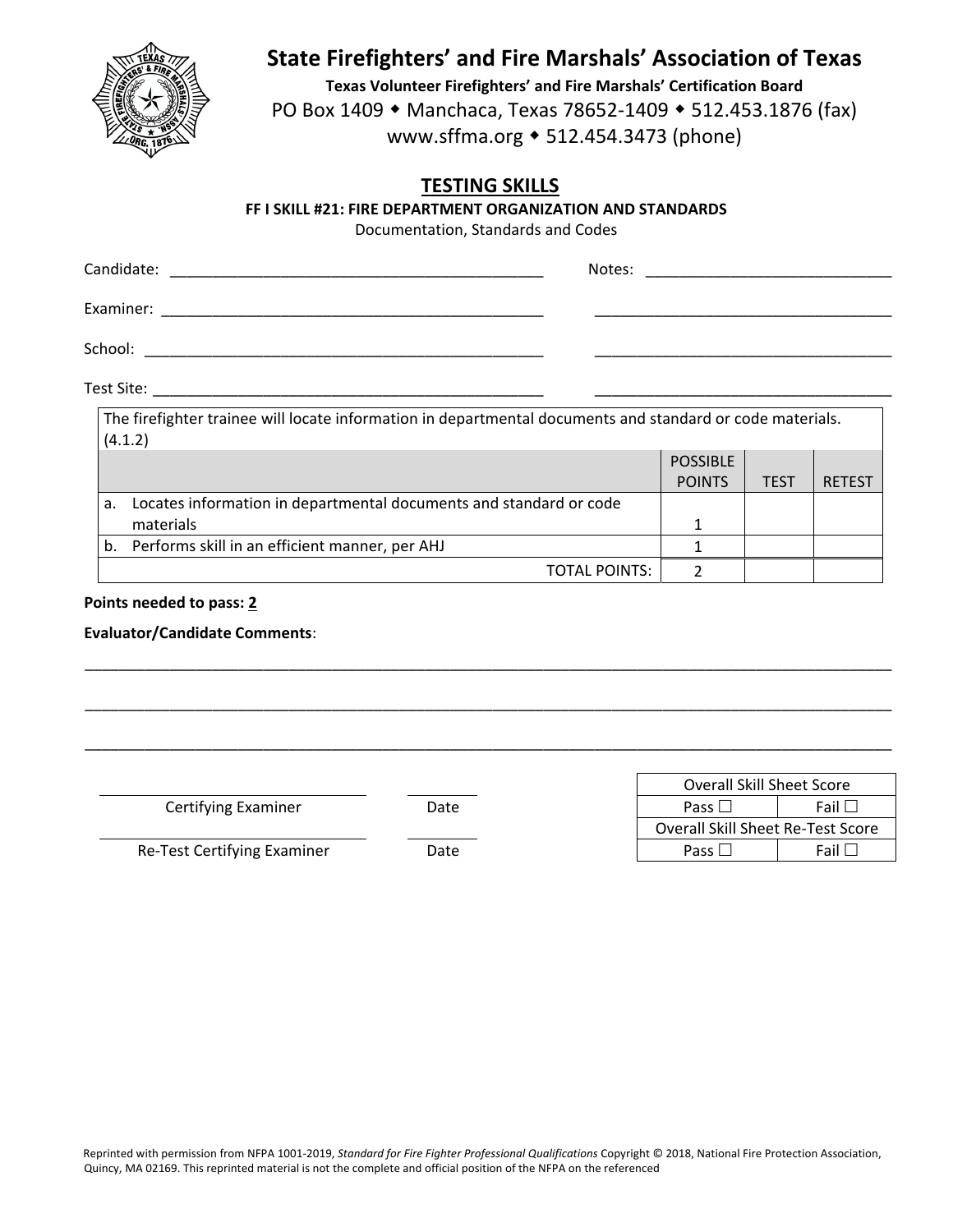![](_page_48_Picture_0.jpeg)

**Texas Volunteer Firefighters' and Fire Marshals' Certification Board** PO Box 1409 • Manchaca, Texas 78652-1409 • 512.453.1876 (fax) www.sffma.org 512.454.3473 (phone)

## **TESTING SKILLS SKILL #22: PERSONAL PROTECTIVE EQUIPMENT**

Inspection of PPE

**Subject: General Section 101 NFPA 1001, 2019 edition, 4.1.2 Firefighter I**

## **OBJECTIVE**

The firefighter trainee will prepare protective clothing for reuse. (4.1.2)

## **INSTRUCTIONS ‐ procedures for achieving the objective**

You will be given a complete set of personal protective equipment. You shall perform an inspection of the personal protective clothing in a proficient manner. You will recommend cleaning, repair or replacement based on Standard Operating Procedures. You will begin on my instruction to start. The skill will end when you state to me that you have completed all the identified steps. Do you understand these instructions?

### **EXAMINERS NOTE**

The firefighter trainee will not be allowed to review the performance steps at the time of testing.

## **PREPARATION & EQUIPMENT**

Helmet Turnout coat Turnout pants Boots Gloves Protective hood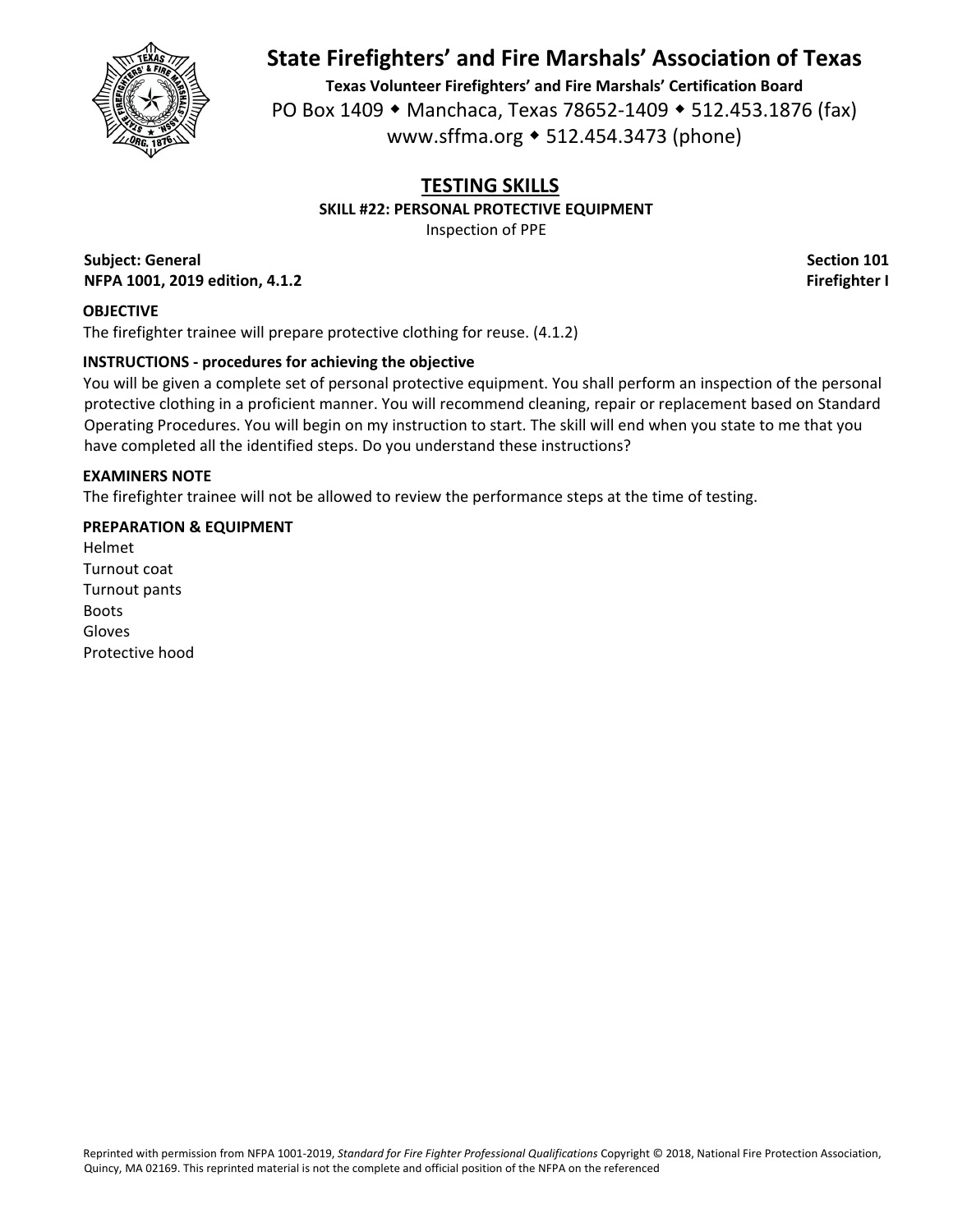![](_page_49_Picture_0.jpeg)

**Texas Volunteer Firefighters' and Fire Marshals' Certification Board** PO Box 1409 • Manchaca, Texas 78652-1409 • 512.453.1876 (fax)

www.sffma.org 512.454.3473 (phone)

## **TESTING SKILLS**

**FF I SKILL #22: PERSONAL PROTECTIVE EQUIPMENT**

Inspection of PPE

| Candidate: | Notes: |
|------------|--------|
| Examiner:  |        |
| School:    |        |
| Test Site: |        |

|    | The firefighter trainee will prepare protective clothing for reuse. (4.1.2) |                 |             |               |  |
|----|-----------------------------------------------------------------------------|-----------------|-------------|---------------|--|
|    |                                                                             | <b>POSSIBLE</b> |             |               |  |
|    |                                                                             | <b>POINTS</b>   | <b>TEST</b> | <b>RETEST</b> |  |
| a. | Inspects coat and pants                                                     |                 |             |               |  |
| b. | Inspects helmet                                                             | 1               |             |               |  |
| c. | Inspects gloves                                                             | 1               |             |               |  |
| d. | Inspects hood                                                               | 1               |             |               |  |
| e. | Inspects boots                                                              | 1               |             |               |  |
|    | Verbally states when inspections should be performed                        | 1               |             |               |  |
| g. | Verbally states whether clothing should be repaired, cleaned, or replaced   |                 |             |               |  |
|    | based on Standard Operating Procedure                                       |                 |             |               |  |
| h. | Performs skill in a safe and proficient manner, per AHJ                     | 1               |             |               |  |
| a. | Inspects coat and pants                                                     | 1               |             |               |  |
|    | <b>TOTAL POINTS:</b>                                                        | 9               |             |               |  |

#### **Points needed to pass: 6**

#### **Evaluator/Candidate Comments**:

|                             |      | Overall Skill Sheet Score                |             |  |
|-----------------------------|------|------------------------------------------|-------------|--|
| Certifying Examiner         | Date | Pass $\square$                           | Fail $\Box$ |  |
|                             |      | <b>Overall Skill Sheet Re-Test Score</b> |             |  |
| Re-Test Certifying Examiner | Date | Pass $\Box$                              | Fail $\Box$ |  |
|                             |      |                                          |             |  |

\_\_\_\_\_\_\_\_\_\_\_\_\_\_\_\_\_\_\_\_\_\_\_\_\_\_\_\_\_\_\_\_\_\_\_\_\_\_\_\_\_\_\_\_\_\_\_\_\_\_\_\_\_\_\_\_\_\_\_\_\_\_\_\_\_\_\_\_\_\_\_\_\_\_\_\_\_\_\_\_\_\_\_\_\_\_\_\_\_\_\_\_\_\_\_

\_\_\_\_\_\_\_\_\_\_\_\_\_\_\_\_\_\_\_\_\_\_\_\_\_\_\_\_\_\_\_\_\_\_\_\_\_\_\_\_\_\_\_\_\_\_\_\_\_\_\_\_\_\_\_\_\_\_\_\_\_\_\_\_\_\_\_\_\_\_\_\_\_\_\_\_\_\_\_\_\_\_\_\_\_\_\_\_\_\_\_\_\_\_\_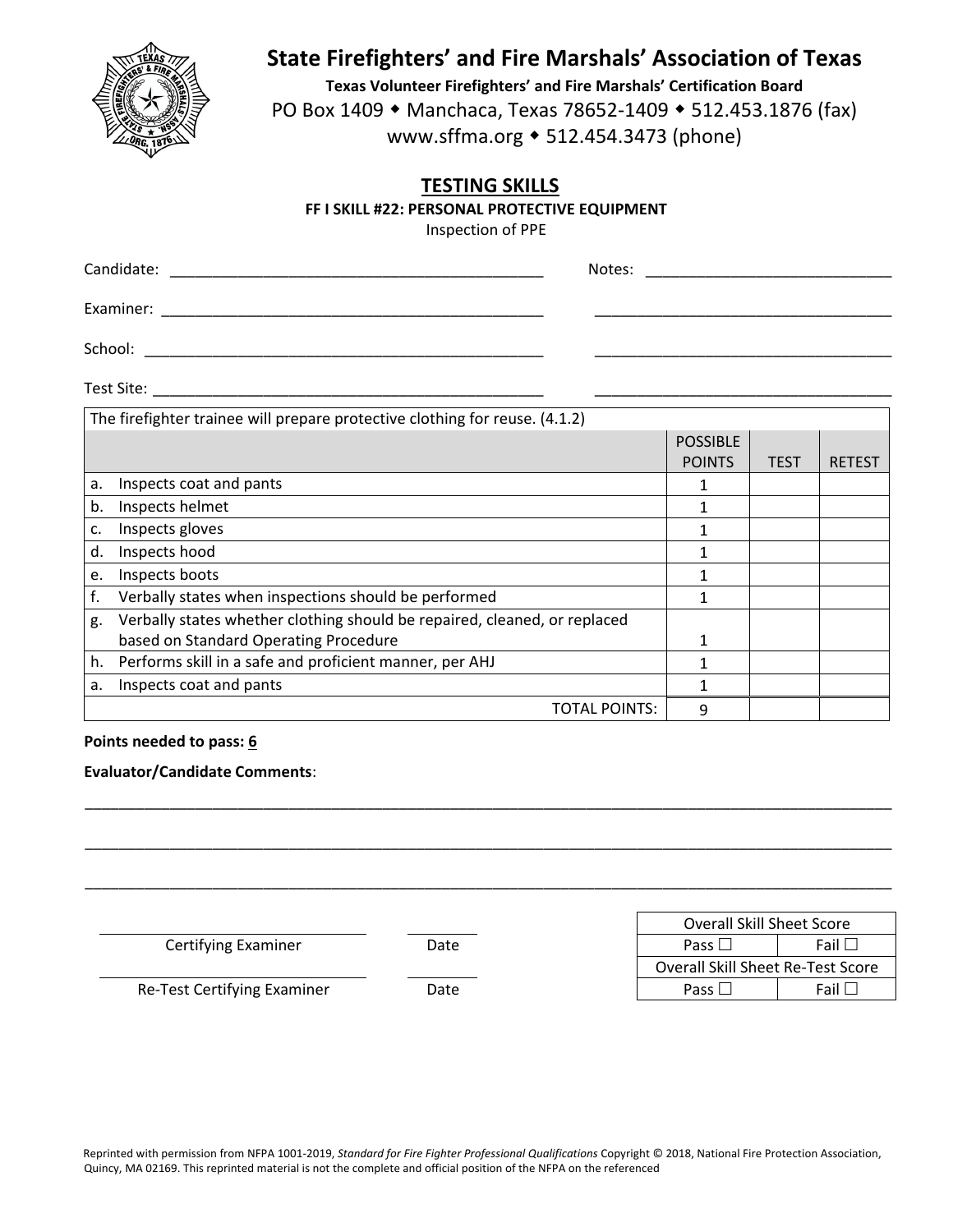![](_page_50_Picture_0.jpeg)

**Texas Volunteer Firefighters' and Fire Marshals' Certification Board** PO Box 1409 • Manchaca, Texas 78652-1409 • 512.453.1876 (fax) www.sffma.org 512.454.3473 (phone)

# **TESTING SKILLS**

**SKILL #23: PERSONAL PROTECTIVE EQUIPMENT**

Donning and Doffing of PPE

**Subject: General Section 101 NFPA 1001, 2019 edition, 4.1.2 Firefighter I**

## **OBJECTIVE**

The firefighter trainee will demonstrate the ability to don personal protective clothing doff personal protective clothing. (4.1.2)

## **INSTRUCTIONS ‐ procedures for achieving the objective**

You will be given a complete set of protective clothing (turnout coat, turnout pants, hood, gloves, helmet, and boots). You will be required to properly don the protective clothing. After you have donned the clothing, reverse the procedure to doff and place in ready state. You will begin on my instruction to start. The skill will end when you state to me that you have completed all the identified steps. Do you understand these instructions?

### **EXAMINERS NOTE**

The firefighter trainee will not be allowed to review the performance steps at the time of testing.

### **PREPARATION & EQUIPMENT**

Turnout coat Turnout pants Hood Helmet Gloves Boots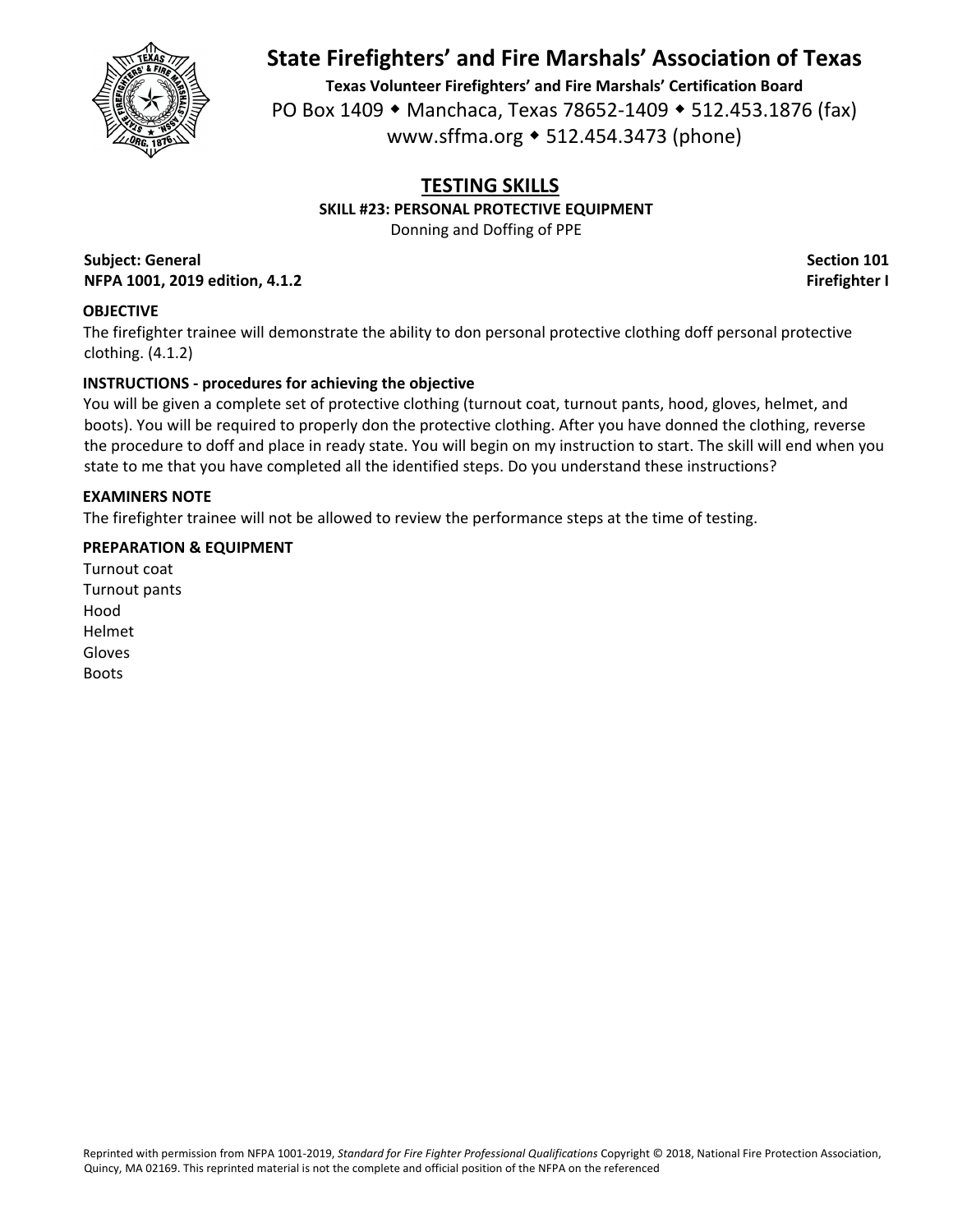![](_page_51_Picture_0.jpeg)

**Texas Volunteer Firefighters' and Fire Marshals' Certification Board** PO Box 1409 • Manchaca, Texas 78652-1409 • 512.453.1876 (fax)

www.sffma.org 512.454.3473 (phone)

## **TESTING SKILLS**

**FF I SKILL #23: PERSONAL PROTECTIVE EQUIPMENT**

Donning and Doffing of PPE

| Candidate:                                                             | Notes: |
|------------------------------------------------------------------------|--------|
| Examiner:                                                              |        |
| School:<br><u> 1980 - Jan Barbara, margaretar al II-lea (h. 1980).</u> |        |
| Test Site:                                                             |        |

|    | The firefighter trainee will demonstrate the ability to don personal protective clothing and doff personal |                 |             |               |  |  |  |
|----|------------------------------------------------------------------------------------------------------------|-----------------|-------------|---------------|--|--|--|
|    | protective clothing. (4.1.2)                                                                               |                 |             |               |  |  |  |
|    |                                                                                                            | <b>POSSIBLE</b> |             |               |  |  |  |
|    |                                                                                                            | <b>POINTS</b>   | <b>TEST</b> | <b>RETEST</b> |  |  |  |
| a. | Dons pants and boots                                                                                       |                 |             |               |  |  |  |
| b. | Dons coat and protective hood                                                                              |                 |             |               |  |  |  |
| c. | Dons helmet and gloves                                                                                     |                 |             |               |  |  |  |
| d. | Doffs personal protective clothing and places in ready state                                               |                 |             |               |  |  |  |
|    | e. Performs skill in a safe and proficient manner, per AHJ                                                 |                 |             |               |  |  |  |
|    | TOTAL POINTS:                                                                                              |                 |             |               |  |  |  |

\_\_\_\_\_\_\_\_\_\_\_\_\_\_\_\_\_\_\_\_\_\_\_\_\_\_\_\_\_\_\_\_\_\_\_\_\_\_\_\_\_\_\_\_\_\_\_\_\_\_\_\_\_\_\_\_\_\_\_\_\_\_\_\_\_\_\_\_\_\_\_\_\_\_\_\_\_\_\_\_\_\_\_\_\_\_\_\_\_\_\_\_\_\_\_

\_\_\_\_\_\_\_\_\_\_\_\_\_\_\_\_\_\_\_\_\_\_\_\_\_\_\_\_\_\_\_\_\_\_\_\_\_\_\_\_\_\_\_\_\_\_\_\_\_\_\_\_\_\_\_\_\_\_\_\_\_\_\_\_\_\_\_\_\_\_\_\_\_\_\_\_\_\_\_\_\_\_\_\_\_\_\_\_\_\_\_\_\_\_\_

\_\_\_\_\_\_\_\_\_\_\_\_\_\_\_\_\_\_\_\_\_\_\_\_\_\_\_\_\_\_\_\_\_\_\_\_\_\_\_\_\_\_\_\_\_\_\_\_\_\_\_\_\_\_\_\_\_\_\_\_\_\_\_\_\_\_\_\_\_\_\_\_\_\_\_\_\_\_\_\_\_\_\_\_\_\_\_\_\_\_\_\_\_\_\_

## **Points needed to pass: 4**

### **Evaluator/Candidate Comments**:

**Certifying Examiner Date** 

|               |      | <b>Overall Skill Sheet Score</b>  |
|---------------|------|-----------------------------------|
| Examiner      | Date | -Fail L<br>Pass $\Box$            |
|               |      | Overall Skill Sheet Re-Test Score |
| ying Examiner | Date | Pass l<br>Fail                    |

Re‐Test Certifying Examiner Date Pass Fail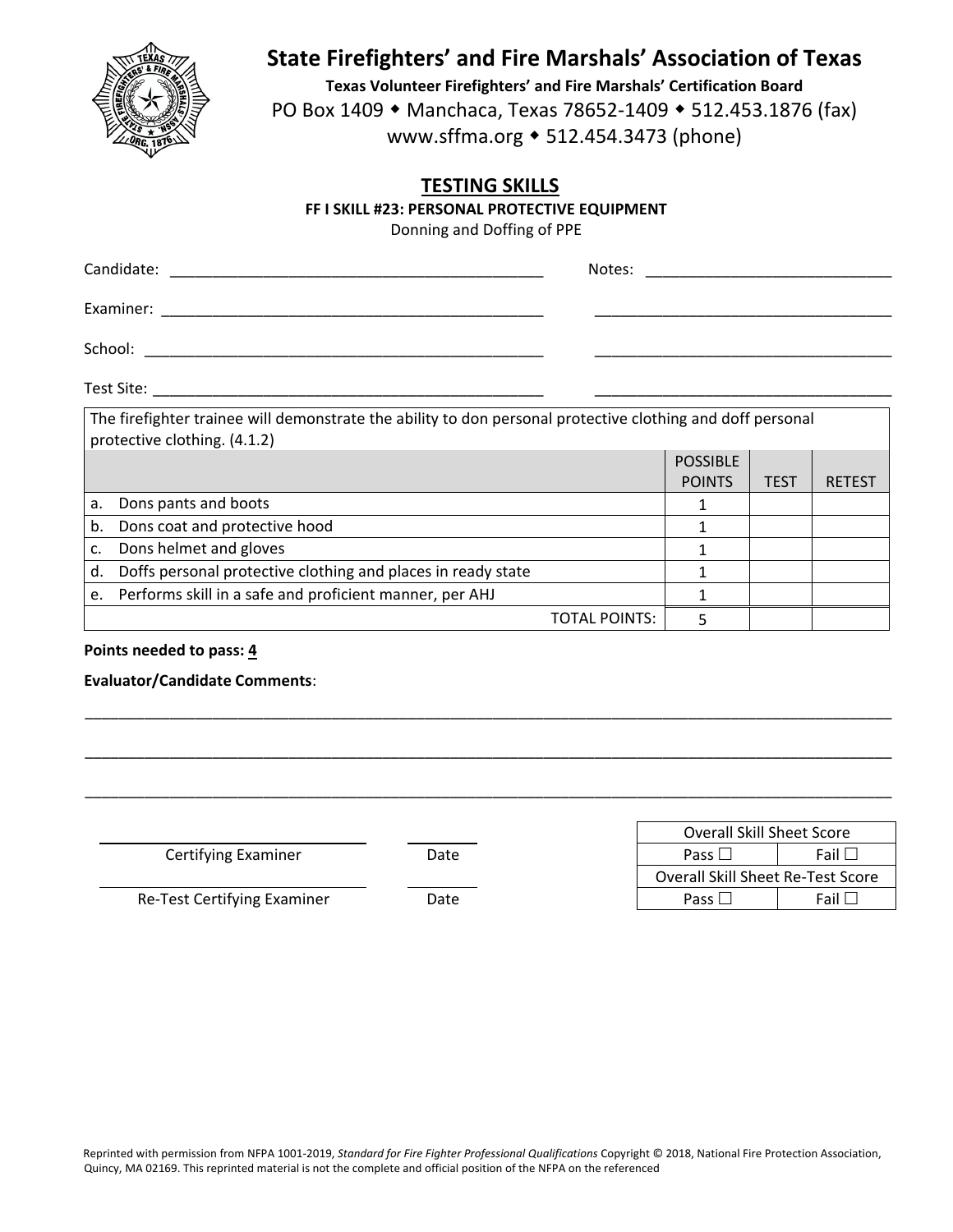![](_page_52_Picture_0.jpeg)

**Texas Volunteer Firefighters' and Fire Marshals' Certification Board** PO Box 1409 • Manchaca, Texas 78652-1409 • 512.453.1876 (fax) www.sffma.org 512.454.3473 (phone)

# **TESTING SKILLS**

**SKILL #24: ROPES**

Hoisting Tools and Equipment Using Ropes

**Subject: General Section 101 NFPA 1001, 2019 edition, 4.1.2, 4.3.20 Firefighter I**

### **OBJECTIVE**

The firefighter trainee will hoist tools and equipment using ropes and the correct knot. (4.1.2)

Tie a knot appropriate for hoisting tools, given personal protective equipment, tools, ropes, and an assignment, so that the knots used are appropriate for hoisting tools securely and as directed. (4.3.20)

## **INSTRUCTIONS ‐ procedures for achieving the objective**

A tool has been randomly selected for you to hoist. You will select the type and length of rope which will be adequate to meet this skill. You will ensure that the deployed section of rope is safe to use. Using the appropriate knot for the given tool, you will hoist the tool to a level determined by the scenario in a safe and proficient manner. The skill will begin on my instruction to start. The skill will end when you inform me that you have completed the skill. Do you understand these instructions?

#### **EXAMINERS NOTE**

If this skill is selected as a designated testing skill, one of the below options will be assigned:

- Axe
- Pike pole
- Ladder
- Charged hose line
- Uncharged hose line
- Exhaust fan
- Chain saw

The firefighter trainee will not be allowed to review the performance steps at the time of testing.

## **PREPARATION & EQUIPMENT**

Adequate length of rope

Appropriate tool (randomly selected from the list below)

- Axe
- Pike pole
- Ladder
- Charged and uncharged hose line
- Exhaust fan
- Chain saw

The firefighter trainee shall accomplish the skill wearing appropriate PPE.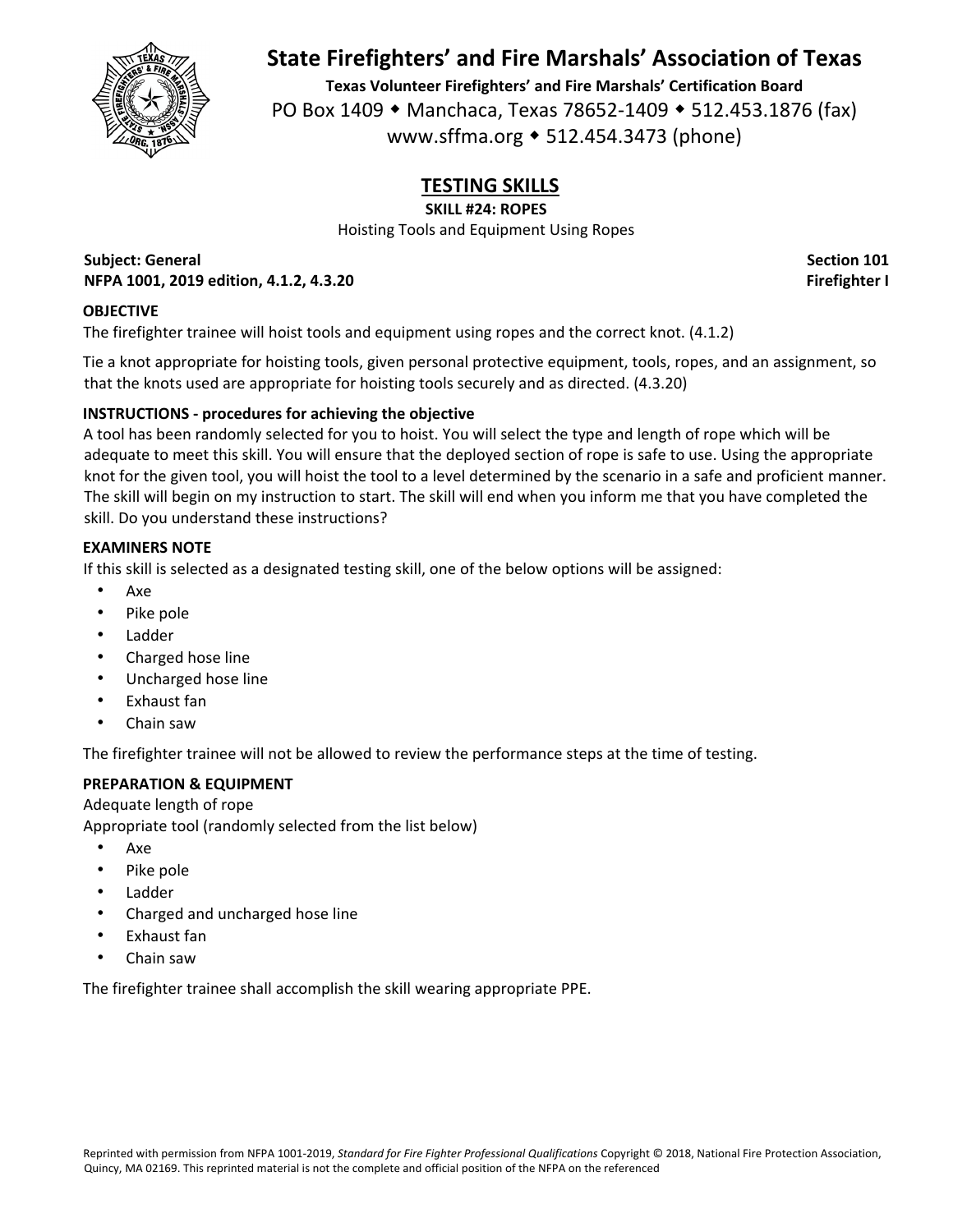![](_page_53_Picture_0.jpeg)

**Texas Volunteer Firefighters' and Fire Marshals' Certification Board** PO Box 1409 • Manchaca, Texas 78652-1409 • 512.453.1876 (fax) www.sffma.org 512.454.3473 (phone)

# **TESTING SKILLS**

**FF I SKILL #24: ROPES**

Hoisting Tools and Equipment Using Ropes

|             | Candidate:<br>Notes:                                                                                                                                                                                                          |                 |             |               |
|-------------|-------------------------------------------------------------------------------------------------------------------------------------------------------------------------------------------------------------------------------|-----------------|-------------|---------------|
|             | Examiner: The contract of the contract of the contract of the contract of the contract of the contract of the contract of the contract of the contract of the contract of the contract of the contract of the contract of the |                 |             |               |
|             |                                                                                                                                                                                                                               |                 |             |               |
|             |                                                                                                                                                                                                                               |                 |             |               |
|             | The firefighter trainee will hoist tools and equipment using ropes and the correct knot. (4.1.2)                                                                                                                              |                 |             |               |
|             | Tie a knot appropriate for hoisting tool, given personal protective equipment, tools, ropes, and an assignment,                                                                                                               |                 |             |               |
|             | so that the knots used are appropriate for hoisting tools securely and as directed. (4.3.20)                                                                                                                                  |                 |             |               |
|             |                                                                                                                                                                                                                               | <b>POSSIBLE</b> |             |               |
|             |                                                                                                                                                                                                                               |                 |             |               |
|             |                                                                                                                                                                                                                               | <b>POINTS</b>   | <b>TEST</b> | <b>RETEST</b> |
| a.          | Ensures that the deployed section of rope is safe to use                                                                                                                                                                      | 1               |             |               |
| b.          | Uses the appropriate knot(s) for the scenario                                                                                                                                                                                 | 1               |             |               |
| $C_{\star}$ | Forms safety knot                                                                                                                                                                                                             |                 |             |               |
|             | d. Performs the skill in a safe and proficient manner, per AHJ                                                                                                                                                                |                 |             |               |

### **Points needed to pass: 3**

**Evaluator/Candidate Comments**:

|                             |      | <b>Overall Skill Sheet Score</b>         |             |
|-----------------------------|------|------------------------------------------|-------------|
| Certifying Examiner         | Date | Pass $\Box$                              | Fail $\Box$ |
|                             |      | <b>Overall Skill Sheet Re-Test Score</b> |             |
| Re-Test Certifying Examiner | Date | Pass $\Box$                              | Fail $\Box$ |

\_\_\_\_\_\_\_\_\_\_\_\_\_\_\_\_\_\_\_\_\_\_\_\_\_\_\_\_\_\_\_\_\_\_\_\_\_\_\_\_\_\_\_\_\_\_\_\_\_\_\_\_\_\_\_\_\_\_\_\_\_\_\_\_\_\_\_\_\_\_\_\_\_\_\_\_\_\_\_\_\_\_\_\_\_\_\_\_\_\_\_\_\_\_\_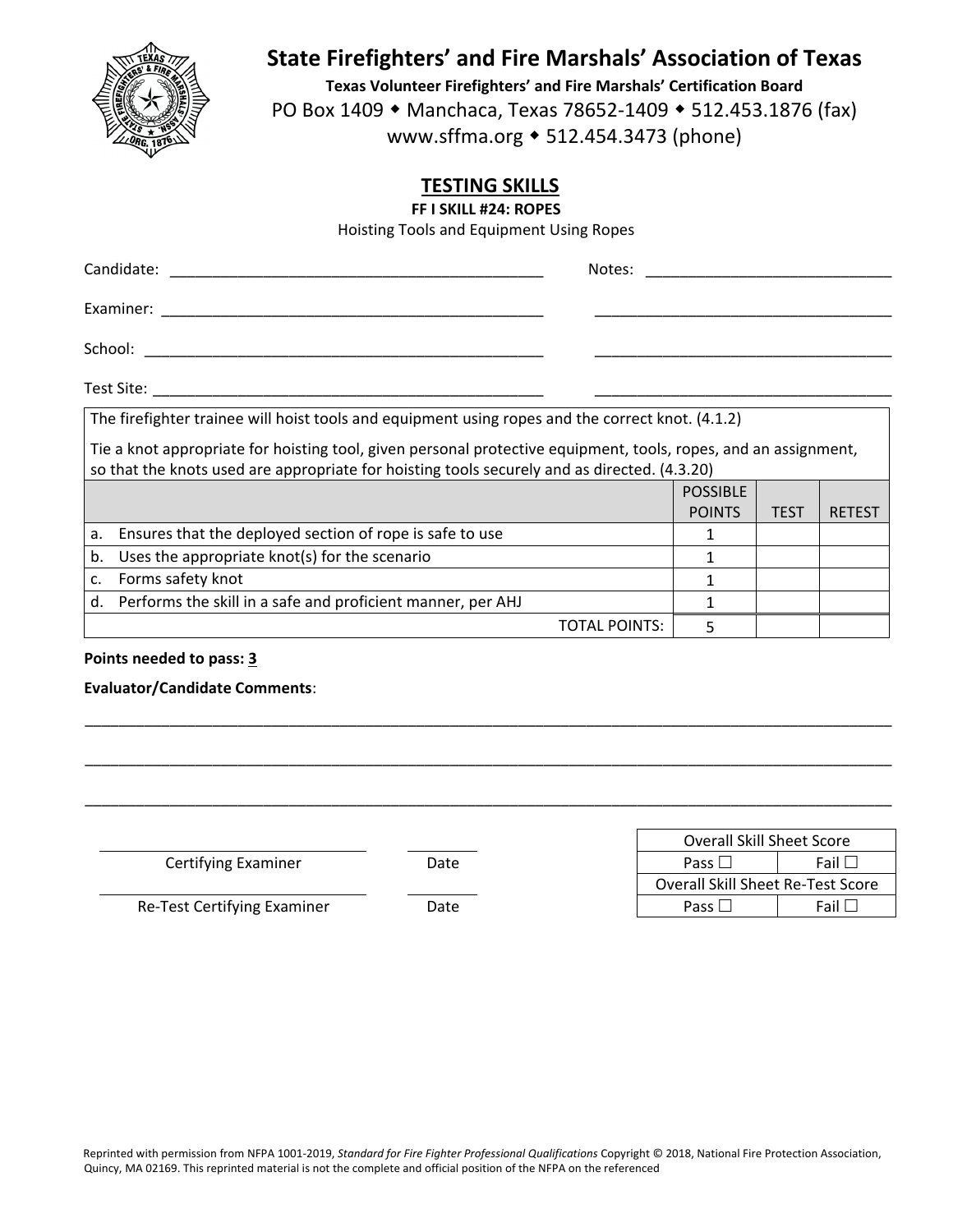![](_page_54_Picture_0.jpeg)

**Texas Volunteer Firefighters' and Fire Marshals' Certification Board** PO Box 1409 • Manchaca, Texas 78652-1409 • 512.453.1876 (fax) www.sffma.org 512.454.3473 (phone)

# **TESTING SKILLS**

**SKILL #25: HOSE**

Inspect, Clean and Return Hose to Service

**Subject: Preparedness and Maintenance Section 101 NFPA 1001, 2019 edition, 4.5.2 Firefighter I**

## **OBJECTIVE**

Clean, inspect, and return fire hose to service, given washing equipment, water, detergent, tools, and replacement gaskets, so that damage is noted and corrected, the hose is clean, and the equipment is placed in a ready state for service. (4.5.2)

## **INSTRUCTIONS ‐ procedures for achieving the objective**

Given a randomly selected scenario, you shall demonstrate the ability to perform one of the following skills:

- roll or reload hose according to AHJ procedures
- clean a section of hose according to AHJ procedures

You will begin on my instruction to start. The skill will end when you state to me that you have completed all of the identified steps. Do you understand these instructions?

## **EXAMINERS NOTE**

If this skill is selected as a designated testing skill, one of the below options will be assigned:

- roll or reload hose according to AHJ procedures
- clean a section of hose according to AHJ procedures

Only the portions of the steps appropriate to the designated hose skill will be evaluated.

The firefighter trainee will not be allowed to review the performance steps at the time of testing.

## **PREPARATION & EQUIPMENT**

Assorted hose Cleaning and inspection equipment per AHJ

The firefighter trainee shall accomplish this skill wearing, as a minimum, protective trousers and boots.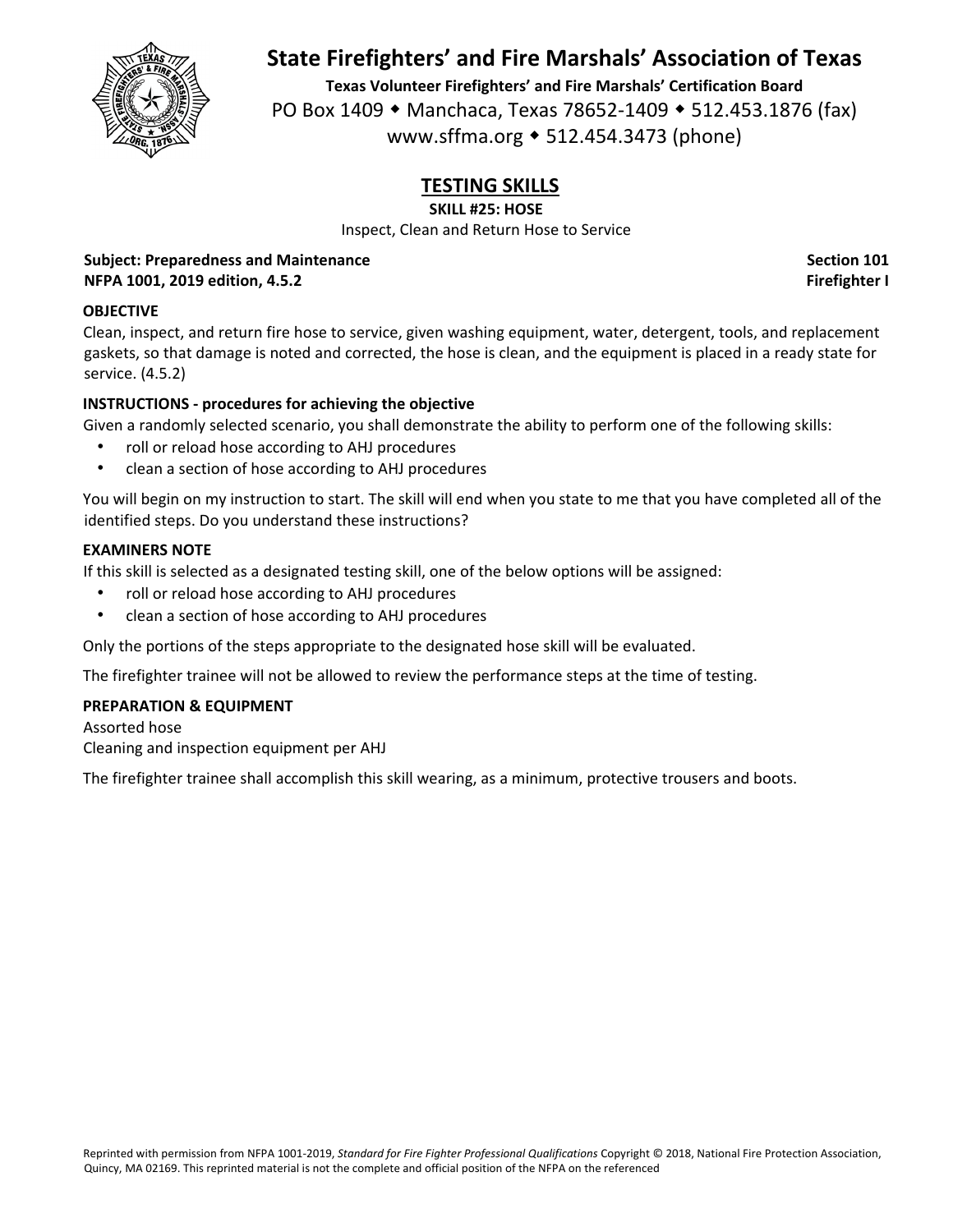![](_page_55_Picture_0.jpeg)

**Texas Volunteer Firefighters' and Fire Marshals' Certification Board** PO Box 1409 • Manchaca, Texas 78652-1409 • 512.453.1876 (fax) www.sffma.org 512.454.3473 (phone)

# **TESTING SKILLS**

**FF I SKILL #25: HOSE**

Inspect, Clean and Return Hose to Service

| Candidate: | Notes:<br><u> 1980 - Jan Stein Harry Harry Harry Harry Harry Harry Harry Harry Harry Harry Harry Harry Harry Harry Harry H</u> |
|------------|--------------------------------------------------------------------------------------------------------------------------------|
| Examiner:  |                                                                                                                                |
| School:    |                                                                                                                                |
| Test Site: |                                                                                                                                |

Clean, inspect, and return fire hose to service, given washing equipment, water, detergent, tools, and replacement gaskets, so that damage is noted and corrected, the hose is clean, and the equipment is placed in a ready state for service. (4.5.2)

|    |                                                         | <b>POSSIBLE</b> |             |               |
|----|---------------------------------------------------------|-----------------|-------------|---------------|
|    |                                                         | <b>POINTS</b>   | <b>TEST</b> | <b>RETEST</b> |
|    | <b>Roll or Reload Hose</b>                              |                 |             |               |
| a. | Rolls or reloads hose as assigned                       |                 |             |               |
| b. | Performs skill in a safe and proficient manner, per AHJ |                 |             |               |
|    | <b>Clean Hose</b>                                       |                 |             |               |
| a. | Cleans hose                                             |                 |             |               |
| b. | Operates hose washing and drying equipment              |                 |             |               |
| c. | Inspects and marks defective hose per AHJ               |                 |             |               |
| d. | Inspects coupling gaskets and replaces if necessary     |                 |             |               |
| e. | Performs skill in a safe and proficient manner, per AHJ |                 |             |               |
|    | TOTAL POINTS:                                           |                 |             |               |

### **Points needed to pass: 5**

#### **Evaluator/Candidate Comments**:

|                             |      | <b>Overall Skill Sheet Score</b>  |             |  |
|-----------------------------|------|-----------------------------------|-------------|--|
| Certifying Examiner         | Date | Pass $\Box$                       | Fail $\Box$ |  |
|                             |      | Overall Skill Sheet Re-Test Score |             |  |
| Re-Test Certifying Examiner | Date | Pass L                            | Fail $\Box$ |  |

\_\_\_\_\_\_\_\_\_\_\_\_\_\_\_\_\_\_\_\_\_\_\_\_\_\_\_\_\_\_\_\_\_\_\_\_\_\_\_\_\_\_\_\_\_\_\_\_\_\_\_\_\_\_\_\_\_\_\_\_\_\_\_\_\_\_\_\_\_\_\_\_\_\_\_\_\_\_\_\_\_\_\_\_\_\_\_\_\_\_\_\_\_\_\_

\_\_\_\_\_\_\_\_\_\_\_\_\_\_\_\_\_\_\_\_\_\_\_\_\_\_\_\_\_\_\_\_\_\_\_\_\_\_\_\_\_\_\_\_\_\_\_\_\_\_\_\_\_\_\_\_\_\_\_\_\_\_\_\_\_\_\_\_\_\_\_\_\_\_\_\_\_\_\_\_\_\_\_\_\_\_\_\_\_\_\_\_\_\_\_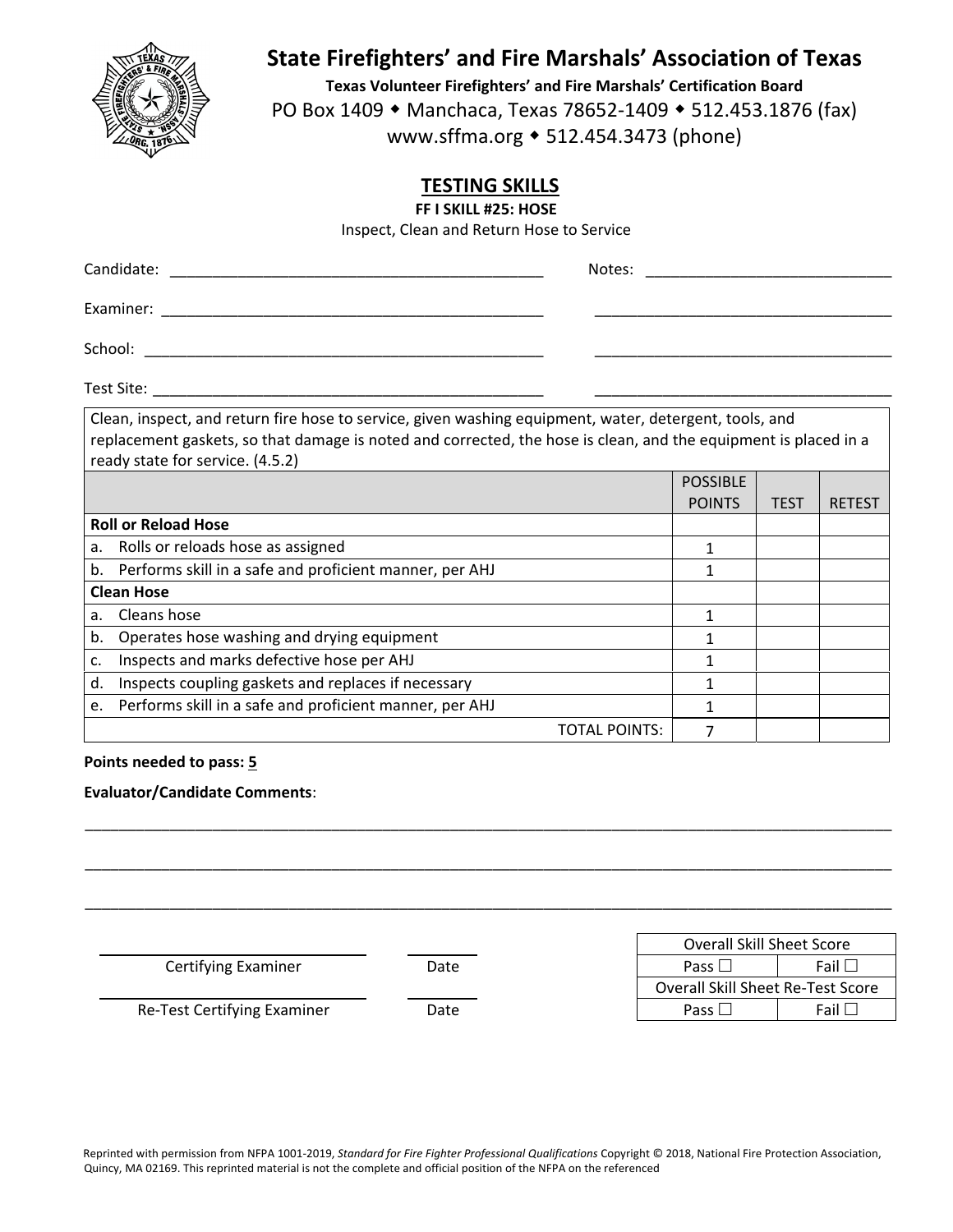![](_page_56_Picture_0.jpeg)

**Texas Volunteer Firefighters' and Fire Marshals' Certification Board** PO Box 1409 • Manchaca, Texas 78652-1409 • 512.453.1876 (fax) www.sffma.org 512.454.3473 (phone)

# **TESTING SKILLS**

## **SKILL #26: MAINTENANCE**

Cleaning, Maintaining and Placing Equipment in a Ready State

### **Subject: Preparedness and Maintenance Section 101 NFPA 1001, 2019 edition, 4.5.1 Firefighter I**

## **OBJECTIVE**

Clean and check ladders, ventilation equipment, SCBA, ropes, salvage equipment, and hand tools, given cleaning tools, cleaning supplies, and an assignment, so that equipment is clean and maintained according to manufacturer's or departmental guidelines, maintenance is recorded, and equipment is placed in a ready state or reported otherwise. (4.5.1)

## **INSTRUCTIONS ‐ procedures for achieving the objective**

Given a randomly selected piece of equipment, you shall demonstrate the ability to clean, check, and place equipment in a ready state or report otherwise.

#### **EXAMINERS NOTE**

If this skill is selected as a designated testing skill, one of the below options will be assigned:

- Ladders
- Ventilation equipment
- SCBA
- Ropes
- Salvage equipment
- Hand tools

The firefighter trainee will not be allowed to review the performance steps at the time of testing.

#### **PREPARATION & EQUIPMENT**

Ladders Ventilation equipment (PPV or smoke ejector) **SCBA** Ropes Salvage equipment Hand tools Cleaning supplies